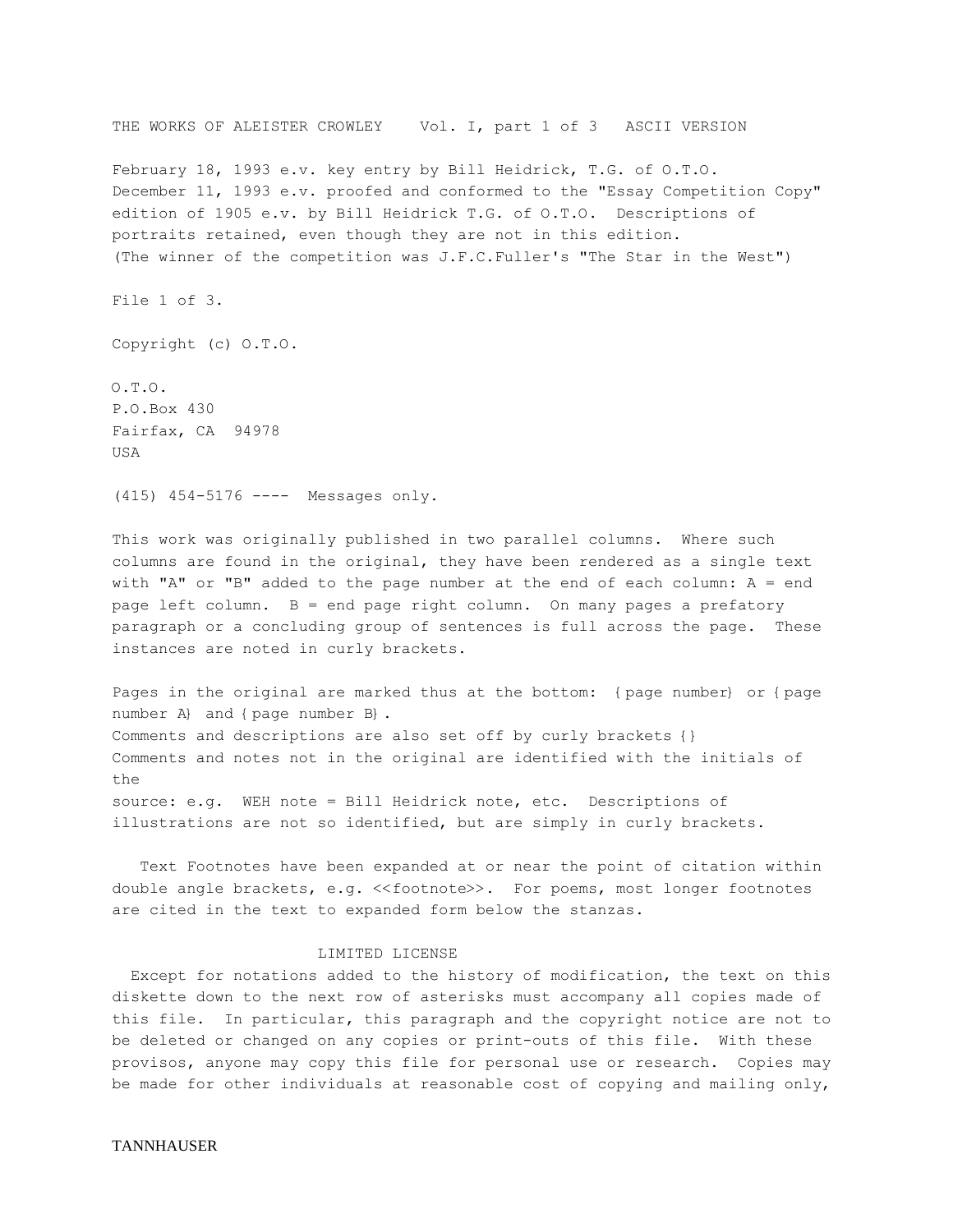no additional charges may be added. Not for "share-ware" distribution or inclusion in any commercial enterprise. \*\*\*\*\*\*\*\*\*\*\*\*\*\*\*\*\*\*\*\*\*\*\*\*\*\*\*\*\*\*\*\*\*\*\*\*\*\*\*\*\*\*\*\*\*\*\*\*\*\*\*\*\*\*\*\*\*\*\*\*\*\*\*\*\*\*\*\*\*\*\*\*

#### TANNHAUSER

A STORY OF ALL TIME {col. resumes}

#### TANNHAUSER.

## XVI

 One is incisive, corrosive; Two retorts, nettled, curt, crepitant; Three makes rejoinder, expansive, explosive; Four overbears them all, strident and strepitant: Five<<1>> . . . O Danaides, O Sieve!

<<1. The reference is to the five acts of the play.>>

# XVII

 Now, they ply axes and crowbars; Now, they pick pins at a tissue Fine as a skein of the causuist Escobar's Worked on the bone of a lie. To what issue? Where is our gain at the Two-bars?

### XVII

 "Est fuga, volvitur rota." On we drift: where looms the dim port? One, Two, Three, Four, Five, contribute their quota; Something is gained, if one caught but the import -- Show it us, Hugues of Saxe-Gotha!

-- R. BROWNING, "Master Hugues of Saxe-Gotha."

# DEDICATION.

 I SHALL not tell thee that I love thee! Nay! by the Star in Heaven burning,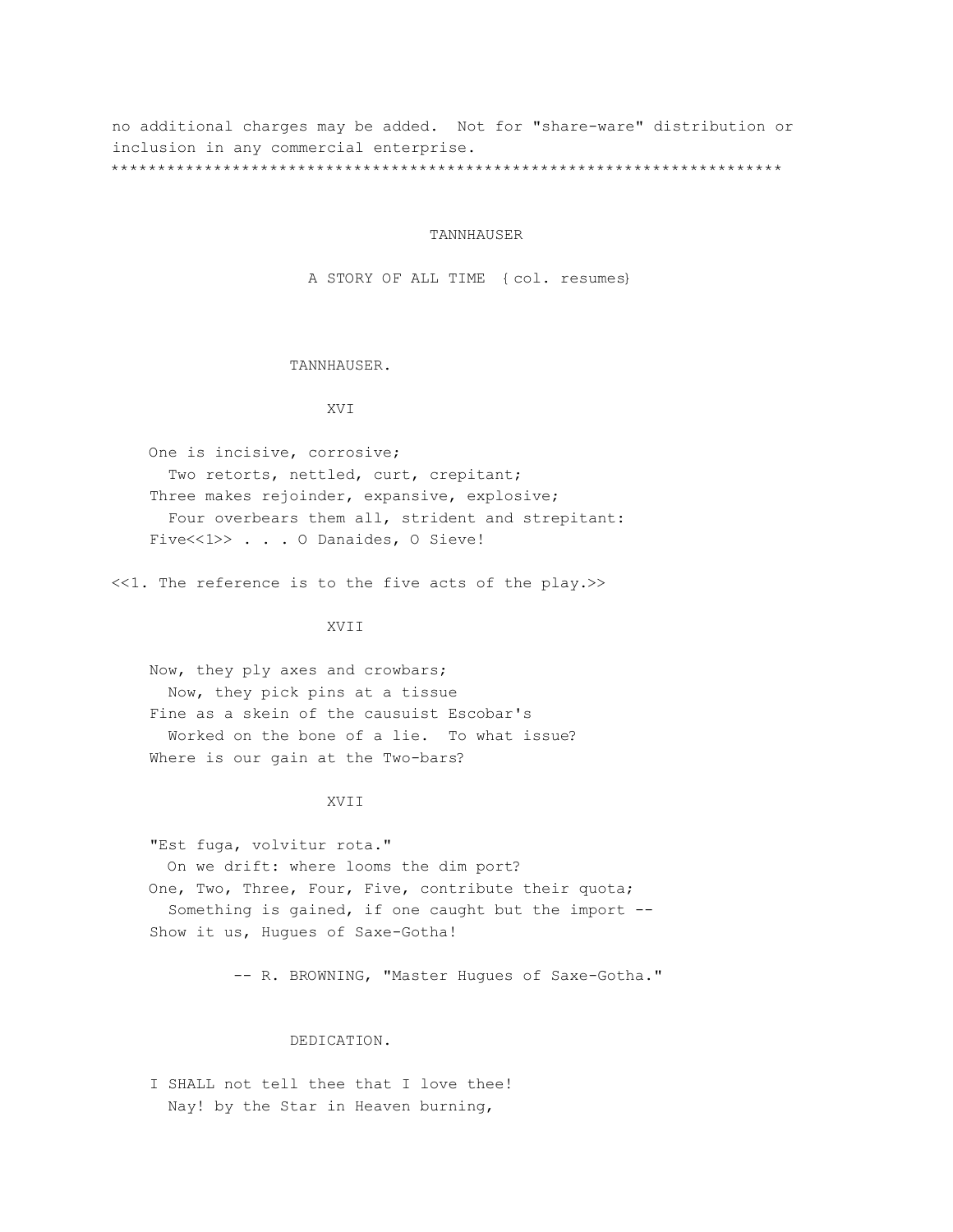Its ray to me at midnight turning To tell me that it beams above thee -- Nay! though thou wert, as I am, yearning, I should not tell thee that I love thee! {222A}

 I know what secret thought once blossomed Into a blush that seemed a kiss, Some swift suppressed extreme of bliss In thy most fearful sigh embosomed. What oracle should prate of this? I know the secret thought that blossomed!

 Extol the truth of love's disdain! Love, daring by no glance to gladden A heart the waits but that to madden In purple pleasure plucked of pain. Nay! let our tears, that fail to sadden, Extol the truth of love's disdain!

. . . . .

 Let deeper silence shield the deeper rapture! Hardly our eyes reveal the inward bliss, Sealed by no speech and shadowed by no kiss. Love is no wizard to elude recapture In the strong prison of his silences! Let deeper silence shield the deeper rapture!

Twin souls are we, to one Star bound in Heaven! Twin souls on earth by earthly bars divided! But, did thy spirit guide as mine has glided Straight to That Star -- no rose-leaves ask to leaven The manna that the Moon of Love provided! Twin souls are we, to one Star bound in Heaven!

 Not to thy presence in the veil and vision Of solemn lies that men miscall the world; Not to thy mind the lightnings truthward hurled I turn. I laugh dead distance to derision! -- Spirit to sprit: there our loves are curled, Not to thy presence in the veil and vision! {22B}

 Beyond the gold and glamour of Life's lotus, The flower that falls from this our stronger sight, We dwell, eternal shapes of shadowy light. Only the love on earth that shook and smote us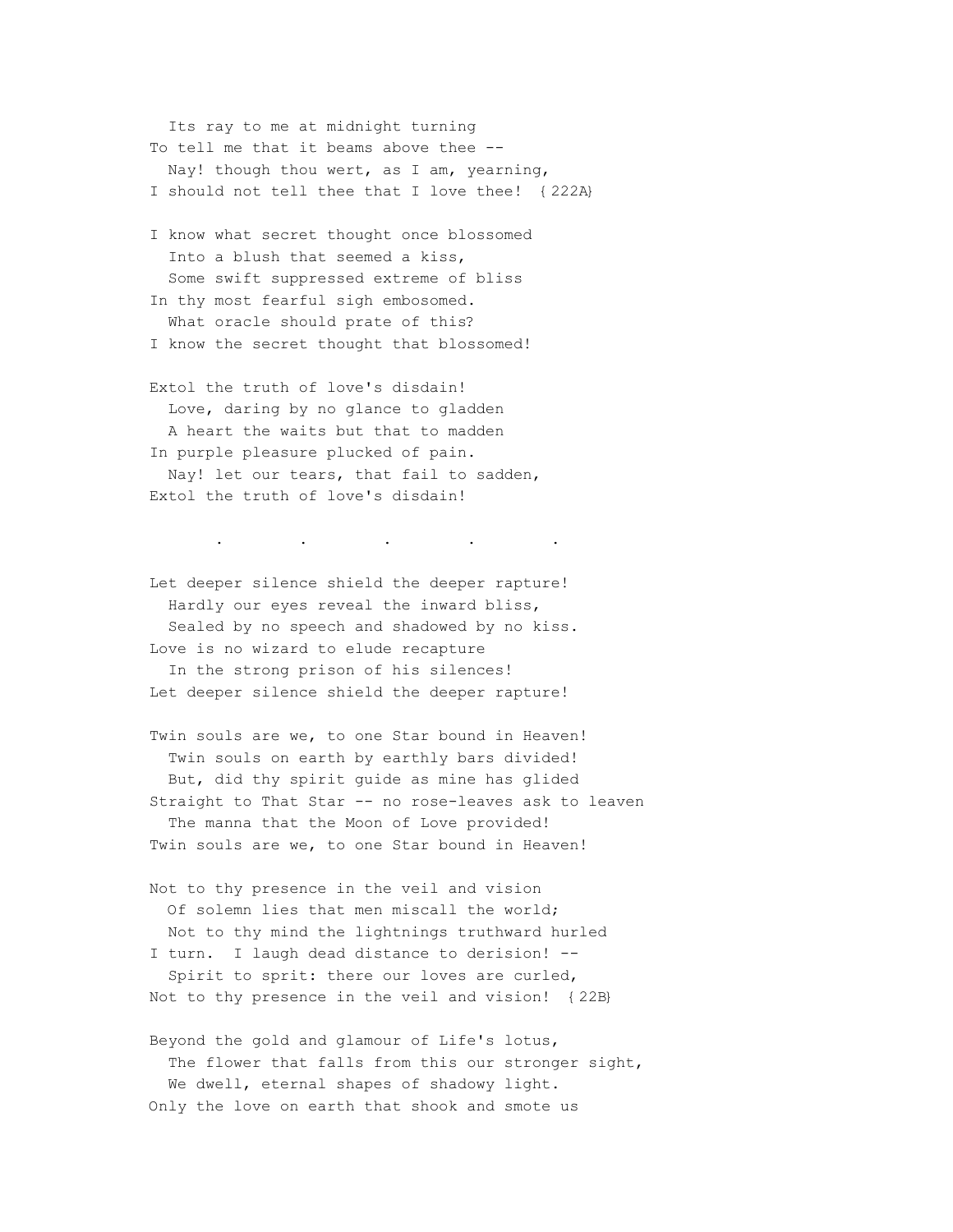Begets new stars -- truth's flowers fallen through night Beyond the gold and glamour of Life's lotus!

 Eternal bliss of Love in birthless bowers! light, the gemmed robes of Love! Life, lifted breath, Ageless existence defying death! Love, the sole flower beyond these lesser flowers! -- In thee at last the live fruit quickeneth? Eternal bliss of love in birthless bowers!

There, secret! Know it! Now forget! Betray not Wisdom unto Folly! Less sweet is Joy than Melancholy! -- Why should our eyes for this be wet? Enough: be silent and be holy! There, secret! Know it! Now forget!

. . . . .

 Now I have told thee that I love thee! To me our Star in Heaven burning Tells me thy heart as mine is yearning; Tells me Love's fragrance stolen above thee Thy soul to mine at last is turning Now I have told thee that I love thee!

#### PREFACE

AS, after long observation and careful study, the biologist sees that what at first seemed isolated and arbitrary acts are really part of a series of regular changes, and presently has the life-history of the being that he is examining clear from Alpha to Omega in his mind; as, during a battle, the relative importance of its various incidents is lost, the more so owing to the excitement and activity of the combatant, and to the fact that he is himself involved in the vicissitudes which he may have set himself to observe; while even for the commander, thought the smoke-pall may lift now and again to show some brilliant charge or desperate hand-to-hand struggle, he may fail to grasp its significance in his dispositions; or indeed find it to be quite unexpected and foreign to his calculations; yet a few years or months {223A} later the same battle may be lucidly, tersely, and connectedly described, so that a child is able to follow its varying fortunes with delight and comprehension: just so has my own observation of a life-history more subtle, a battle more terrible, been at last co-ordinated: I can view the long struggle from a standpoint altogether complete, calm, and philosophical; and the result of this review is the present story of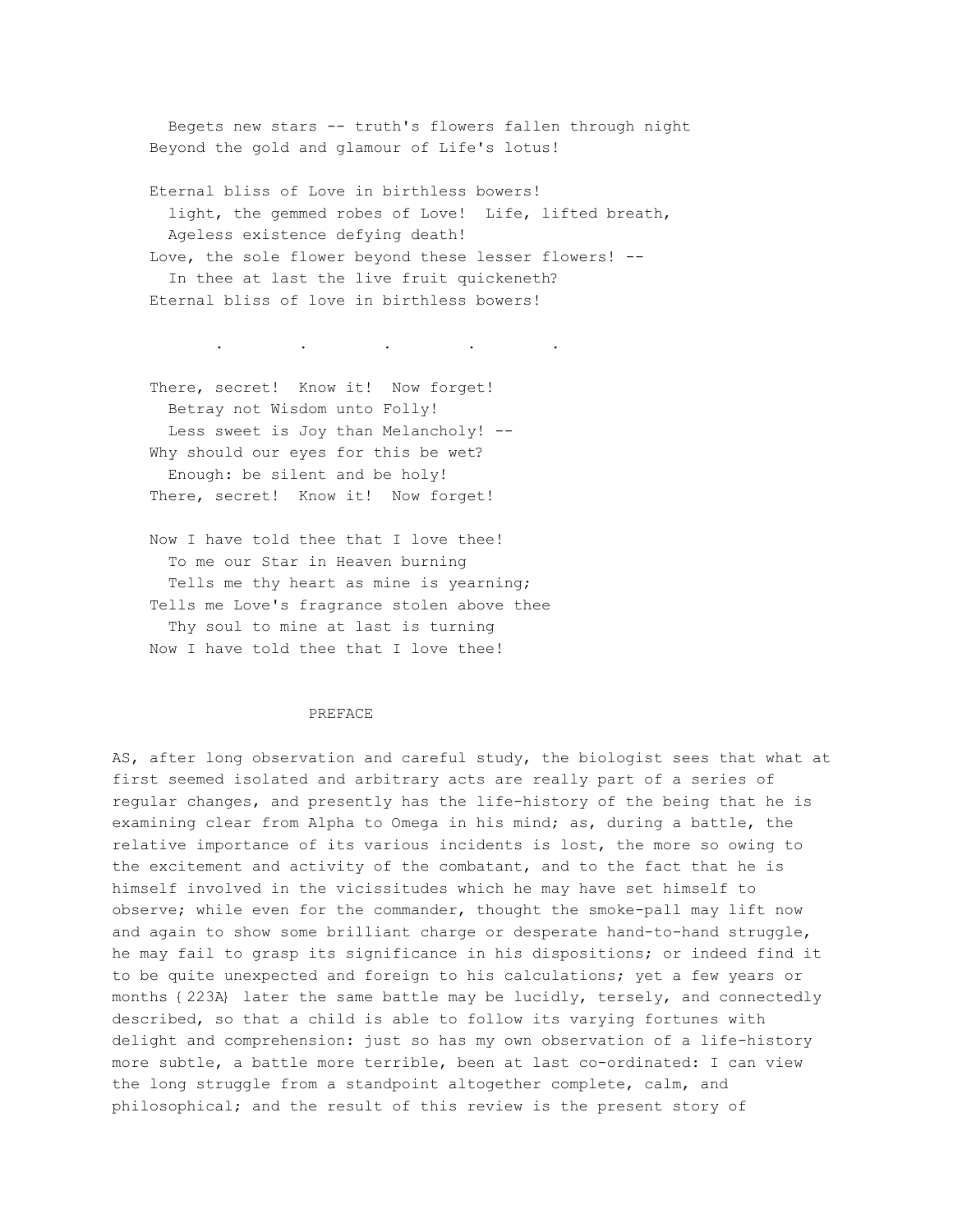Tannhauser, just as the isolated and often apparently contradictory incidents of the fight were recorded in that jungle of chaotic emotions which I printed under the title of "The Soul of Osiris, "<<Now "The Temple of the Holy Ghost.">> calling it a history so that my readers might discover for themselves (if they chose to take the trouble) the real continuity in the apparent disjointedness.

 The history of any man who seriously and desperately dares to force a passage into the penetralia<<Hidden places.>> of nature; not with the calm philosophy of the scientist, but with the burning conviction that his immortal destiny is at stake; must be a strange one: to me at least strangely attractive. The constant illusions; the many disappointments; the bitter earnestness of the man amid the grim humour, or more often sheer cacchination of his surroundings; all the bestial mockery of the baffling fiends; the still more hideous mockery in which the Powers of Good themselves seem to indulge; doubt of the reality of that which he seeks; doubt even of the seeker; the irony of the whole strife: are fascinating to me as they are, I make no doubt, to the majority of mankind.

 This is the subtler form of that mental bewilderment which the Greek Tragedians were so fond of depicting: as subtle in effect, yet grosser in its determining factors. For we are thus changed from the times of Sohpocles and Euripides; that the fixed ideas of morality and religion which they employed as the motives of pathos or of horror are now shattered. Ibsen, otherwise in spirit and style purely Greek, and dealing as the Greeks did with the emotions of the soul, has realised the changed and infinitely more complex conditions of life; our self-appointed spiritual guides notwithstanding, or, rather, withstanding in vain. Consequently it is impossible any more to divine whether virtue or vice (as understood of old) {223B} will cause the irreparable catastrophe which is the one element of drama which we may still (in the work of a modern dramatist) await with any degree of confidence.

 I trust that I may be forgiven for adopting the idea that Tannhauser was one of those mysterious Germans whose reputed existence so perturbed the Middle Ages; in short, a Rosicrucian.<<See their original documents, fairly enough translated in "Real History of the Rosicrucians," by A. E. Waite.>> Some people may be surprised that a Member of that illustrious but unhappy fraternity should take cognizance of what my friend Bhikku Ananda Maitriya calls "hog-nosed Egyptian deities," still more that he should show reverence to symbols like the B. V. M. and the holy Grail. But the most learned and profound students of the Mysteries of the Rosy Cross assure me that it was the special excellence of these mystics that the declined to be bound down by any particular system in their sublime search for the Eternal and the Real.

 Under these circumstances I have not scrupled to subvert anything that appeared to me to need subverting in the interests, always identical, of beauty and of truth. Anachronism may be found piled upon anachronism, and symbolism mixed with symbolism.

 In one direction I have restrained myself. Nowhere does Tannhauser refer to the Vedas and Shastras<<Hindu sacred books.>> or to the Dhamma<<The law.>>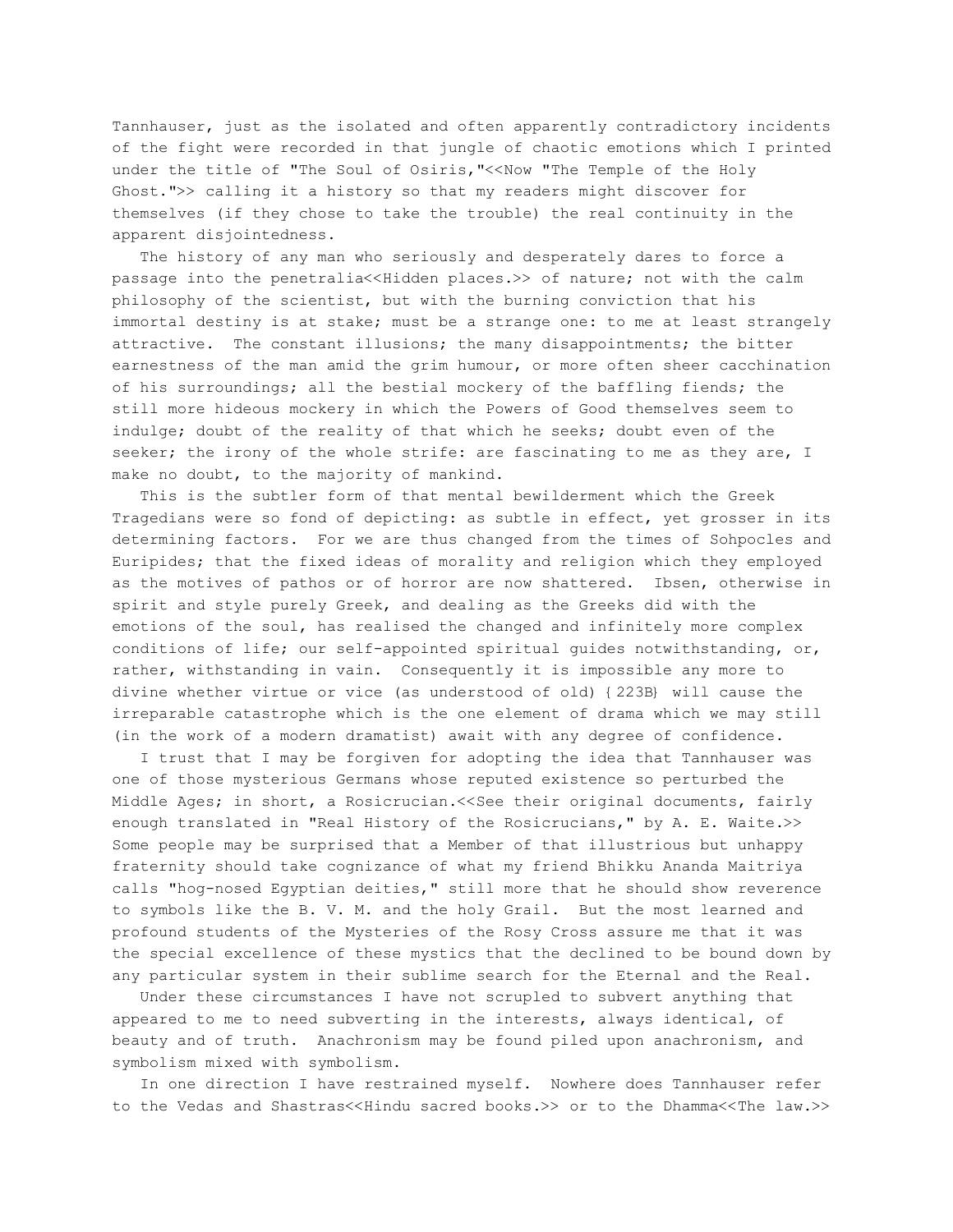of that blameless hypochondriac, Gotama Buddha. I take all the blame for so important an omission, not without a shrewd suspicion that the commination will take the form of "For this relief much thanks!"

 The particular object that I have in view in speaking both in Hebrew and Egypto-Christian symbolism is that by this means I may familiarise my readers with the one thing of any importance that life, travel, and study have taught me, to wit: the Origin of Religions.

 I take it that there have always, or nearly always, been on the earth those whom Councillor von Eckartshausen,<<Author of the "Cloud upon the Sanctuary," a profound mystical treatise.>> the Svami Vivekananda<<A wellknown Indian mystic, author of "Raja Yoga.">> and their like, call {224A} "great spiritual giants" (can there be any etymological link between "yogi"<<"Yogi" is "one who seeks union," "i.e." with the Supreme.>> and "ogre"?) and that such persons, themselves perceiving Truth, have tried to "diminish the message to the dog"<<Browning, "Mr. Sludge the Medium.">> for the benefit of less exalted minds, and hidden that Truth (which, unveiled, would but blind men with its glory) in a mass of symbols often perverted or grotesque, yet to the proper man transparent; a "bait of falsehood to catch the carp of truth." Now, regarded in this light, all religions, qua religions, are equally contemptible. The Hindu Gnanis<<Philosophers.>> say "That which can be thought is not true." As machineries for the exercise of spiritual and intellectual powers innate or developed, certain sets of symbols may be more or less convenient to a special trend of mind, reason, or imagination; no more: I deny to any one religion the possession of any essential truth which is not also formulated (though in a different language) in every other. To this rule Buddhism appears a solitary exception. Whether it is truly so I have hardly yet decided: the answer depends upon certain recondite mathematical considerations, to discuss which would be foreign to the scope of my present purpose, but which I hope to advance in a subsequent volume.<<Berashith, "q.v. infra," vol. ii.>>

 If you do not accept my conclusion that all religions are the expression of truth under different aspects, facets of the same intolerable gem, you are forced back on the conclusions of those unpleasing persons the Phallicists. But should you travel to the East, and tell a Lingam-worshipping Sivite that his is a phallic worship he will not be please with you. Compare on this point Arnold, "India Revisited," 1886, p. 112.

 So much for the symbolology of this, I fear, much-mangled drama. Drama indeed is an altogether misleading term; monodrama is perhaps better. It is really as series of introspective studies; not necessarily a series in time, but in psychology, and that rather the morbid psychology of the Adept than the gross mentality of the ordinary man.

 It may help some of my readers if I say that my Tannhauser is nearly identical in {224B} scheme with the "Pilgrim's Progress." Literary and spiritual experts will however readily detect minor differences in the treatment. It will be sufficient if I state that "the Unknown," whether minstrel, pilgrim, or Egyptian sage, represents Tannhauser in his true Self,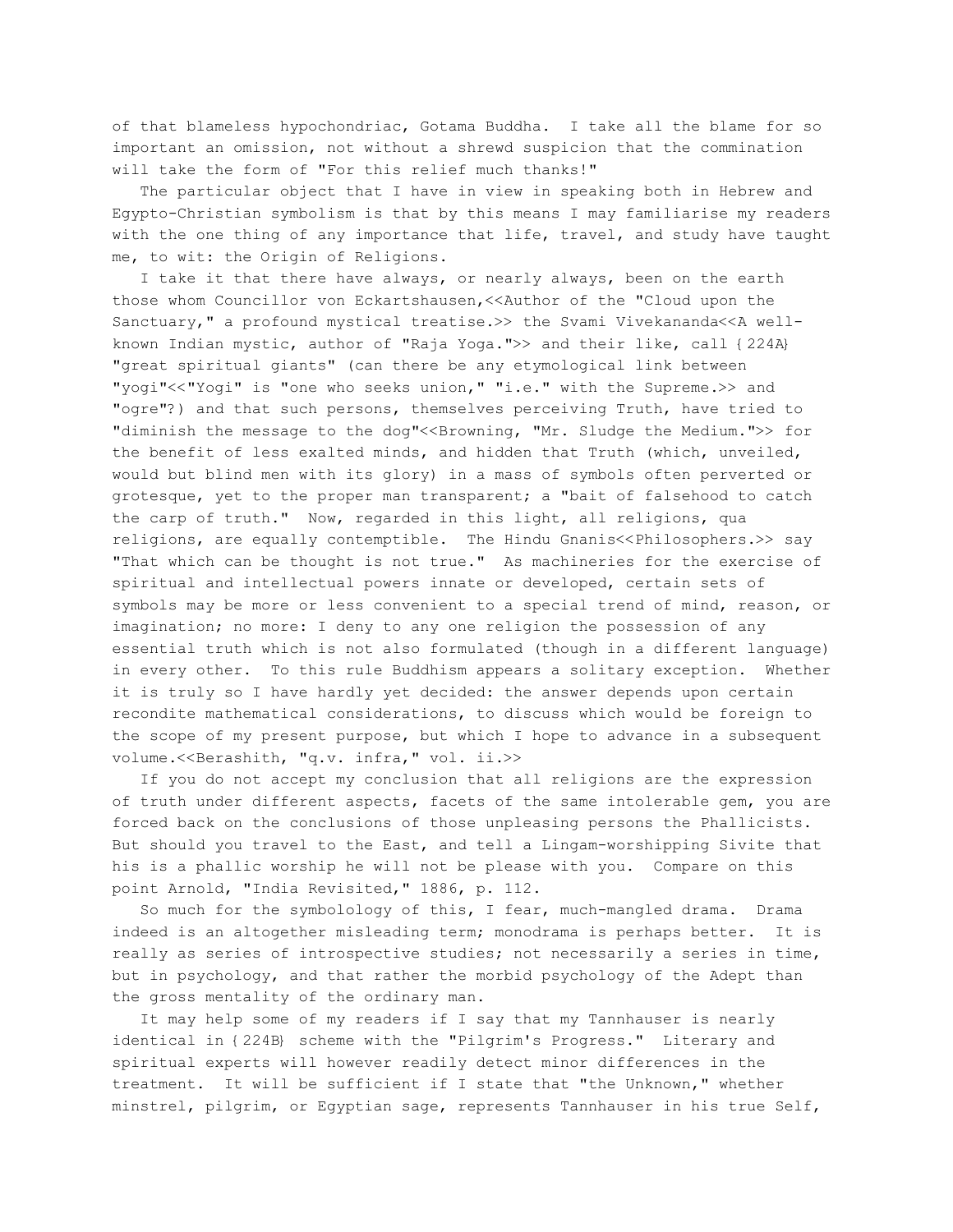-- the "Only Being in an Abyss of Light!" The Tannhauser who talks is the "Only Being in an Abyss of Darkness," the natural man ignorant of his identity with the Supreme Being. The various other characters are all little parts of Tannhauser's own consciousness and not real persons at all: whether good or bad, all alike hinder and help (and there is not one whose function is not thus double) the realsation of his true unity with all life. This circumstance serves to explain, though perhaps not to excuse, the lack of dramatic action in the story. Love being throughout the symbol of his method, as Beauty of its object, it is through Love, refined into Pity, that he at last attains the Supreme Knowledge, or at least sufficient of it to put the last straw on the back of his corporeal camel, and bring the story to a fitting end.

 To pass to more mundane affairs. I may mention for the benefit of those who may not be read in certain classes of literature, and so think me original when I am hardly even paraphrasing, that Tannhauser's songs in Act IV. are partly adapted from the so-called "Oracles of Zoroaster," partly from the mysterious utterances of the great angel Ave, << In "Dr. Dee.">> perhaps equally spurious. Of course Bertram's song is merely a rather free adaptation of the two principal fragments of Sappho, which so many people have failed to translate that one can feel no shame in making yet another attempt. There may be one or two conscious plagiarisms besides, for which I do not apologise. For any unconscious ones which may have crept in owing to my prolonged absence from civilised parts, and the consequent lack of opportunity for reference and comparison, I emphatically do.

 One word to the reviewers. It must not be taken as ungracious if I so speak. From nearly all I have received the utmost justice, kindness, and consideration: two or three only seem to take delight in deliberately perverting the sense of my remarks: and to them, for their own sake, I now address {225A} these words of elementary instruction. You are perfectly welcome to do with my work in its entirety what Laertes did with his allegiance and his vows: but do not pick out and gloat over a few isolated passages from the Venusberg scenes and call me a sensualist, nor from the Fourth Act and groan "Mysticism!"; do not quote "Two is by shape the Coptic Aspirate" as a sample of my utmost in lyrics; do not take the song of Wolfram as my best work in either sentiment or melody. As a "quid pro quo" I give you all full permission to conclude your review of this book by quoting from Act III. "Forget this nightmare!"

 I must express my great sense of gratitude to Oscar Eckenstein,<<The famous mountaineer.>> Gerald Kelly, and Allan MacGregor, who have severally helped me in the work of revision, which has extended over more than a year of time and nearly twenty thousand miles of space. Some few of the very best lines were partially or wholly suggested by themselves, and I have not scrupled to incorporate these: if the book be but a Book, the actual authorship seems to me immaterial.

 I have written this preface in a lighter vein, but I hope that no one will be led to suppose that my purpose is anything but deadly serious. This poem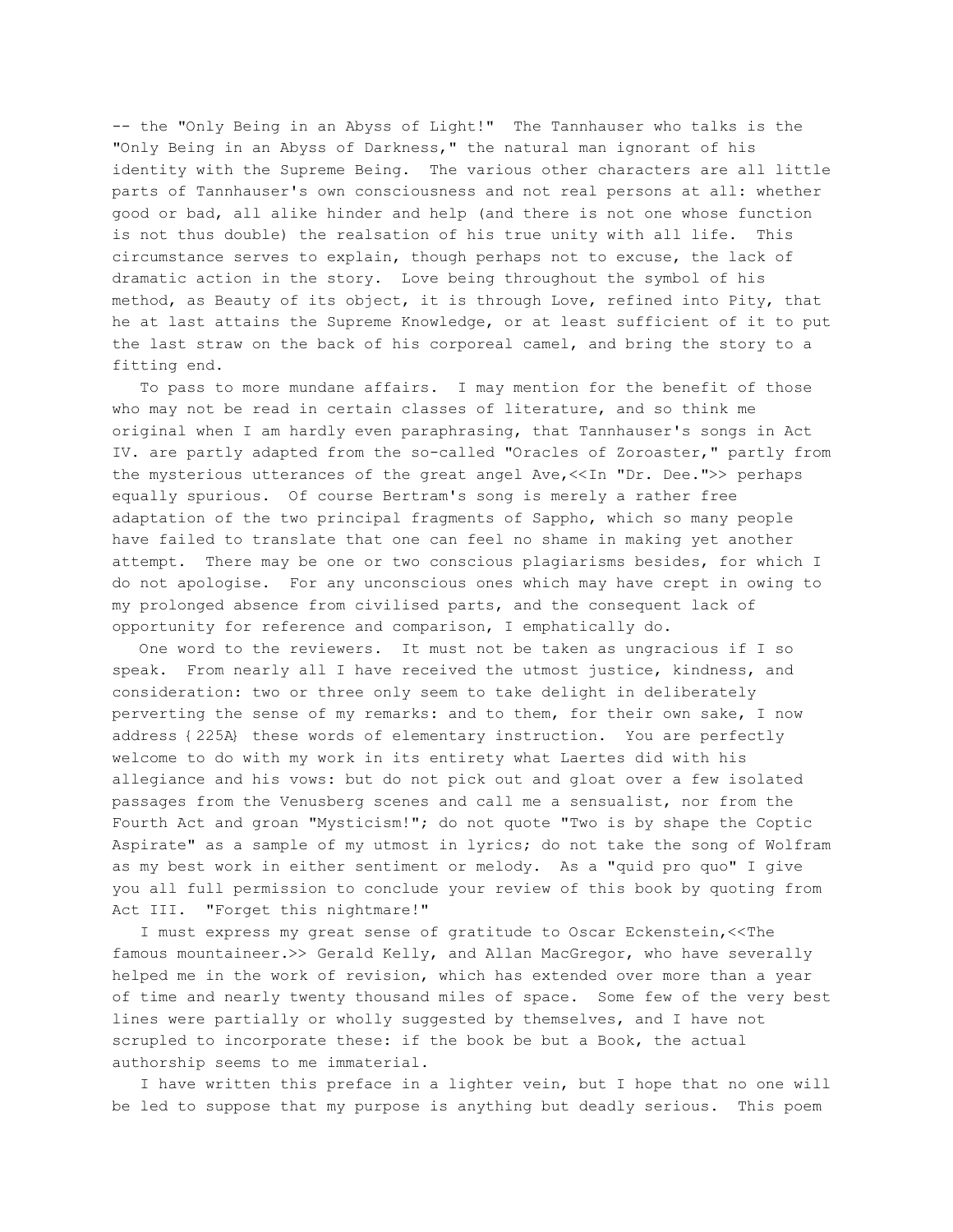has been written in the blood of slain faith and hope; each foolish utterance of Tannhauser stings me with shame and memory of old agony; each Ignis Fatuus that he so readily pursues, reminds me of my own delusions. But, these follies and delusions being the common property of mankind, I have thought them of sufficient interest, dramatic and philosophical, to form the basis of a poem. Let no man dare to reproach me with posing as the hero of my tale. I fall back on the last utterance of Tannhauser himself: "I say, then 'I': and yet it is not 'I' Distinct, but 'I' incorporate in All." Above all, pray understand that I do not pose as a teacher. I am but an asker of questions, such as may be found confronting those who have indeed freed their minds from the conventional commonplaces of the platitudinous, but have not year dared to uproot the mass of their convictions, and to examine the whole question of religion from its most fundamental source in the consciousness of mankind. Such persons may find the reasoning {225B} of Tannhauser useful, if only to brace them to a more courageous attempt to understand the "Great Arcanum," and to attain at last, no matter at what cost, to "true Wisdom and perfect Happiness." So may all happen!

KANDY, CEYLON, "Sept." 1901

PERSONS CONCERNED.

 "THE WORLD OF GODS." ISIS. HATHOOR.

 "THE WORLD OF MEN." TANNHAUSER. ELIZABETH. AN UNKNOWN MINSTREL. THE LANDGRAVE. WOLFRAM, . BERTRAM, : "At the Court of the Landgrave." HEINRICH,. A SHEPHERD BOY. PILGRIMS, FORESTERS, COURTIERS, ETC.

"THE WORLD OF DEMONS."

THE EVIL AND AVERSE HATHOOR, CALLED VENUS.

TANNHAUSER.

ACT I.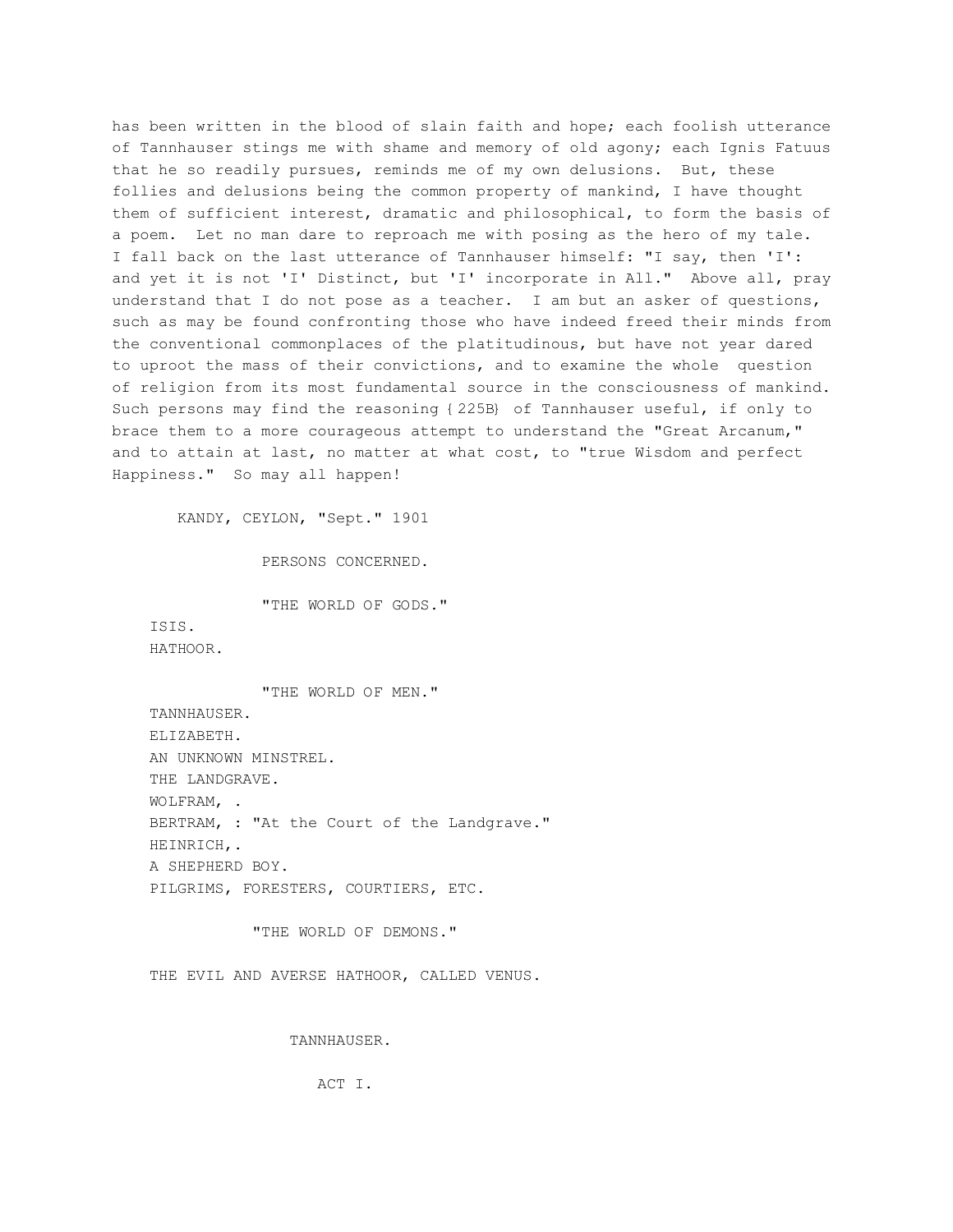"Therefore we are carefully to proceed in Magic, lest that Syrens and other monsters deceive us, which likewise do desire the society of the human soul."

"Arbatel of Magic. Aphorism" 35.

 "A lonely and desolate plain." TANNHAUSER "riding towards a great mountain."

## TANNHAUSER.

 SIX days. Creation took no longer! Yet I wander eastward, and no light is found. The stars their motion shirk, or else forget. The sun -- the moon? Imprisoned underground Where gnomes disport, and devils do abound. {226A}

 Six days. I journey to the black unknown, Always in hope the Infinite may rise Some unexpected instant, as 'twere grown A magic palace to enchanted eyes; A wizard guerdon for a minstrel wise.

 Perhaps I am a fool to think that here, Merely by rending Nature's hollow veil,

 I may attain the Solitary Sphere, Achieve the Path; or, haply, if I fail, Gain the Elixir, or behold the Grail. << 1>>

<<1. A vessel containing the blood of Jesus. See Malory, "Morte d'Arthur.">>

 I seek the mystery of Life and Time, The Key of all that is not and that is, And that which -- climb, imagination! climb! -- Transcends them both -- the Mystical abyss Where Mind and Being marry, and are Bliss. << 1>>

<<1. Sat-Chit-Ananda, the qualities of Atman, the Soul.>>

So have I journeyed -- like a fool! Ah, well! Let pass self-scorn, as love of self is past! But -- am I further forward? Who can tell? God is the Complex as the Protoplast: He is the First (not "was"), and is the Last

 (Not "will be"). Then why travel? To what end? What is the symbol I am set to find?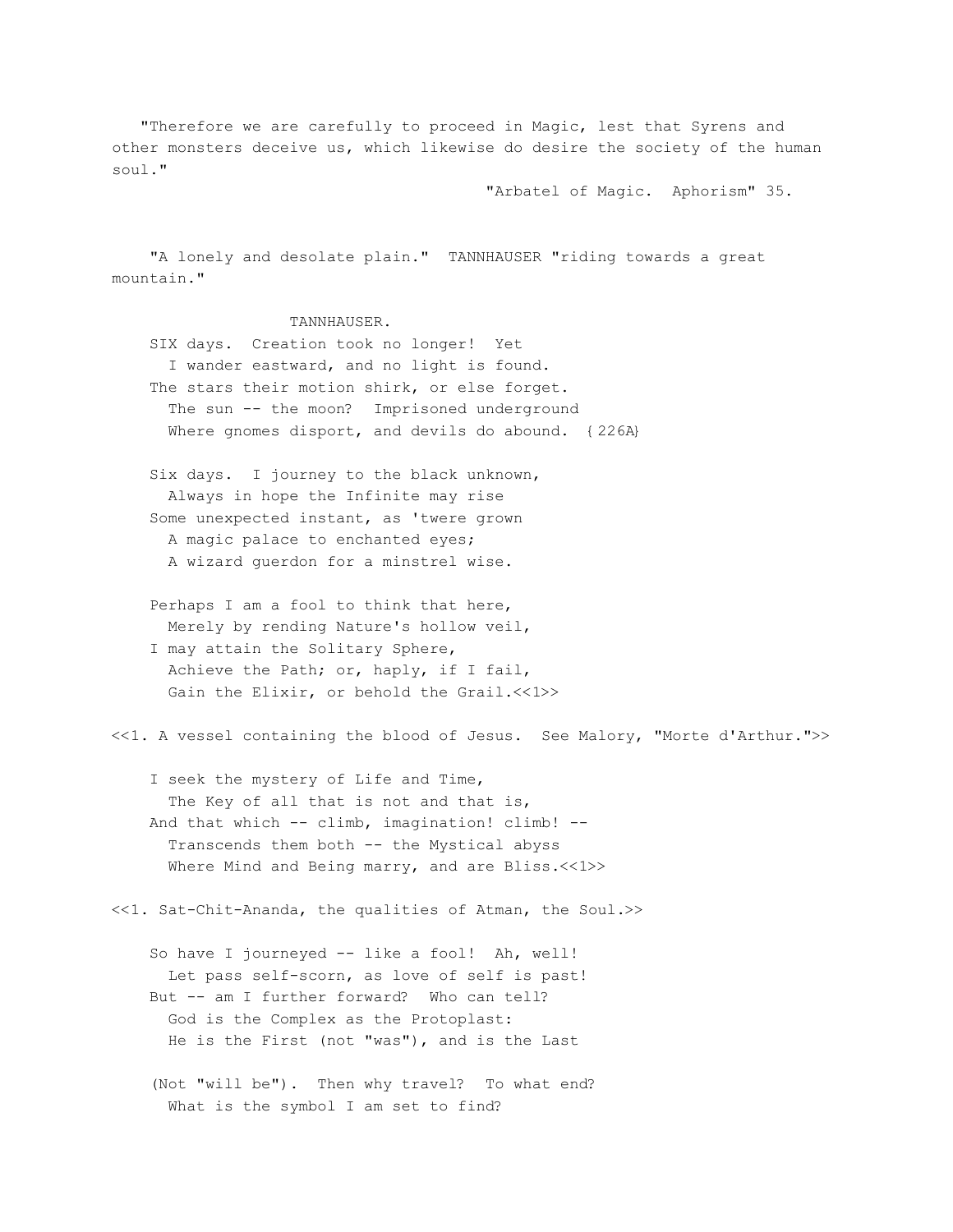What is that burning heart of blood to spend Caught in a sunset with the night behind, The Grail of God? I would that I were blind! I would that I were desolate and dumb, Naked and poor! That He might manifest A crimson glory subtly caught and come, An opal crucible of Alkahest!<<1>> And yet -- what gain of vital gold expressed? {226B} <<1. See Eirenaeus Philalethes, his treatise.>> This were my guerdon: to fade utterly Into the rose-heart of that sanguine vase, And lose my purpose in its silent sea, And lose my life, and find my life, and pass Up to the sea that is as molten glass. I mind me of that old Egyptian, Met where Aurora streamed her rainbow hair, Who called me from the quest. An holy man! A crown of light scintillant in the air Shone over him: he bade me not despair. "The Blood of Osiris!" was his word: (Meaning the Christ?) "The life, the tears, the tomb! "The Love of Isis is its name!" (I heard This for the love of Mary.) In her womb Brews the Elixir, and the roses bloom. For the Three Maries (so he said) were One: Three aspects of the mystic spouse of God, Isis! This pagan! "Look towards the Sun"<<1>> (Quoth he), "and seek a winepress to be trod; "With Beauty girdled, garlanded, and shod. <<1. "i.e.," Tiphereth, the Sphere of Beauty.>> "Thus," riddled he, "thy heart shall know its Peace!" Let be! I ride upon the sand instead, Look to the Cross, whereon I take mine ease! Let be! Just so the Roman soldier said. Esaias?<<1>> He is dead -- as I am dead!

<<1. See Mark xv. 35, 36 for the obscure allusions.>>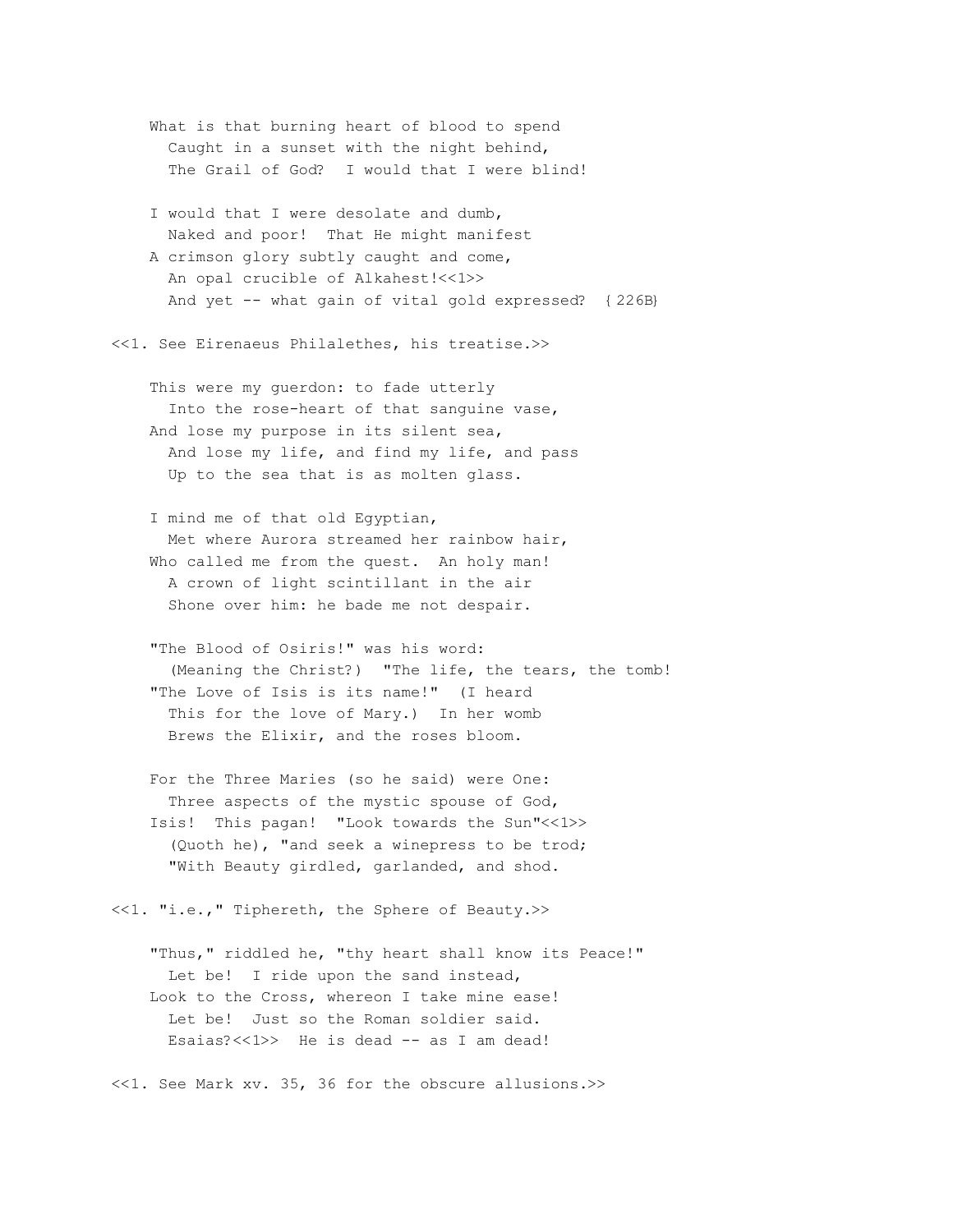What was his symbol and his riddle's key? Go, seek the stars and count them and explore! Go, sift the sands beyond a starless sea! So, find an answer where the dismal shore Of time beats back eternity! No more! {227A}

 Let me ride on more hastily than this, That so my body may be tired of me, And fling me to the old forgetful kiss, Sleep's, when my mind goes, riderless and free, Into some corner of eternity.

 Alas! that mind returns from its abode With newer problems, fiercer thoughts! But stay! Suppose it came not? It must be with God! -- Then this dull house of gold and iron and clay Is happy also -- 'tis an easy way!

 So easy, I am fearful of mishap. Some fatal argument the God must find That linked us first. The dice are in His lap -- Let Him decide in His imperial mind! My choice; to see entirely -- and be blind!

Yet I bethink me of that holy man, (Pagan albeit) my stirrup's wisdom-share: "Learn this from Thothmes the Egyptian. "Use only in thine uttermost despair!" He whispered me a Word. << 1>> "Beware! Beware!

<<1. It is a tradition of magic that all words have a double effect; an upright, and an averse. See the shadow of a devil's head cast by the fingers raised in blessing as figured in Eliphaz Levi's"Dogme et Rituel de la Haute Magie" and elsewhere. Upon this tradition the whole play hangs.>>

 "Two voices are there in the sullen sea; "Two functions hath the inevitable fire; "Earthquake hath earth, and yet fertility: "See to thy purpose, and thy set desire! "Else, dire the fate -- the ultimation dire!"

 Vague threats and foolish words! Quite meaningless The empty sounds he muttered in mine ear. Why should their silly mystery impress My thoughtful forehead with the lines of fear? (This riding saps my courage as my cheer.) {227B}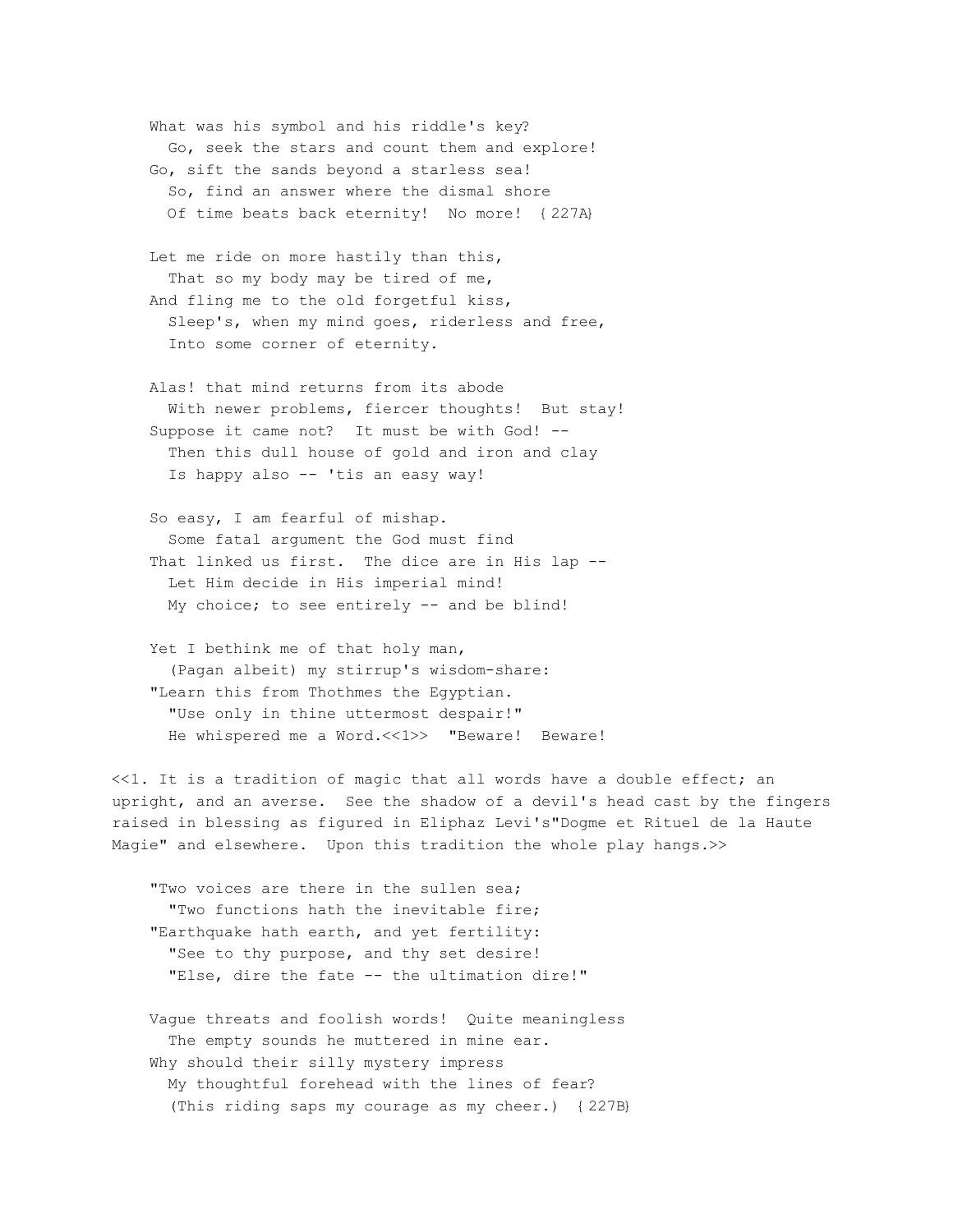Still, I must see his symbol of the Sun, The Winepress, and the Beauty! Puerile And pagan to that old mysterious one, The awful Light and the anointed Vial, The Dawning of the Blood, even as a smile: --

 Even as a smile on Beauty's burning cheek -- Ha! In a circle? As this journey is? How vain is man's imagining and weak! Begod<<1>> my lady, and my lady's kiss? Back swing we to the pitiful abyss,

<<1. To invest with divine attributes.>>

 Liken God's being to the life of man. So reason staggers. Angels, answer me! Ye who have watched the far unfolding plan -- How is time shorter than eternity? Prove it and weigh! By mind it cannot be.

 All our divisions spring in our own brain. See! As upsprings on the horizon there A clefted hill contemptuous of the plain. (Why, which is higher?) I am in despair. Let me essay the Pharaoh and his prayer! [TANNHAUSER "Speaks the Word of Double Power."

 Oh God, Thy blinding beauty, and the light Shed from Thy shoulders, and the golden night Of mingling fire and stars and roses swart In the long flame of hair that leaps athwart, Live in each tingling gossamer! Dread eyes! Each flings its arrow of sharp sacrifice, Eating me up with poison! I am hurled Far through the vaporous confines of the world With agony of sundering sense, beholding Thy mighty flower, blood-coloured death, unfolding! Lithe limbs and supple shoulders and lips curled, Curled out to draw me to their monstrous world! {228A} Warm breasts that glow with light ephemeral And move with passionate music to enthral, To charm, to enchant, to seal the entrancing breath. I fall! Stop! Spare me! -- Say me! [TANNHAUSER "enters into an ecstasy." This is death.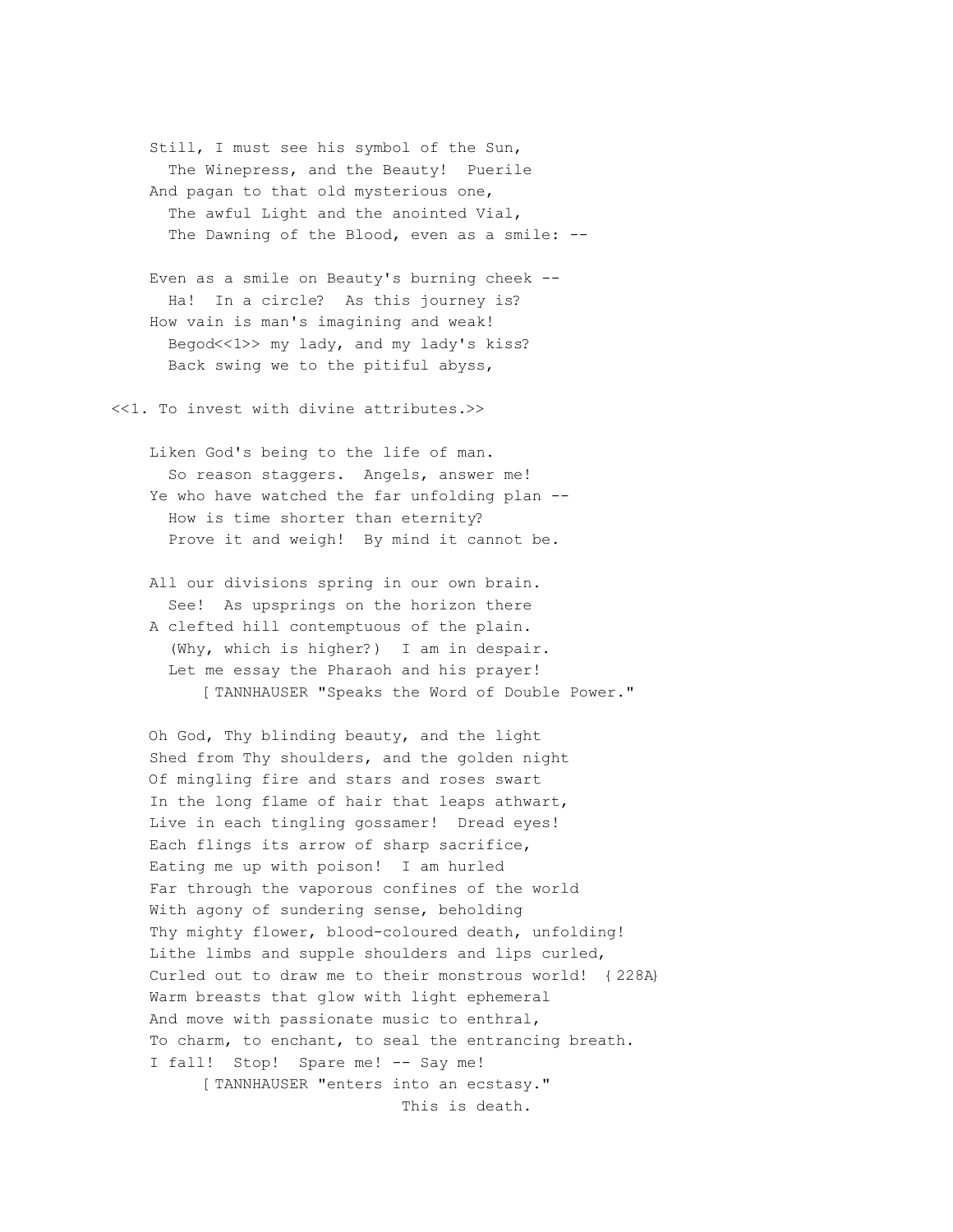["The evil and averse" HATHOOR, "or" VENUS, "who hath arisen in the place

of the Great Goddess, lifteth up her voice and chanteth:" --

VENUS.

 Isis am I, and from my life are fed All showers and suns, all moons that wax and wane, All stars and streams, the living and the dead, The mystery of pleasure and of pain. I am the mother! I the speaking sea! I am the earth and its fertility! Life, death, love, hatred, light, darkness, return to me -- To me! Hathoor am I, and to my beauty drawn All glories of the Universe bow down, The blossom and the mountain and the dawn, Fruit's blush, and woman, our creation's crown. I am the priest, the sacrifice, the shrine, I am the love and life of the divine! Life, death, love, hatred, light, darkness, are surely mine -- Are mine! Venus am I, the love and light of earth, The wealth of kisses, the delight of tears, The barren pleasure never come to birth, The endless, infinite desire of years. I am the shrine at which thy long desire Devoured thee with intolerable fire. I was song, music, passion, death, upon thy lyre -- Thy lyre! {228B} I am the Grail and I the Glory now: I am the flame and fuel of thy breast; I am the star of God upon thy brow; I am thy queen, enraptured and possessed. Hide thee, sweet river; welcome to the sea, Ocean of love that shall encompass thee! Life, death, love, hatred, light, darkness, return to me -- To me! [TANNHAUSER "perceives that he is in the palace of a Great Queen." Rise, rise, my knight! My king! My love, arise! See the grave avenues of Paradise, The dewy larches bending at my breath,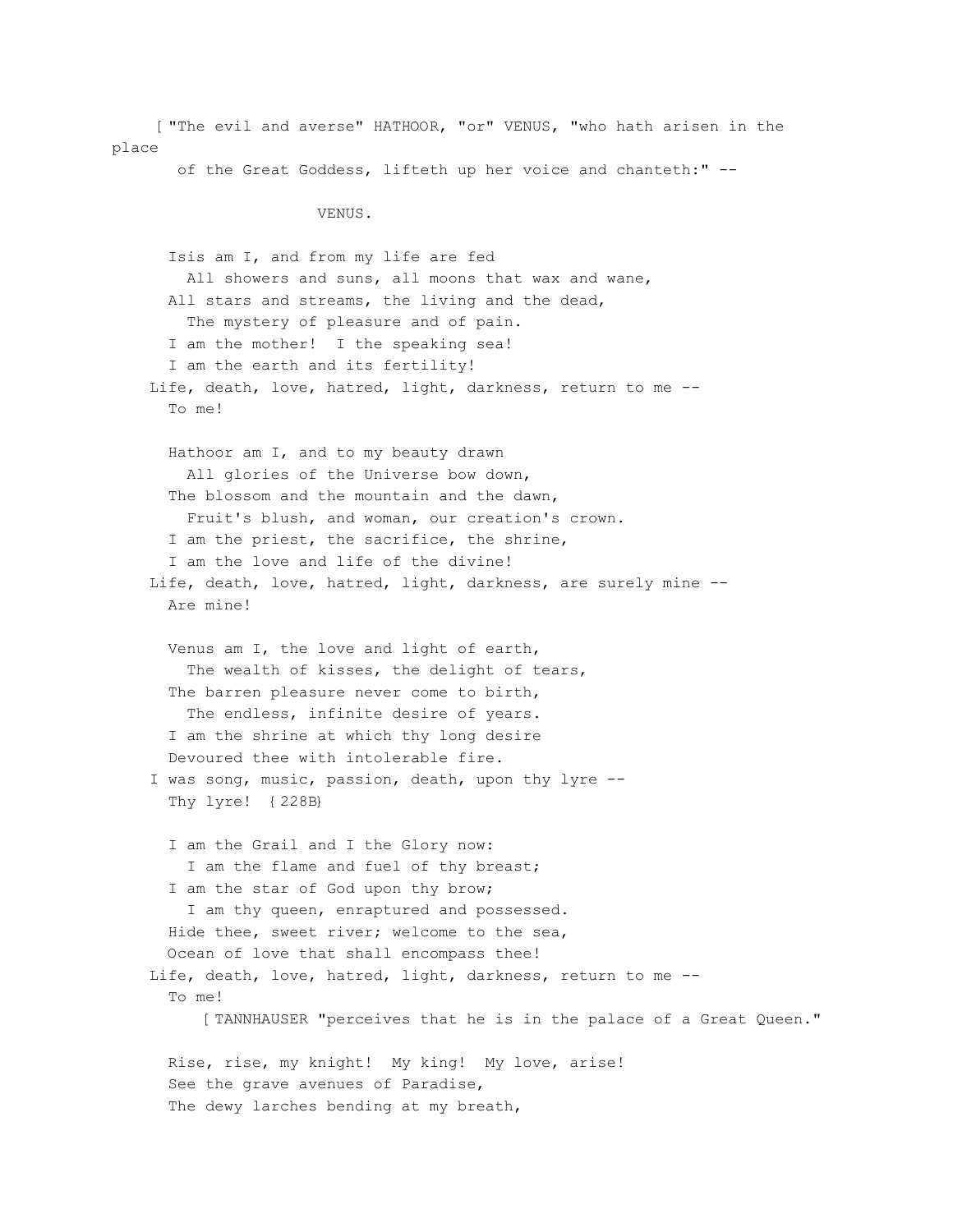Portentous cedars prophesying death! See the long vistas and the dancing sea, The measured motion of fecundity! Bright winds set swaying the soft-sounding flowers (Here flowers have music) in my woven bowers, Where sweet birds blossom, and in chorus quire The rapt beginnings of immense desire. Here is the light and rapture of the will: We touch the stars -- and they are tiny still! O mighty thews! O godlike face and hair! Rise up and take me; ay, and keep me there, One tingle at thy touch from head to feet; Lips that cling close, and never seem to meet, Melting as sunlight melts in wine! Arise! Shame! Hast thy learning left thee over-wise? Thy lips sing fondly -- to another tune. Nay! 'twas my breathing beauty made thee swoon, Dread forked fire across the cloven sky; Stripped off thy body of mortality -- Nay, but on steeper slopes my love shall strive! Our bodies perish and our hearts revive {229A} Vainly, unless the shaking sense beware The crested snakes shot trembling through our hair, Their wisdom! But our souls leap, flash, unite, One crowned column of avenging light, Fixed and yet floating, infinite, immense, Caught in the meshes of the cruel sense, Two kissing breaths of agony and pleasure, Mixed, crowned, divided, beyond age or measure, Time, thought, or being! Now thine eyes awake, Droop at my kisses; the long lashes slake Their sleek and silky thirst in tears of light! Thine eyes! They burn me, even me! They smite Me who am scatheless, and a flame of fire. See, in our sorrow and intense desire All worlds are caught and sealed! The starts are taken In love's weak web, and gathered up, and shaken! Our word is mighty on the magic moon! The sun resurges to our triple tune! (See, it is done!) O chosen of the Christ! My knight, and king, and love, wast thy priced, A portion in the all-pervading bliss, Thou, whom I value at my ageless kiss? Chosen of Me! Thou heart of hearts, thou mine, Man! Stamping into dust the Soul Divine By might of that mere Manhood! Sense and thought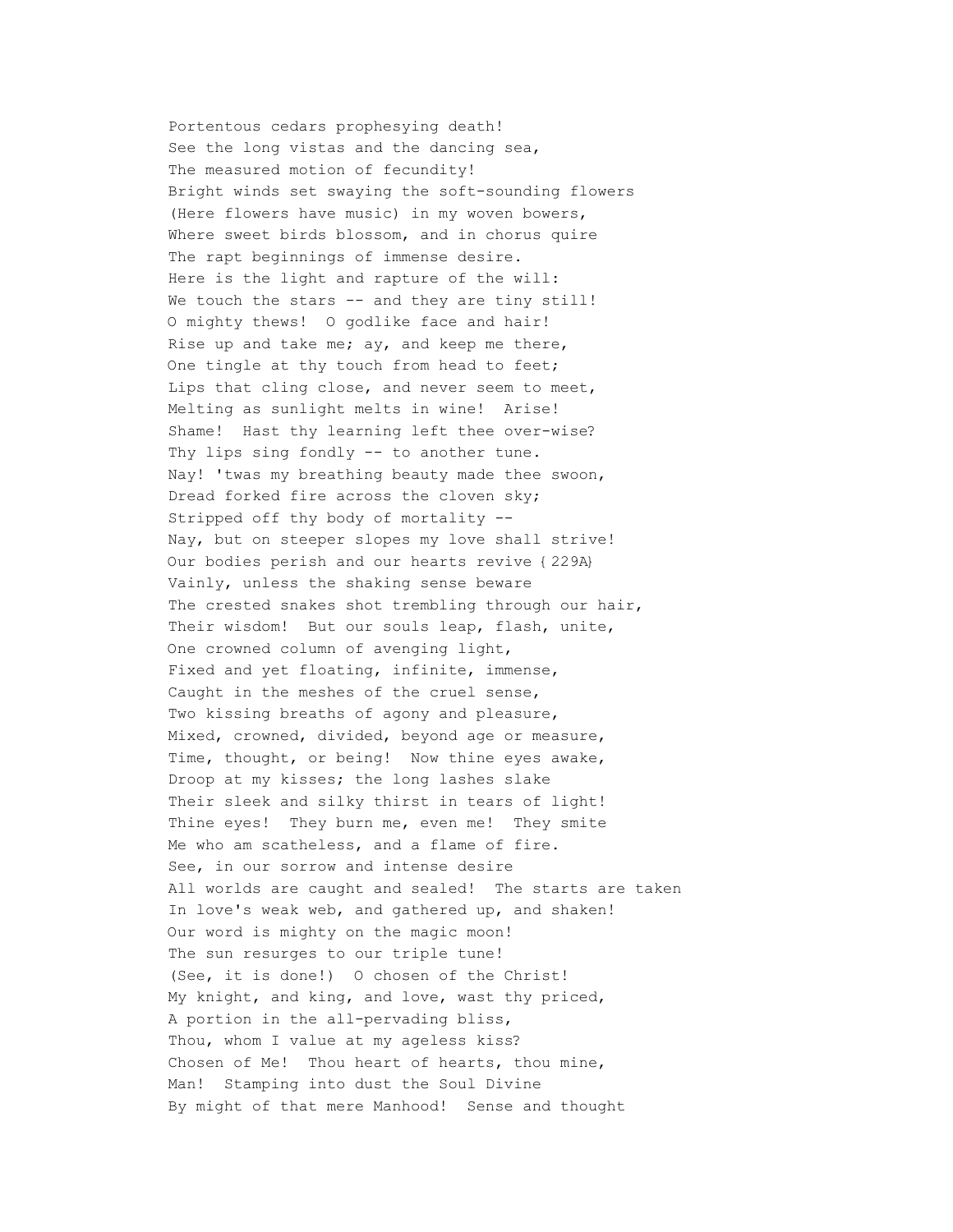Reel for the glory of thee kissed and caught In the eternal circle of my arms! Woven in vain are the mysterious charms Endymion taught Diana! For one gaze; One word of my unutterable praise; And I was utterly and ever lost, Lost in the whirlwind of thy love, and tossed A wreck on its irremeable sea! Live! Life! This kiss! Draw in thy breath! To me! To me! [TANNHAUSER "is lost." {229B}

# ACT II.

"But a moment's thought is passion's passing bell." -- KEATS, "Lamia."

"In Venusberg."

## VENUS.

 SWEET, sweet are May and June, dear, The loves of lambent spring, Our lamp the drooping moon, dear, Our roof, the stars that sing; The bed, of moss and roses; The night, as long as death! Still, breath! Life wakens and reposes, Love ever quickeneth!

 Sweet, sweet, when Lion and Maiden,<<1>> The motley months of gold, Swoop down with sunlight laden, And eyes are bright and bold. Life-swelling breasts uncover Their warm involving deep -- Love, sleep! -- And love lies with lover On air's substantial steep.

<<1. Leo and Virgo, in which the Sun is during July and August.>>

#### TANNHAUSER.

 Ah! sweeter was September -- The amber rain of leaves,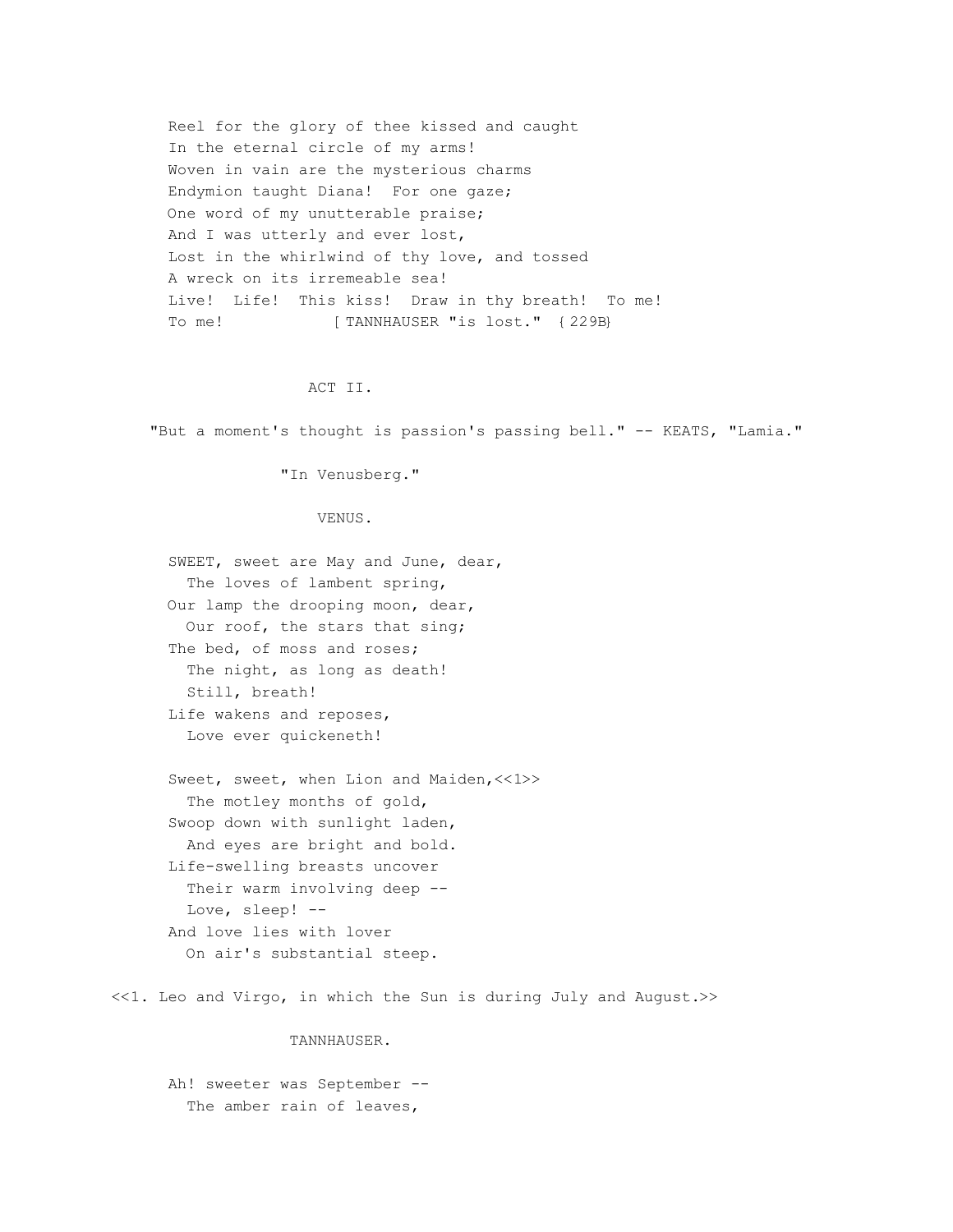The harvest to remember, The load of sunny sheaves. In gardens deeply scented, In orchards heavily hung, Love flung Away the days demented With lips that curled and clung. Ah! sweeter still October, When russet leaves go grey, And sombre loves and sober Make twilight of the day. {230A} Dark dreams and shadows tenser Throb through the vital scroll, Man's soul. Lift, shake the subtle censer That hides the cruel coal! Still sweeter when the Bowman<<1>> His silky shaft of frost Lets loose on earth, that no man May linger nor be lost. The barren woods, deserted, Lose echo of our sighs -- Love -- dies? -- Love lives -- in granite skirted, And under oaken skies.

<<1. Sagittarius, Capricornus, in which is the Sun during November and December.>>

 But best is grim December, The Goatish God<<1>> his power; The Satyr blows the ember, And pain is passion's flower; When blood drips over kisses, And madness sobs through wine: -- Ah, mine! -- The snake starts up and hisses And strikes and -- I am thine!

<<1. Sagittarius, Capricornus, in which is the Sun during November and December.>>

VENUS.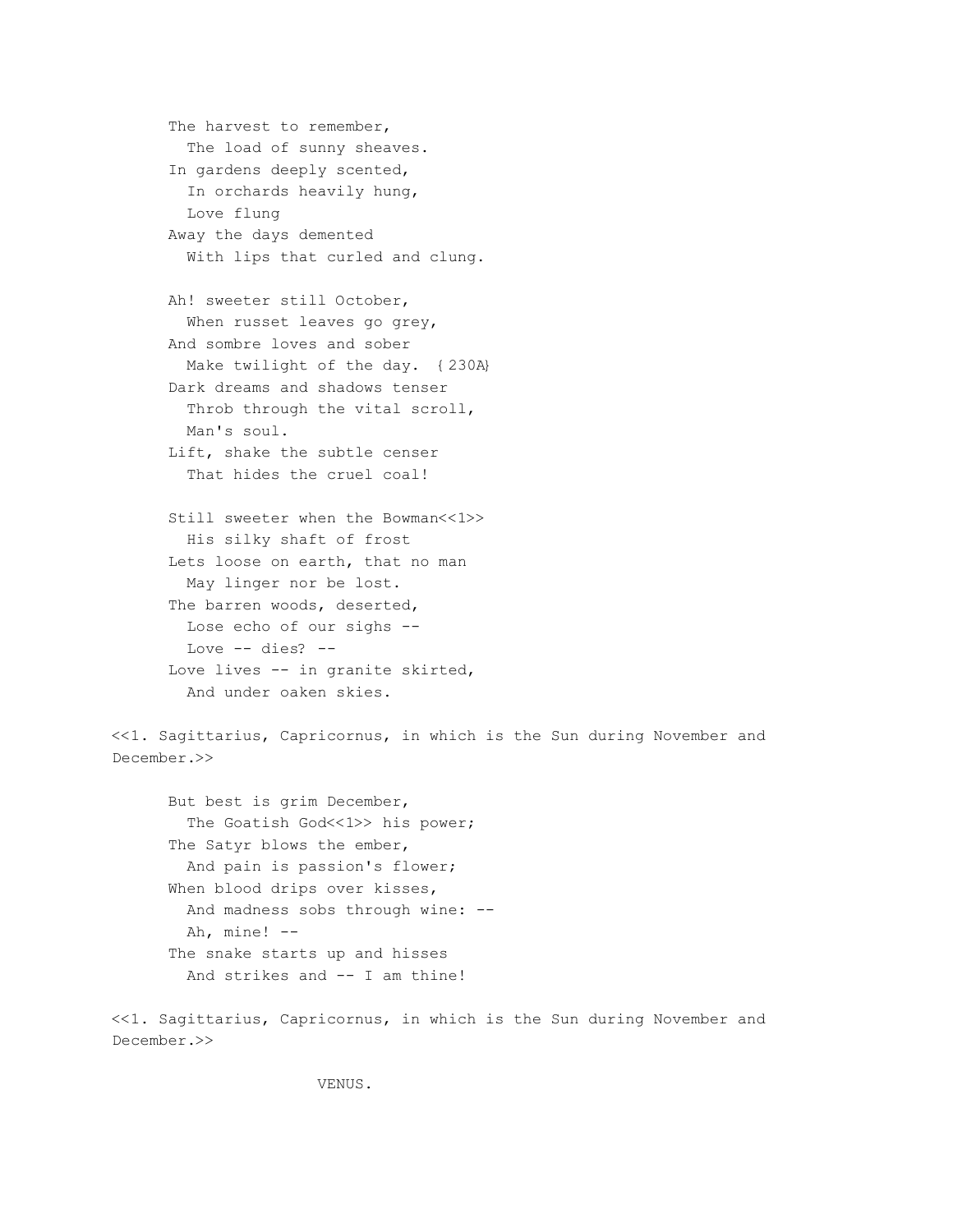Those are thy true joys? Cruelty for love?

### TANNHAUSER.

 And death in kissing. How I have despised, Riding through meadows of the rushing Rhine, To watch the gentle foresters of spring Crush dainty violets in their dalliance, Laughing in chorus with the birds; and then (Coming in harvest time upon my tracks) See these same lovers in the golden sheaves Under the sun. The same, the fuller fruit, Say you? But somehow, nearer to the end. Lost the old sense of mystery, and lost That curious reverence in sacrilege With Wonder -- the child's faculty! Less joy, Less laughter, yes! that symptom I approve; Yet is that subtle fading-out of smiles {230B} Rather the coming of a dull despair, And not at all that keen despair, that sharp Maddening pain that should torment a man With deadliest delight, the self-same hour That he unveils the Isis of desire. These little lovers strip their maidens bare, And find them -- naked! Poor and pitiful! Look at out love instead! I raised Thy veil, Nay, tore Thy vesture from Thee, and behold! Then only did I see what mystery, What ninefold forest, shade impassable, Surrounds Thy heart, as with a core of light Shut in the mystery of a dead world. Thou formless sense of gloom and terror! Thou Upas,<<1>> new tree of life -- by sinister Cherubim with averted faces kept! Nay! This one secret I suspect, and gloat Over the solemn purport of the dream With subtle shuddering of joy,  $-$  and that Keener delight, a sense of deadly fear! This secret: Thou art darkness in Thyself, And evil wrapped in light, and ugliness Vested in beauty! Therefore is my love No petty passion like these country-folk's: No fertile glory (as the Love of God): But vast and barren as the winter sea, Holding I know not what enormous soul In its salt bitter bosom, underneath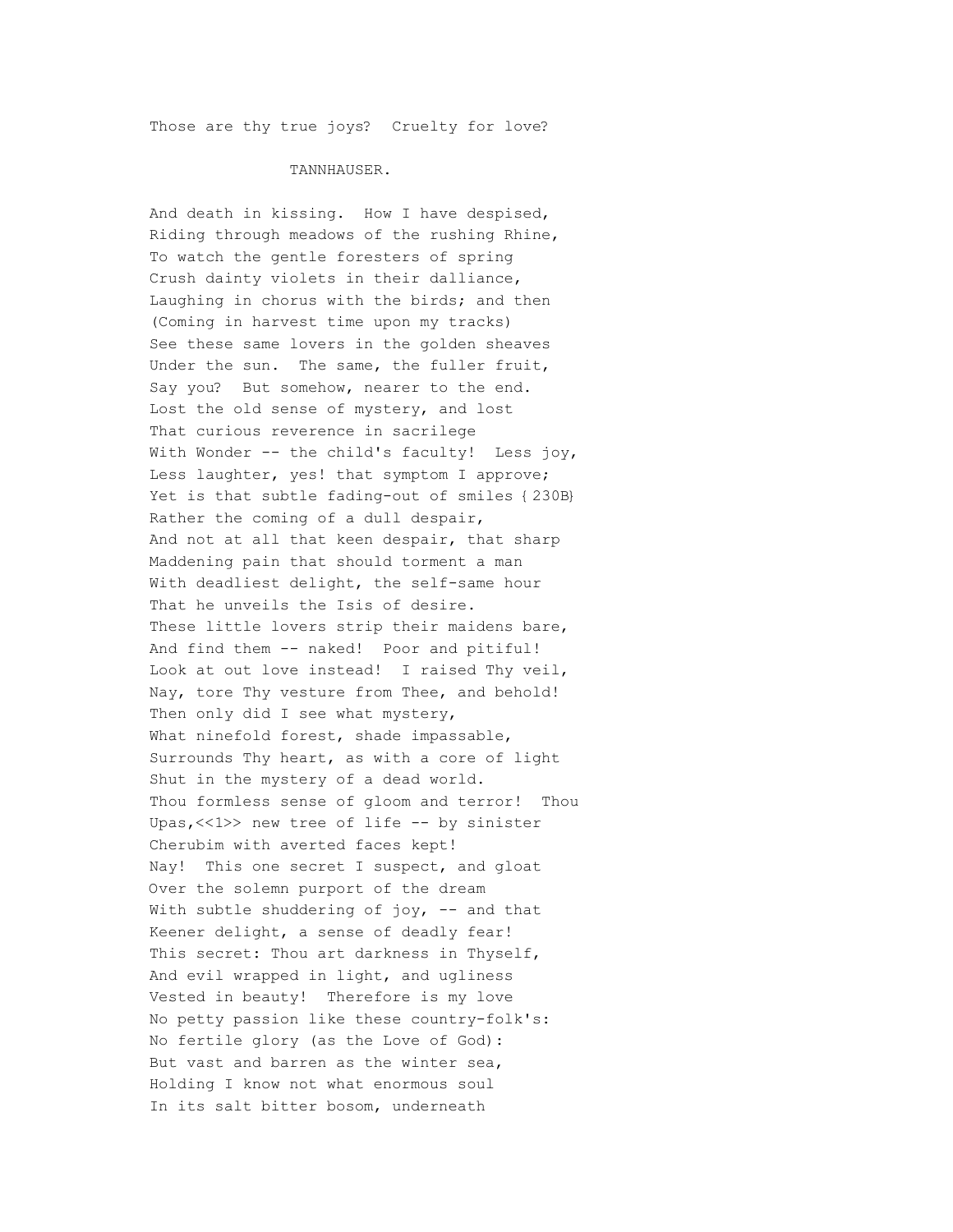The iron waters and the serpent foam; Below, where sight and sound are set no more, But only the intolerable weight Of its own gloomy selfhood. This am I: This passion, lion-mouthed and adder-eyed. A mass compressed, a glowing central core, Like molten metal in the crucible! Death's secret is some sweetness ultimate, Sweeter than poison. Ah! My very words, Chance phrases, ravel out the tale for me -- Sweetness and death -- poison and love. Consider How this same striving to the Infinite, Which I intend by "love," is likest to {231A} That journey's wonder to the womb of death; Because no soul of man has ever crossed Again that River -- the old fable's wrong; AEneas came never to the ghostly side! Was not the boat weighed with his body still? Felt he the keen emotions of the dead? Could he, the mortal and the warrior, Converse with Them, and understand? Believe! No soul has crossed in utter sympathy And yet returned; because of this decree: No man can look upon the face of God! Yet Moses looked upon His hinder parts, << 2>> And I -- yes, goddess! in this passionate Life in our secret mountain, well I know Thy beauty, and Thy love (although they be Infinite, far beyond the mortal mind, Body, or soul to touch, to comprehend. And dwell in), that the utter intimate Knowledge of Thee, if once I ravelled out Thy secret, laid Thee naked to the bone -- Nay, to the marrow! were to come, aware, Face to face full with deity itself. And this I strive at! Therefore is my love Wholly in tune with that concealed desire Bred in each mortal, though he never know (Few do know), to transcend the bound of things, And find in Death the purpose of this life.

<<1. A legendary tree in Java, which had the property of poisoning any one who rested in its shade.>> <<2. See Exodus xxxiii. 18 to end.>>

VENUS.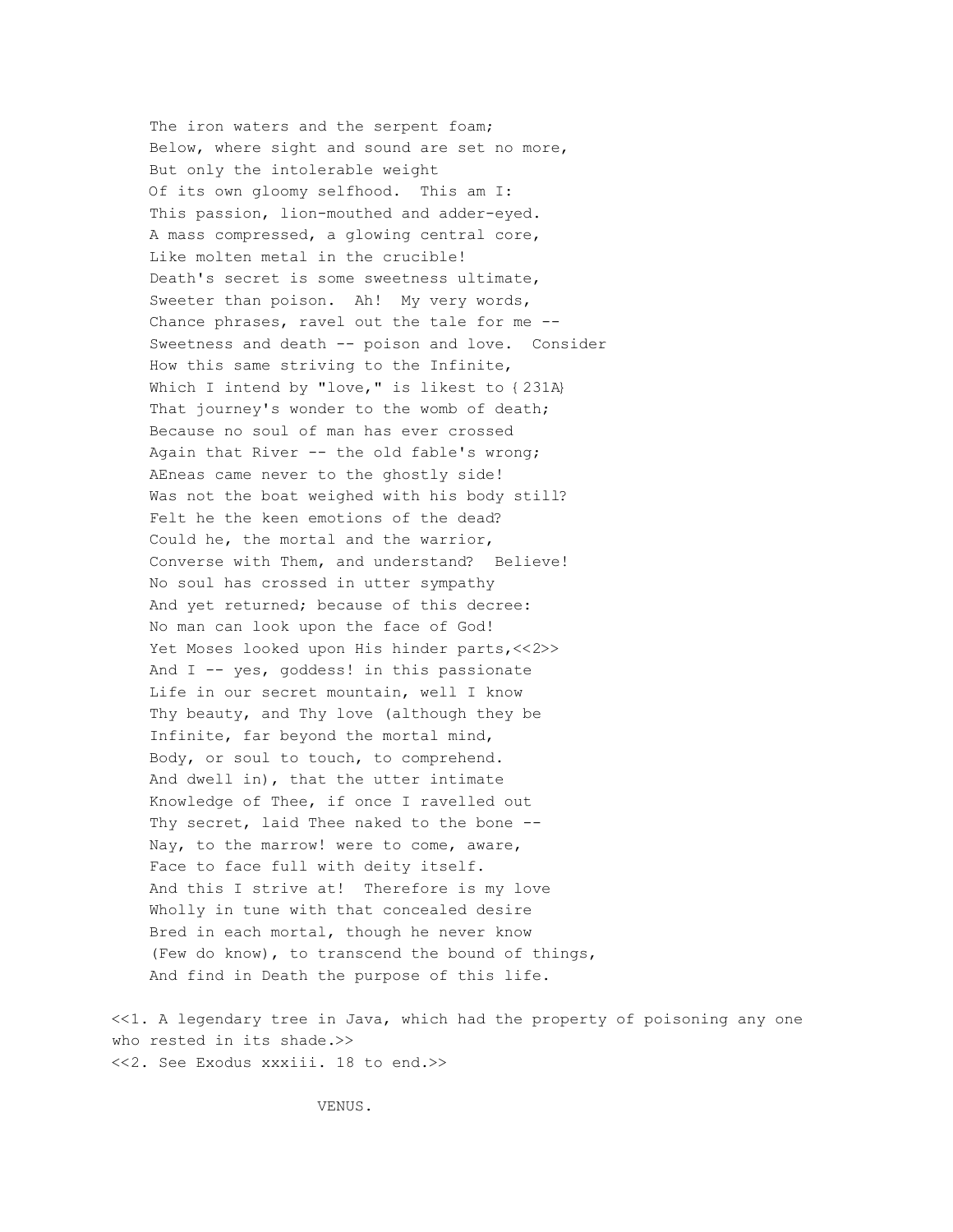Yes, there you tear one veil away from me! Yet, am not I the willing one? Indeed I feel the wonder of that same desire From mine own side of the Imapassible. See then how equal God and man are made! For I have clothed me in the veil of flesh, And strive toward thy finite consciousness As thou art reaching to my infinite, Nurturing my Godhead at the breast of Sin With milk of fleshy stings -- even to pain: --

# TANNHAUSER.

 I see, I see the Christian mystery! That was the purpose of High God Himself {231B} Clothed in the Christ! Ah! Triumphed He at last? Nay, not in death! The slave -- He rose again! Alas! Alas!

#### VENUS.

 Alas indeed, my knight! We love not! Being both enamoured of Just the one thing that is impossible. But in this carnal strife the Intimate Achieves for one snatched swiftness. Kiss me, love!

# TANNHAUSER.

 Ah, but the waking! As I sink to sleep Pillowed in nuptial arms -- so fresh and cool -- (Yet in their veins I know the fire that runs Racing and maddening from the crown of flame, The monolithic core of mystical Red fury that is called a woman's heart) Sinking, I say, from the supreme embrace, The Good-night kisses; sinking into sleep --What dreams betoken the dread solitude?

#### VENUS.

What dreams? Ah, dreamest not of me, my knight? Of vast caresses that include all worlds? Of transmutation into molten steel Fusing with my intolerable gold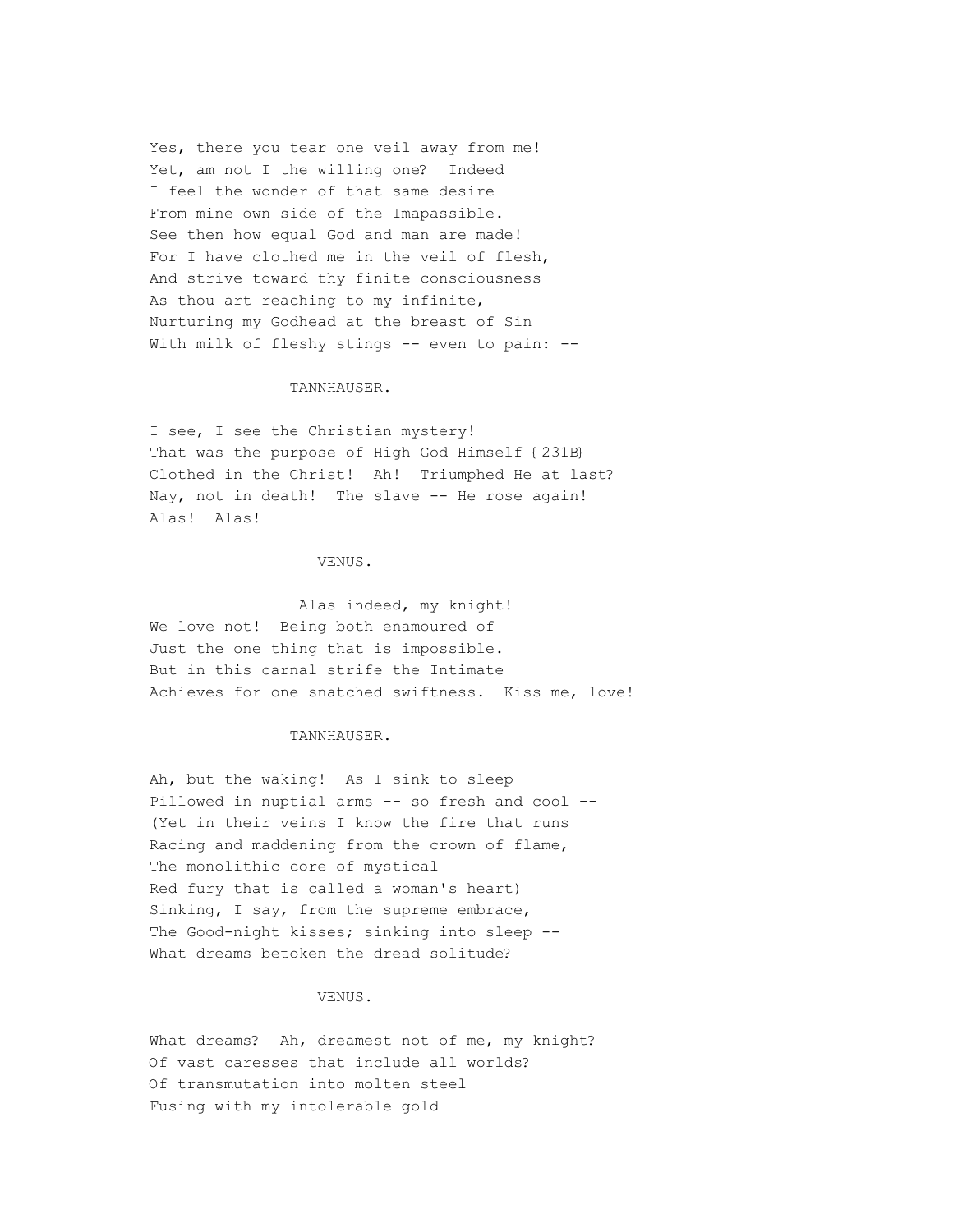In the red crucible of alchemy, That is -- of clay?

TANNHAUSER.

 I dream of no such thing. But of Thy likeness have I often seen The vast presentment -- formless, palpable, Breathing. Not breathing as we use the word, When life and spirit mingle in one breath, Slay passion in one kiss -- breathing, I say, Differently from Thee! {232A}

VENUS.

Explain, explain!

TANNHAUSER.

 As if were kindled into gold and fire The East!

VENUS.

The East!

TANNHAUSER.

 As if a flowerless moss Suddenly broke in passionate primroses!<<1>>

<<1. Taken as symbols of bright and open joys: violets as soft and sombre.>>

VENUS.

Violets, violets!

TANNHAUSER.

 Or as if a man Lay in the fairest garden of the world, In the beginning: and grew suddenly A living soul at that caressing wind!

VENUS.

A living soul!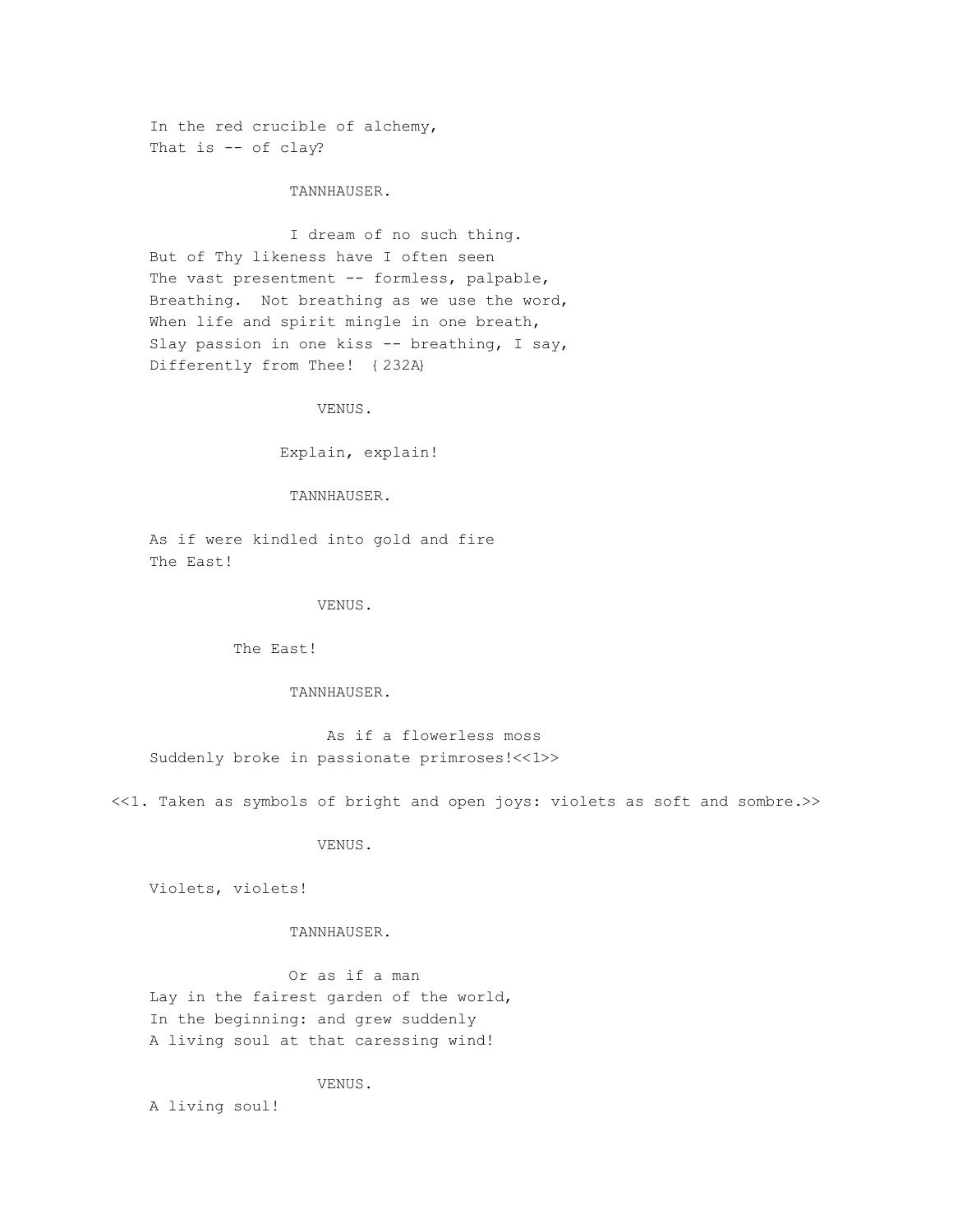#### TANNHAUSER.

 So is Thy shade to me When sleep takes shape.

VENUS.

 She is mine enemy. Hate her, O hate her, she will slay thy soul!

## TANNHAUSER.

 And is my soul not slain within me now? Yet, I do hate her -- in these waking hours. But in my sleep she grows upon the sense, A solitary lotus that pales forth In the wide seas of space and separateness. That radiance! -- Amber-scented voice of light, Calling my name, ever, ever calling -- {232B}

VENUS.

 Answer that call -- and thou art lost indeed! Wake thou thy spirit in his hateful sleep, Keeping the vision, rise, and spit on her!

# TANNHAUSER.

Spit on Thy likeness? I who love Thee so?

VENUS.

Yes, yes: obey me! She will leave thee then. She hath assumed mine image!

[ "Thunder."

#### TANNHAUSER.

What is that?

VENUS.

 Mere thunder on the mountain top. Do this, And I will come in sleep, in sleep renew The carnal joys of day.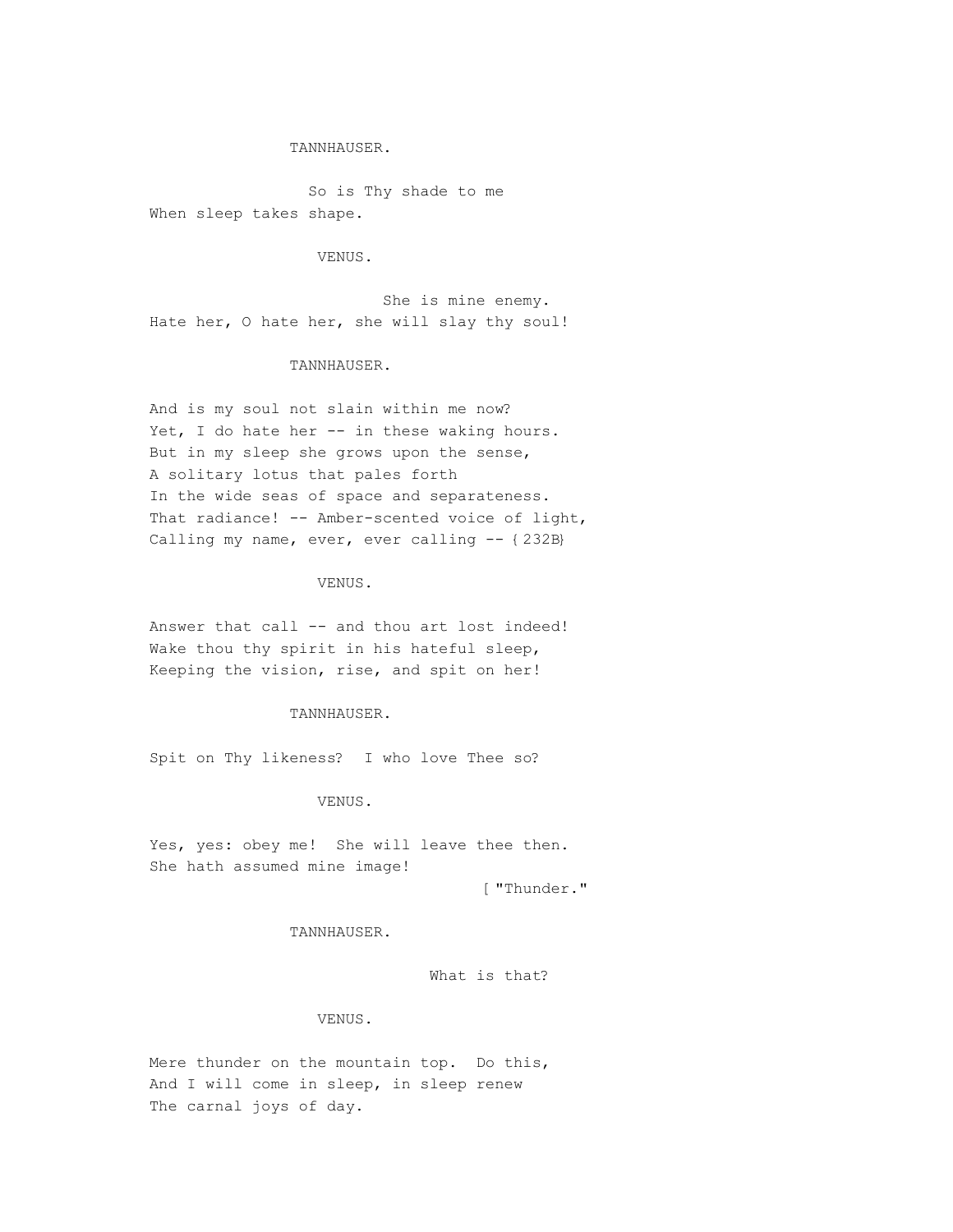TANNHAUSER.

 Hast Thou forgot? It is the fleshly I would flee!

# VENUS.

## Forget?

 But I strive fleshwards. Let our sleep renew The endless struggle -- and perhaps, for thee, For thee! -- the veil may lift another fold.

TANNHAUSER.

Why dost Thou hate this vision?

VENUS.

She would take

Thee from these arms!

TANNHAUSER.

 But she is beautiful With Thine own beauty: yet as if the God Cancelled its mortal comeliness, and came More intimate than matter, closing in {233A} Keen on my spirit; as if all I sought In Thine own symbol, Beauty, were concealed Under her brows -- how wider than the air! How deeper than the sea! How radiant Beyond the fire!

VENUS.

 O shun her devilish lures! That Beauty is the sole detested fear That can annul our conquests, and arouse Our rapt dream-kisses.

TANNHAUSER.

 That is my intent. It is the spiritual life of things I seek -- Thou knowest!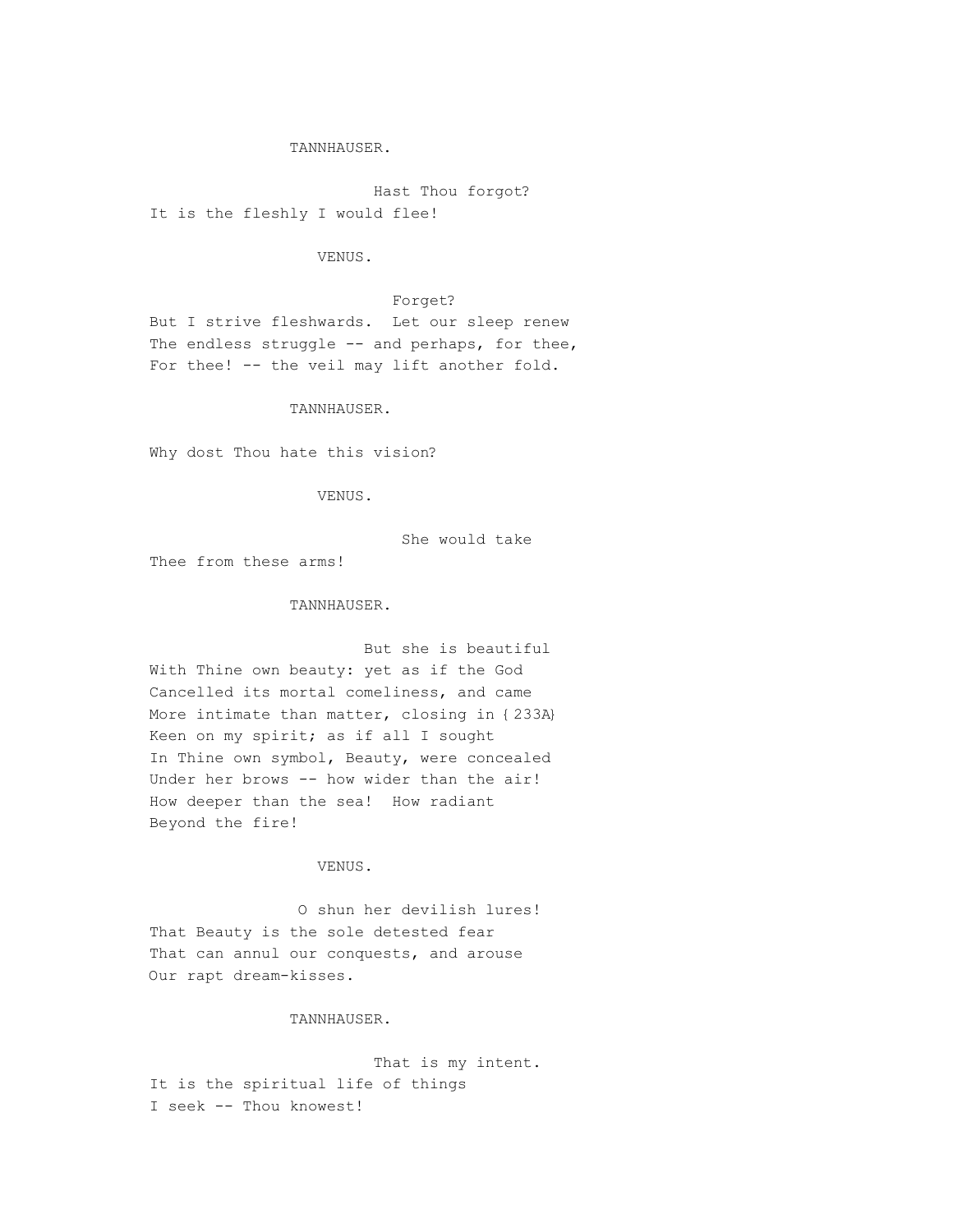### VENUS.

 Oh, I did not mean! Remember my dilemma! Hear me speak The story of her. She is a wicked witch That seeketh to delude thy sleepy sense In vicious purpose and malignant hope To ape my Godhead.

[ "Thunder."

### TANNHAUSER.

Thunder rolls again.

I am uneasy.

VENUS.

 Heed it not at all! May not my servants of the elements Play children's gambols on the mountain crest About our fortress? Leave this idle talk! Come, in this sweet abandonment of self -- Come, with this kiss I seal thy loyal oath To spit upon her!

TANNHAUSER.

 Ah, you murder me! ["Sings." Come, love, and kiss my shoulders! Sleepy lies The tinted bosom whence its fire flies, {233B} The breathing life of thee, and swoons, and sighs, And dies! None but the dead can know the worth of love!

 Come, love, thy bosom to my heart recalls Strange festivals and subtle funerals. Soft passion rises in the amber walls, And falls! None but the dead can breathe the life of love!

 Come, love, thy lips, curved hollow as the moon's! Bring me thy kisses, for the seawind tunes, The song that soars, and reads the starry runes, And swoons!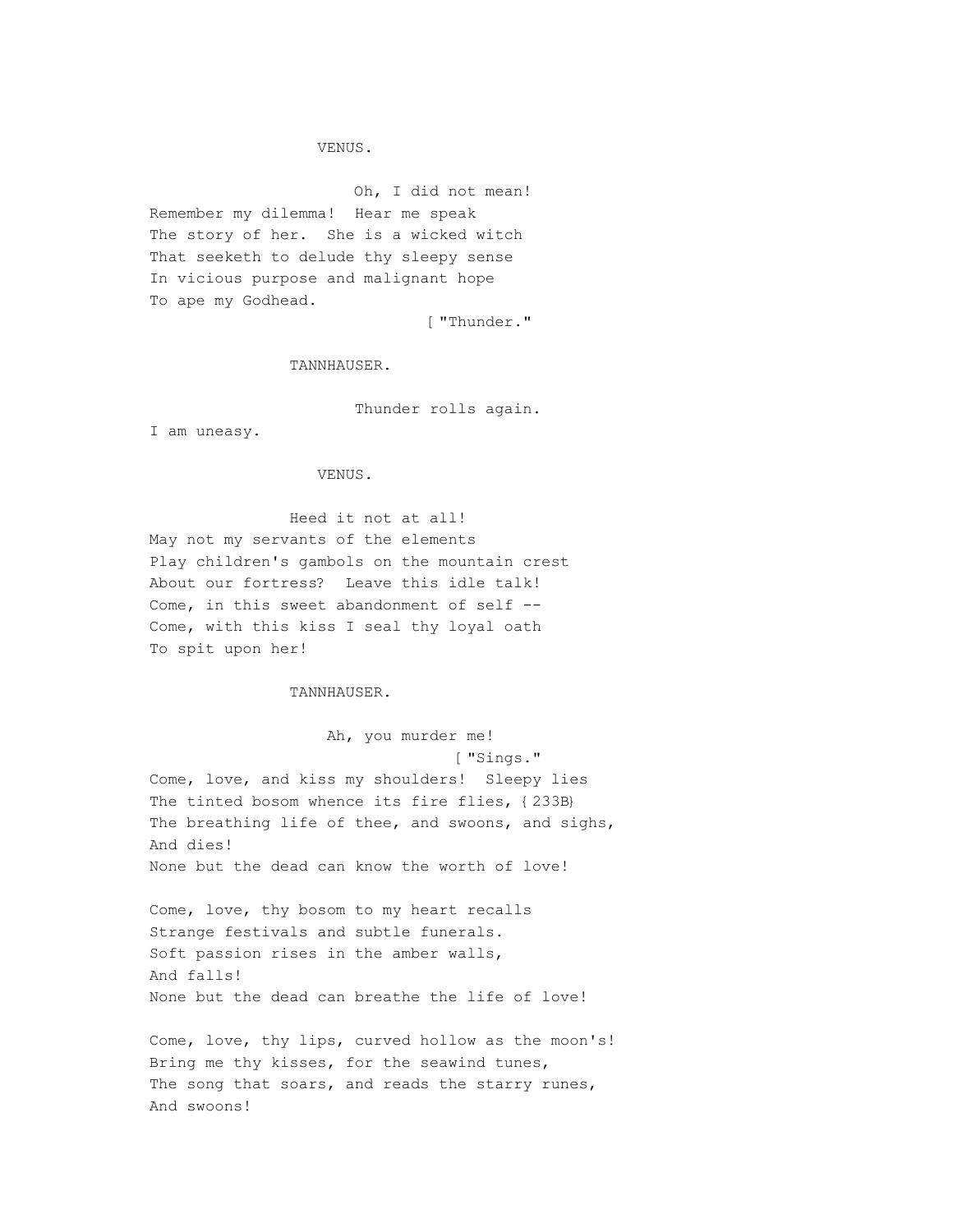None but the dead can tune the lyre of love!

 Come, love, thy body serpentine and bright! What love is this, the heart of sombre light, Impossible, and therefore infinite? Sheer height! None but the dead can twine the limbs of love!

 Come, love! My body in thy passion weeps Tears keen as dewfall's, salter than the deep's. My bosom! How its fortress wakes, and leaps, And sleeps! None but the dead can sleep the sleep of love!

 Come, love, caress me with endearing eyes! Light the long rapture that nor fades nor flies! Love laughs and lingers, frenzies, stabs, and sighs, And dies! None but the dead can know the worth of love! [TANNHAUSER "sleeps."

#### VENUS.

 Sleep on, poor fool, and in thy sleep deceived Defy the very beauty that thou seekest! {234A} Now is the solemn portal of the dusk Lifted; and in the gleaming sliver-gray, The eastern sky, steps out the single One, Hathoor and Aphrodite -- whom I mock! I may not follow in the dimness -- I Chained unto matter by my evil will, Delight of death and carnal life. But see! He stirs, as one beholding in a dream Some deadly serpent or foul basilisk Sunning its scales, called kingly, in the mire. Strike, O my lover! I will drag thee down Into mine own unending pain and hate To be one devil more upon the earth. -- Come! ye my serpents, wrap his bosom round With your entangling leprosy! And me, Let me assume the beloved limber shape, The crested head, the jewelled eyes of death, And sinuous sinewy glitter of serpenthood, That I may look once more into his face, And, kissing, kill him! Thus to hold him fast, Drawing his human spirit into mine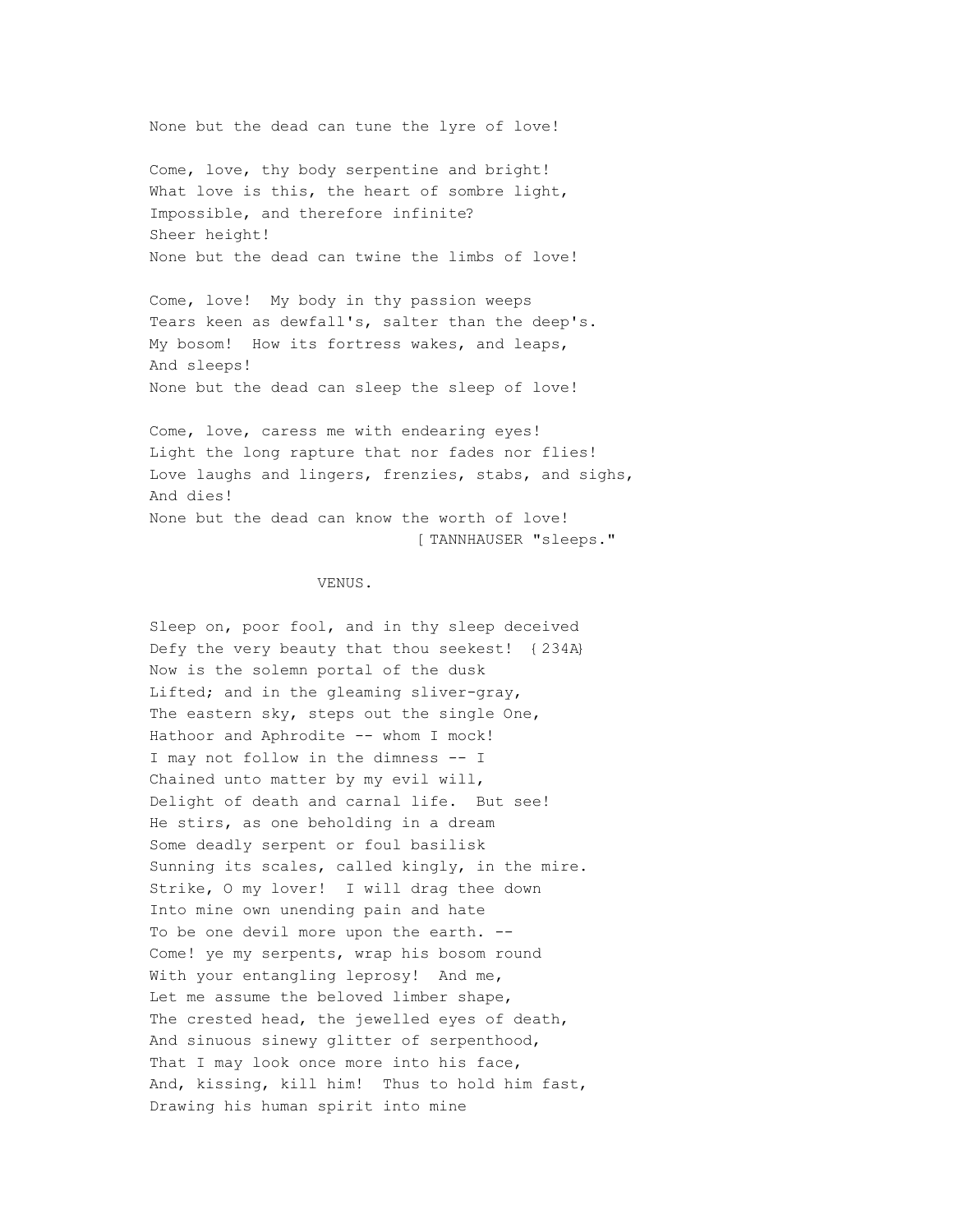For strength, for life, for poison! Ah, my God! These pangs, these torments! See! the sleeper wakes! I am triumphant! For he reaches out The sleepy arms, and turns the drowsy head To catch the dew dissolving of my lip. Wake, lover, wake! Thy Venus waits for thee! Draw back, look, hunger! -- and thy mouth is mine!

## TANNHAUSER.

 "Once I will shew Me waking. Destiny "Adds one illusion to thee. Yet, Oh child! "Yet will I not forsake thee; for thy soul, "Its splendid self, hath known Mr. Fare thee well."

#### VENUS.

What are these strange and silly words? Awake! Wake and devour me with the dawn of love, The dragon to eclipse this moon of mine! { 234B}

#### TANNHAUSER.

 I sleep not. Those were Her mysterious words As faded the great vision. And I knew In some forgotten corner of my brain Some desperate truth.

# VENUS.

 Forget this foolishness! ["There cometh a shadow." I am afraid, even I! What moves me thus?

#### TANNHAUSER.

 I saw the mighty vision as before Forming in front of the awakening east, All permeated with the rose of dawn, And pale with delicate green light and shade, Marvellous! So, you say, she is a witch Seeking to rob or trick you of your power?

## VENUS.

I say so? No! I dare not! Oh forbear!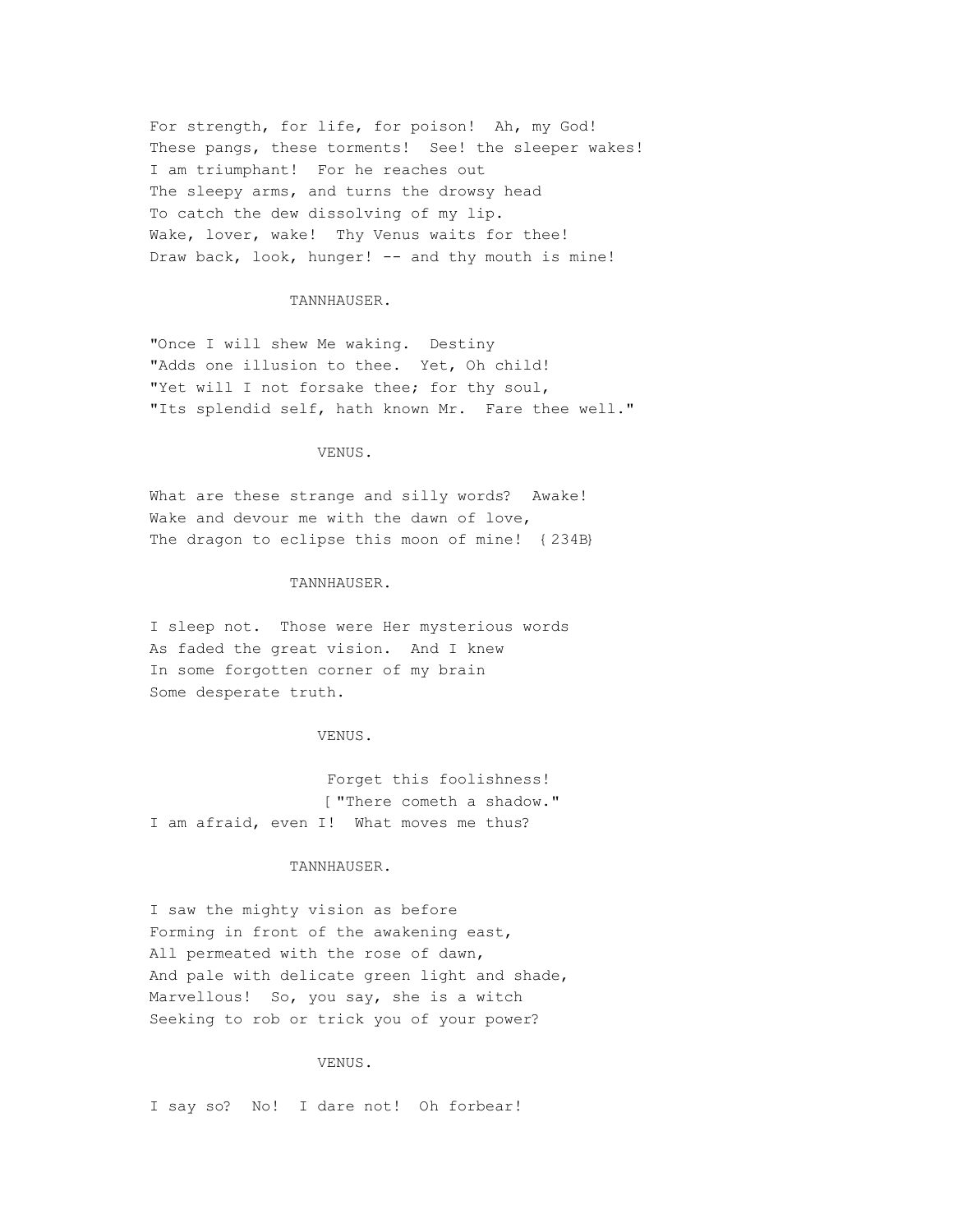### TANNHAUSER "(starts up)".

There, there She comes in waking! Hail to Thee! I am afraid, I also, I myself! Help! lover, Venus, mistress of my life! I cannot bear the glory of the gaze. No man shall look upon the face of God! Where art thou? Save me from the scorpion!<<1>> I am -- alone!

<1. Lilith, among other shapes, can assume that of a scorpion.>>

HATHOOR.

Light, Truth, arise, arise!

## TANNHAUSER.

 I see -- I see! All blinded by the Light -- Thou art the Way, the Truth, the Life, the Love! Thou, whom I sought through ages of deep sleep {235A} Forgotten when I died. There is no death: Change alternating; and forgetfulness Of one state in the other -- easy truth I could not understand! Oh hear me, hear! Spare me the last illusion! -- She is gone!

# VENUS.

 Save me, my knight! To thy sufficing arms I cling in this distress of womanhood!

#### TANNHAUSER.

Kiss me the last time.

## VENUS.

Whom have I but thee, Thee in the ages? Barren were my bliss And shorn my Godhead of eternal joy, Barred from thy kiss.

#### TANNHAUSER.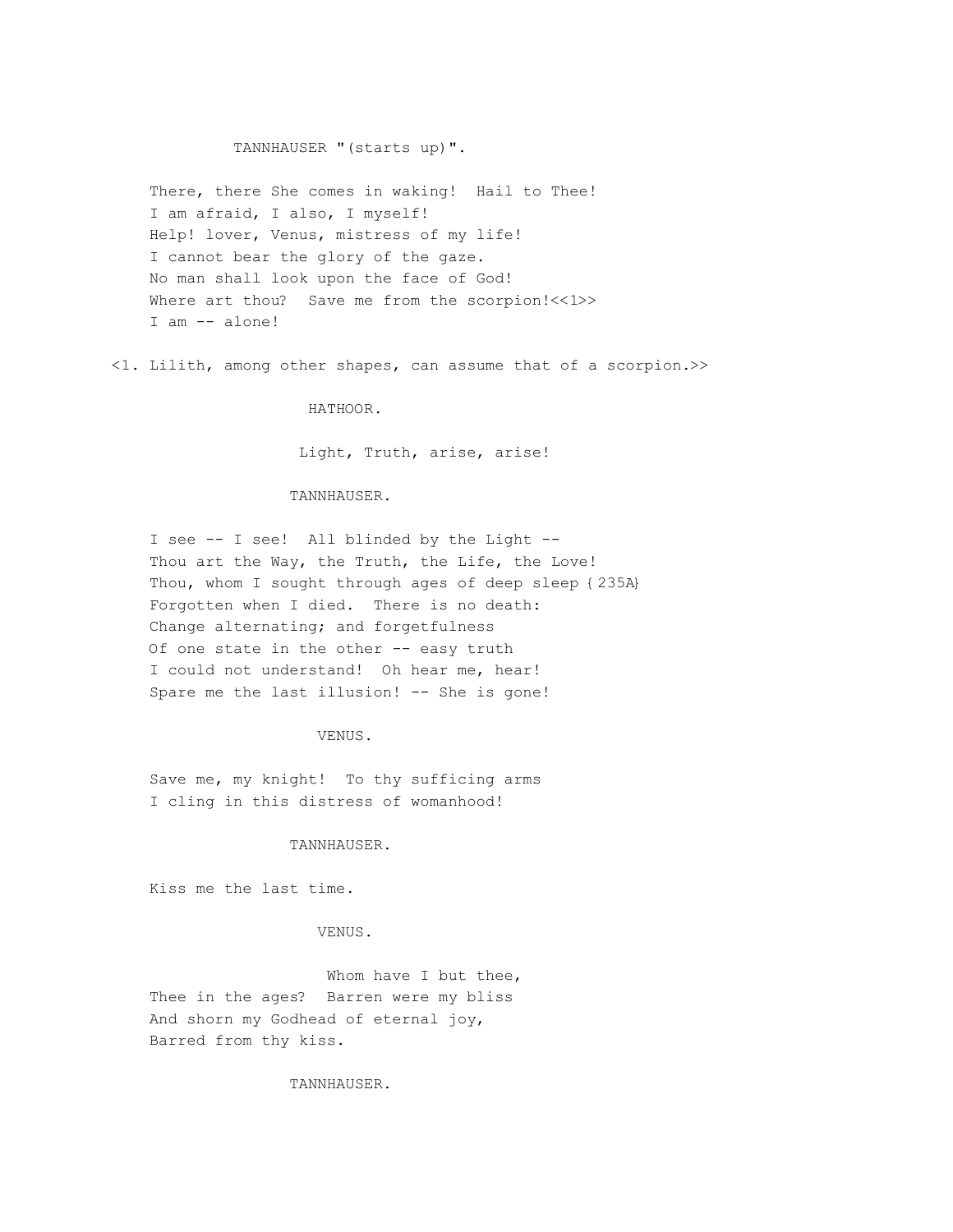Call not thyself again Goddess. I saw thee in the Presence there. The scales are fallen, and mine eyes see clear.

# VENUS.

They you would leave me! Serpent if I were, My coils should press in dolorous delight Thy straining bosom, and my kiss were death! Death! Dost thou live, Tannhauser? Sayest thou still: "None but the dead can know the worth of love!"?

## TANNHAUSER.

 Still. I am not in any sense estranged. I yearn for thee in the first hour of spring, As in the dying days of autumn. I Would clasp thee, as a child its mother's throat, Drinking celestial wine from that dear mouth, Or with goodwill see poison in thy smile, And die, still kissing thee, and kissed again! This, though I saw thee crawl upon the earth, Howl at Her presence Whom thou wouldest ape, Thy tale reversed. I read that thunder now! {235B} This, though I know thee. Aphrodite, no! Nor Anael,<<1>> nor Eva! Rather thou Lilith, the woman-serpent, she who sucks The breath of little children in their sleep, Strangles young maidens, and presides upon Sterile debauchery and unnatural loves.

<<1. The semi-divine woman, between Aphrodite the divine, and Eve the human.>>

#### VENUS.

Lilith! Ah, lover! Thou hast known my name!

#### TANNHAUSER.

 So; yet I love thee! Rended is the veil! Calling thee Ugliness, I guessed aright, Who saw, and see, all Beauty in thee still. Only, a beauty risen out of Hell; Death and delusion -- ay, corruption's self, Wickedness sliming into impotence,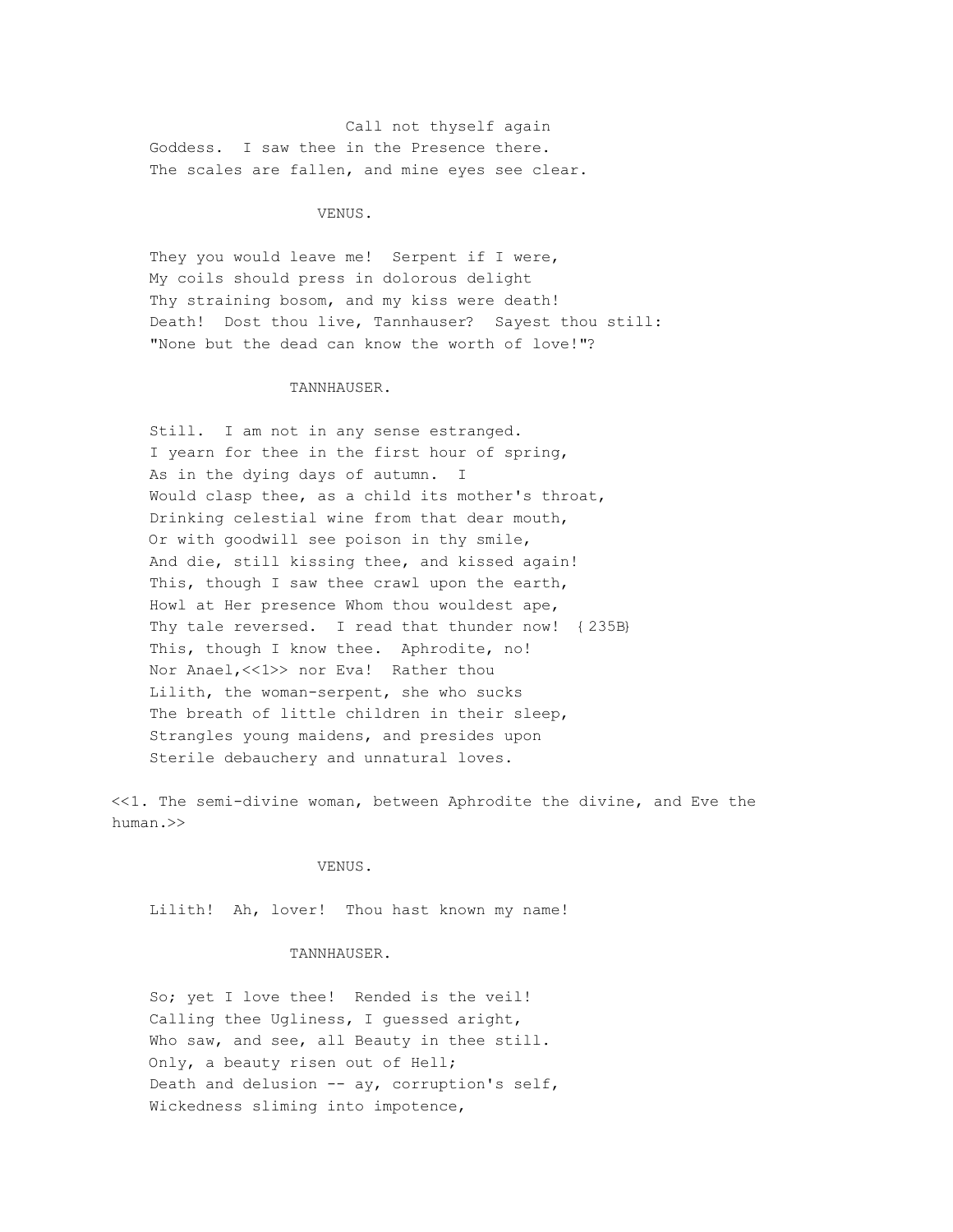Pleasure in putrefaction. But, in sleep, I will put off that evil as a clout Cast by a beggar.

VENUS.

And the sore is left.

# TANNHAUSER.

 Oh, but this body, very consciousness! I banish both. I cross the crimson wall -- My spirit shall reach up to and attain That other.

VENUS.

 So Persephone must hold Thy life divided in Her dark domain.<<1>>

<<1. Persephone was compelled to spend six months of the year in Hades.>>

#### TANNHAUSER.

 Already I have tasted once of this In its own lesser way. Ten years ago I loved a maiden called Elizabeth. A child she was, so delicate and frail, Far, white, and lonely as the coldest star Set beyond gaze of any eye but God's; {236A} And, to forget her, found due somnolence In such a warm brown bosom as thine own Is fire and amber. Then I came away: -- I heard of knights no better horsed than I, No better sworded, with no gift of song, Who, caught by one ineffable desire, Rode on by old mysterious watersheds, Traversed strange seas, or battled with strange folk, Held vigil in wild forests, all to seek The vision of the Holy Grail. And I Rode forth on that same foolish wandering, And found a-many ventures on the way; At last an old Egyptian; who bestowed The magic word, which, when I had pronounced, Called up thine evil corpse-light in the sky. He riddled me -- ah, God! I see it now!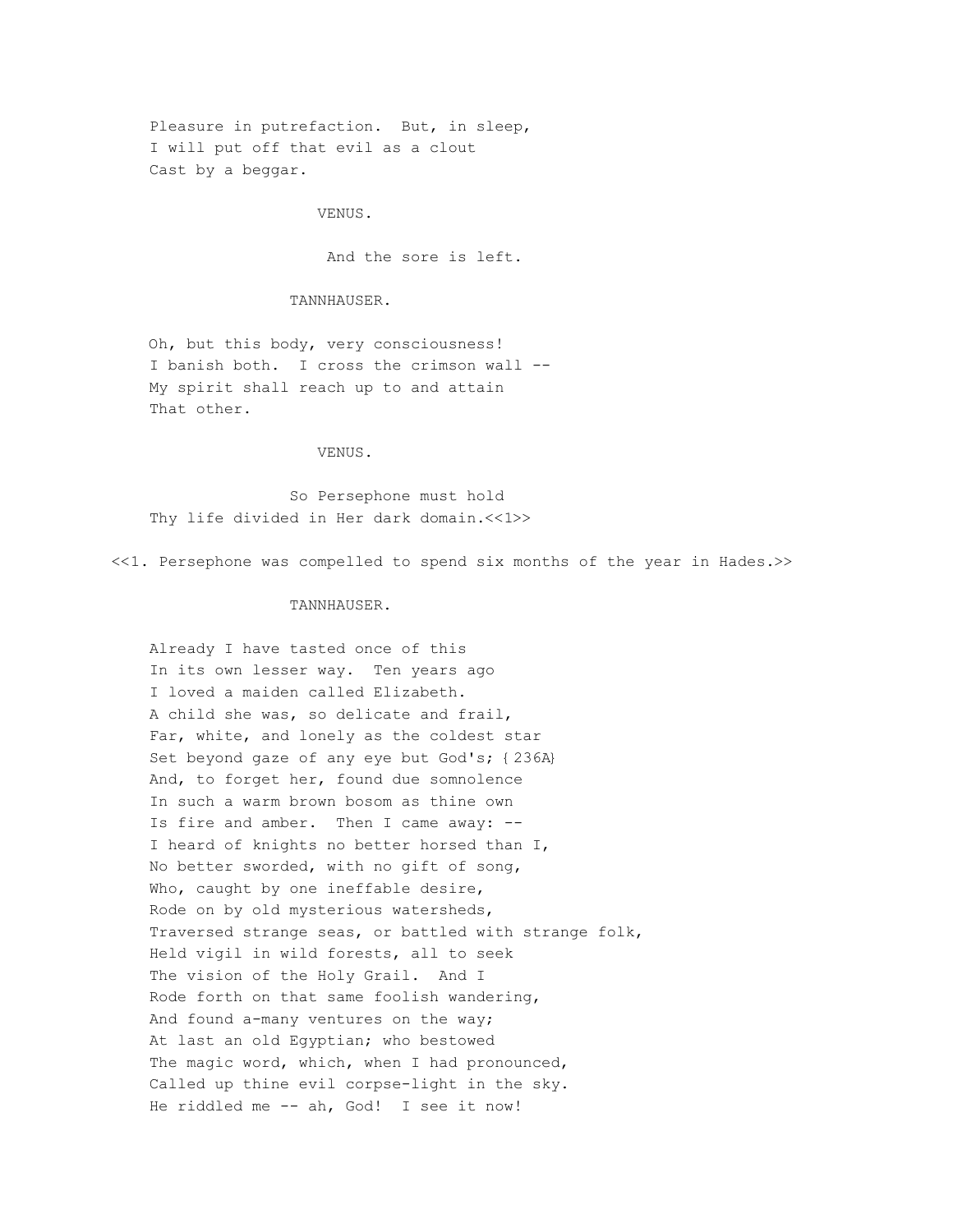The bloody winepress? The ascending sun? Thy dawning beauty and thine evil bed! The double meaning! I had evil thoughts When I pronounced it  $-$  else had She Herself, Hathoor or Mary, risen. Misery! Incessant mystery of the search for Truth!

#### VENUS.

Search out my mystery a little while!

## TANNHAUSER.

There is a flush of passion in thine eyes, An hunger in them; fascinate me now, My serpent-woman, drawing out my breath Into thy life, and mingling that in mine! See the rich blood that mantles to my touch, Invites the tooth to bite the shimmering skin, Till I could watch the ripe red venom flow Slow on the hills of amber, staining them Its own warm purple. Look, the tender stream!

VENUS.

 Let its old sleepy fragrance lull thee now, Yet madden thee in brain and sense and soul, Mixing success with infinite despair. So; take our secret back to sleep with us: -- And in that sleep I know that thou wilt choose {236B} The fact, and leave the dream, and so disdain These far-off splendours, catch the nearer joy, Take squalid kisses, banish crested love Intangible. Delights it thee, my friend, To reach the summits unattained before, And stumble on their snows? Thine old desire Was just to touch the mere impalpable, To formulate the formless. Otherwise Christ did as well -- thine own words turn again!

## TANNHAUSER.

 Ah, if pure love could grow material! There are pure women!

VENUS.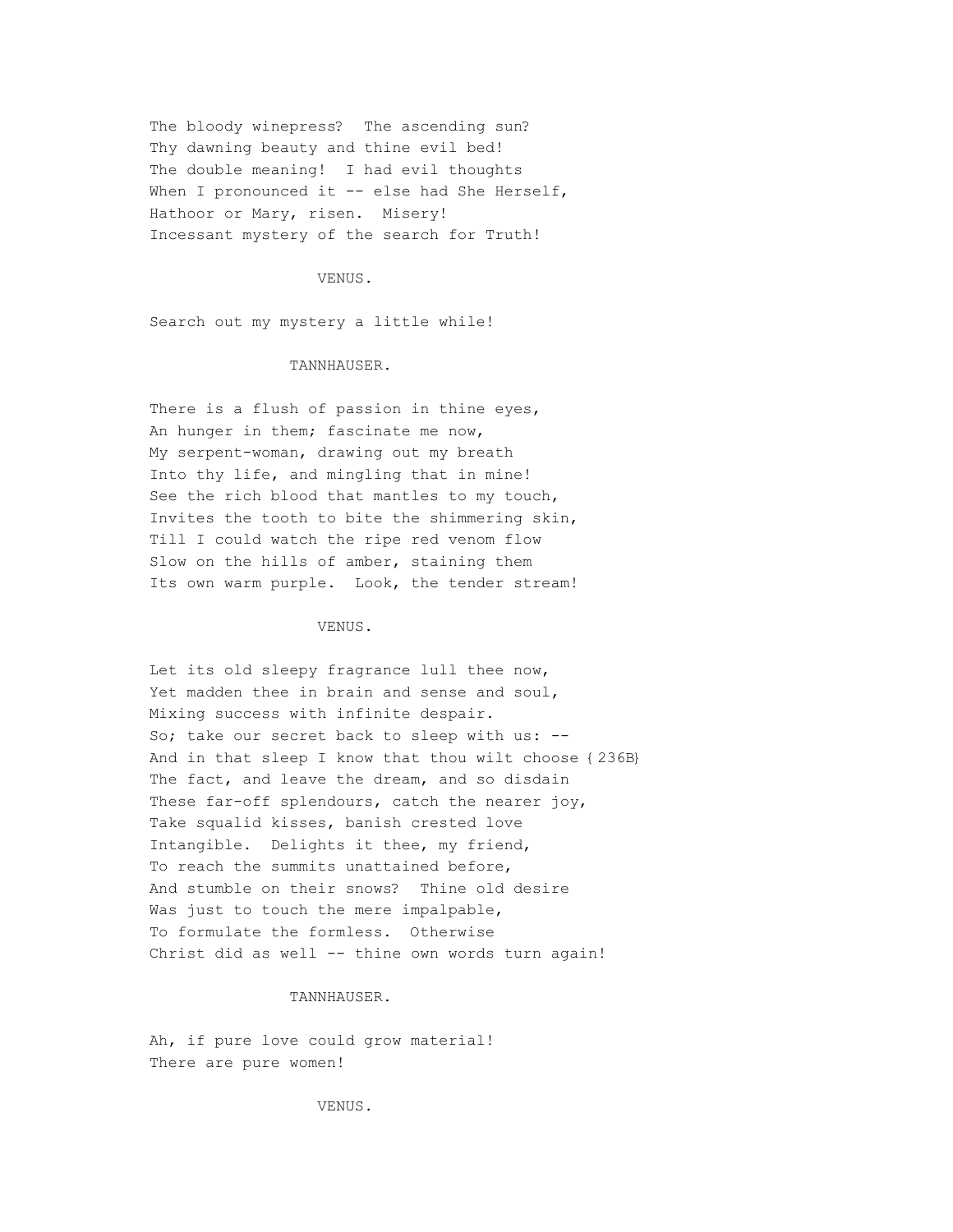There you make me laugh! Remember -- I have known such. But besides You ask hot snow and leaden feather-flights!

#### TANNHAUSER.

 And you -- you keep me worrying, fair queen, In logic and its meshes, when to-day I rather would be caught in other nets, The burning gold and glory of your hair, Lightning and sunshine, storm and radiance, Your flaming pell!<<1>>

<<1. From Latin "pellis," skin.>>

VENUS.

 Come, sing to me again! That we may watch each other as you sing; Feel how it overmasters and o'erwhelms The growing pang of hunger for a kiss!

TANNHAUSER.

 Brood evil, then, in your amazing eyes, That I may see the serpent grow in you; As I were just the bird upon the bough -- So let the twittering grow faint and still, And let me fall, fall into the abyss, Your arms -- a culminating ecstasy, Darkness and death and rapture. Sing to you? {237A} What song? My tunes are played upon too oft My first great cry of love inaudible Sapped me of music.

VENUS.

Sing me that again!

# TANNHAUSER.

Who is this maiden robed for a bride, White shoulders and bright brows adorable, The flaming locks that clothe her, and abide, As God were bathing if the fire of Hell?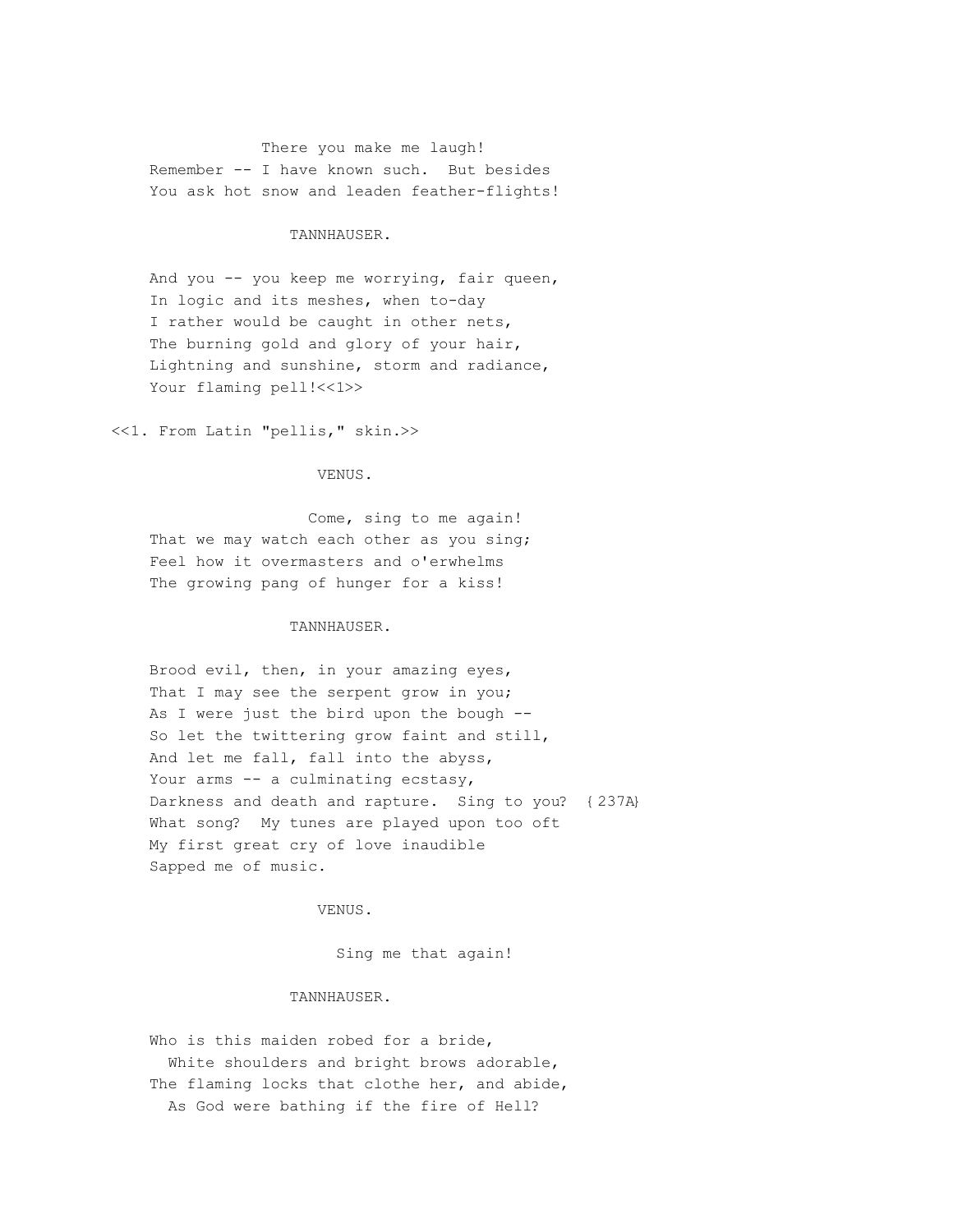They change, they grow, they shake As sunlight on the lake: They hiss, they glisten on her bosom bare. O maiden, maiden queen! The lightning flows between Thy mountain breasts, too magically fair. Draw me, O draw me to a dreaming death! Send out thine opiate breath, And lull me to the everlasting sleep, That, closing from the kisses of disdain To ecstasy of pain, I may sob out my life into their dangerous deep. Who cometh from the mountain as a tower Stalwart and set against the fiery foes? Who, breathing as a jasmine-laden bower? Who, crowned and lissome as a living rose? Sharp thorns in thee are set; In me, in me beget The dolorous despair of this desire. Thy body sways and swings Above the tide of things, Laps me as ocean, wraps me round as fire! Ye elemental sorceries of song, Surge, strenuous and strong, Seeking dead dreams, the secret of the shrine; So that she drain my life and being up As from a golden cup, To mingle in her blood, death's kiss incarnadine. {237B} Who cometh from the ocean as a flower? Who blossometh above the barren sea? Thy lotus set beneath thee for a bower, Thine eyes awakened, lightened, fallen on me? O Goddess, queen, and wife! O Lady of my life! Who set thy stature as a wood to wave? Whose love begat thy limbs? Whose wave-washed body swims That nurtured thee, and found herself a grave? But thou, O thou, hast risen from the deep! All mortals mourn and weep To see thee, seeing that all love must die Beside thy beauty, see thee and despair! Deadly as thou art fair, I cry for all mankind -- they are slain, even as I!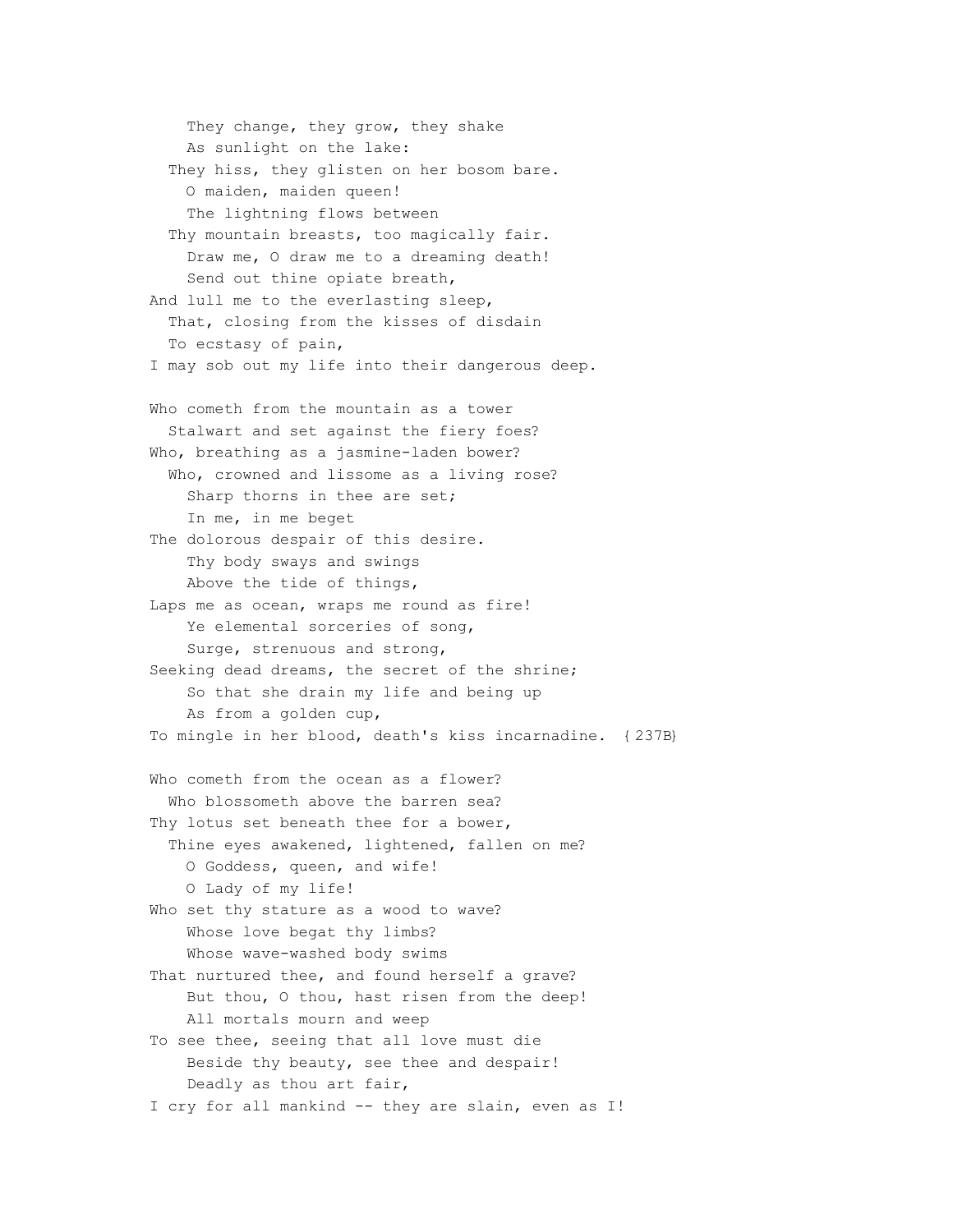[TANNHAUSER "pauses, bends eagerly towards" VENUS. "She smiling luxuriously, he continues." Who cometh wanton, with long arms outspread? Who cometh with lascivious lips aflame? Whose eyes invite me to the naked bed Stark open to the sun, dear pride of shame? Whose face draws close and near, Filling the soul with fear, Till nameless shudders course in every limb? Whose breath is quick and fierce? Whose teeth are keen to pierce The arms that clasp her? Whose the eyes that swim For dear and delicate delight? And whose The lips that halt and choose The very centre of my mouth, and meet In one supreme and conquering kiss, and cleave Unto the wound they leave, Bringing all heart's blood to one house, too sore and sweet? Who rageth as a lioness bereaved, If, for a moment's breathing space, I move {238A} Back from the purple where her bosom heaved, Back from the chosen body that I love? Whose lips cling faster still In desperate sweet will? Whose body melts as fire caught in wine Into the clasping soul? Whose breathing breasts control Her heart's quick pulsing, and the sob of mine? O Venus, lady Venus, thou it is Whose fierce immortal kiss Abides upon me, about me, and within: Thou, lady of the secret of the Sea, Made one for love with me, Love and desire and dream, a sense of mortal sin! Who cometh as a visionary shape Within my soul and spirit to abide, Mysterious labyrinth without escape, Magical lover, and enchanted bride? O Mother of my will! Set thy live body still Unto my heart, that even Eternity Roll by our barren bed -- That even the quick and dead,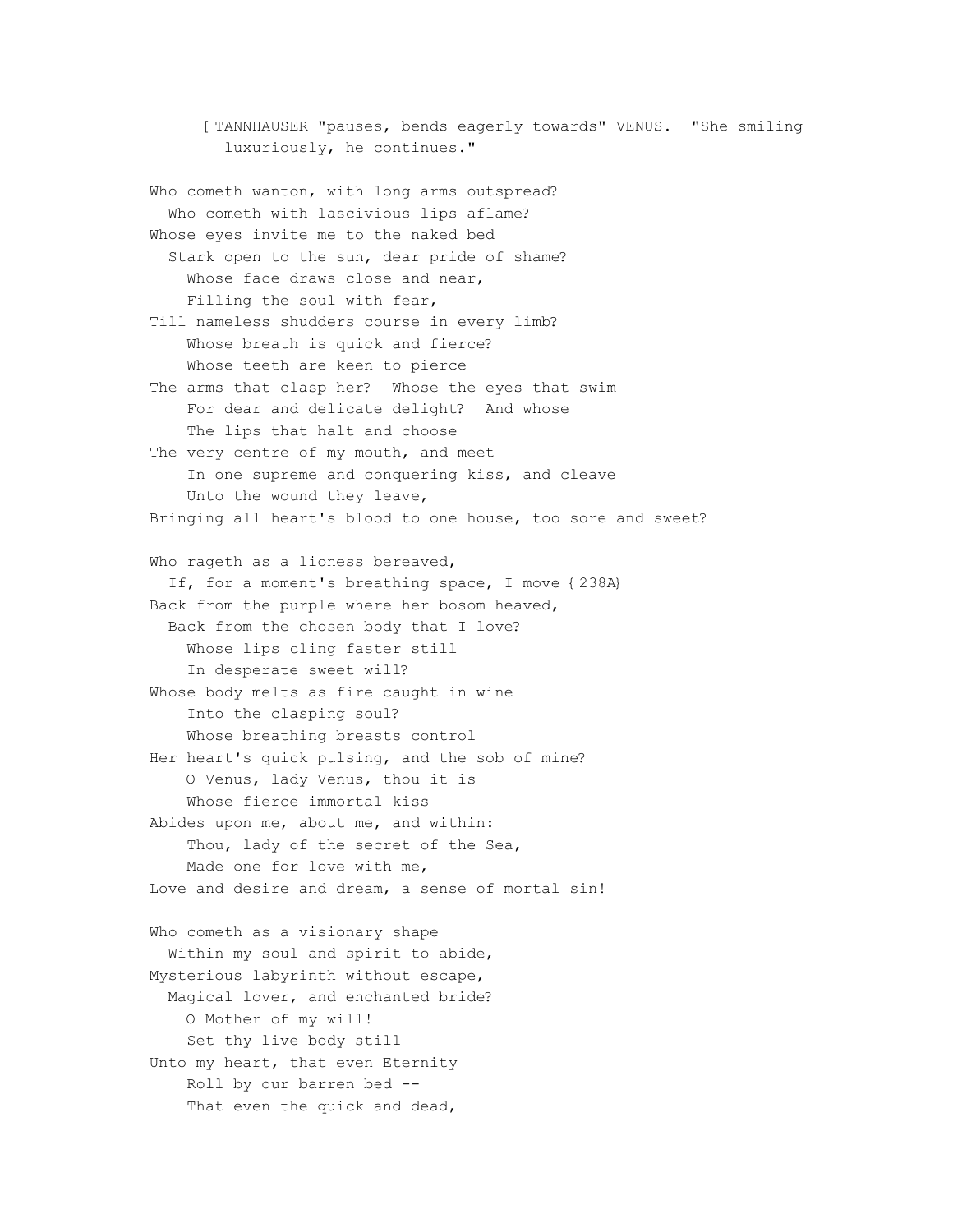Being mortal, mix in our eternal sea! Distil we love from all the universe! Defy the early curse! Bid thorns and thistles mingle in delight! And from the athanor of death and pain Bring golden showers of rain To crown our bed withal, the empire of the Night! O Wife! Incarnate Beauty self-create! O Life! O Death! Love unimaginable! Despair grows hope, as hope grows desperate; And Heaven bridges the great gulf of Hell. Thy life is met with mine, Transmuted, grown divine, Even in this, the evil of the world! What agony is this, The first undying kiss {238B} From jewelled eyes and lips in passion curled? O sister and O serpent and O mate, Strike the red fang of hate Steady and strong, persistent to the heart! So shall this song be made more terrible With the soul-mastering spell, Choke, stagger, know the Evil, Beauty's counterpart! Whose long-drawn curse runs venom in my veins? What dragon spouse consumes me with her breath? What passionate hatred, what infernal pains, Mixed with thy being in the womb of Death? Blistering fire runs, Scorching, terrific suns, Through body and soul in this abominable Marriage of demon power Subtle and strong and sour, A draught of ichor of the veins of Hell! Curses leap leprous, epicene, unclean, The soul of the Obscene Incarnate in the spirit: and above Hangs Sin, vast vampire, the corrupt, that swings Her unredeeming wings Over the world, and flaps for lust of Death -- and Love!

## VENUS.

 This man was drained of music! Five new songs Chase the three ancient to oblivion! Oh!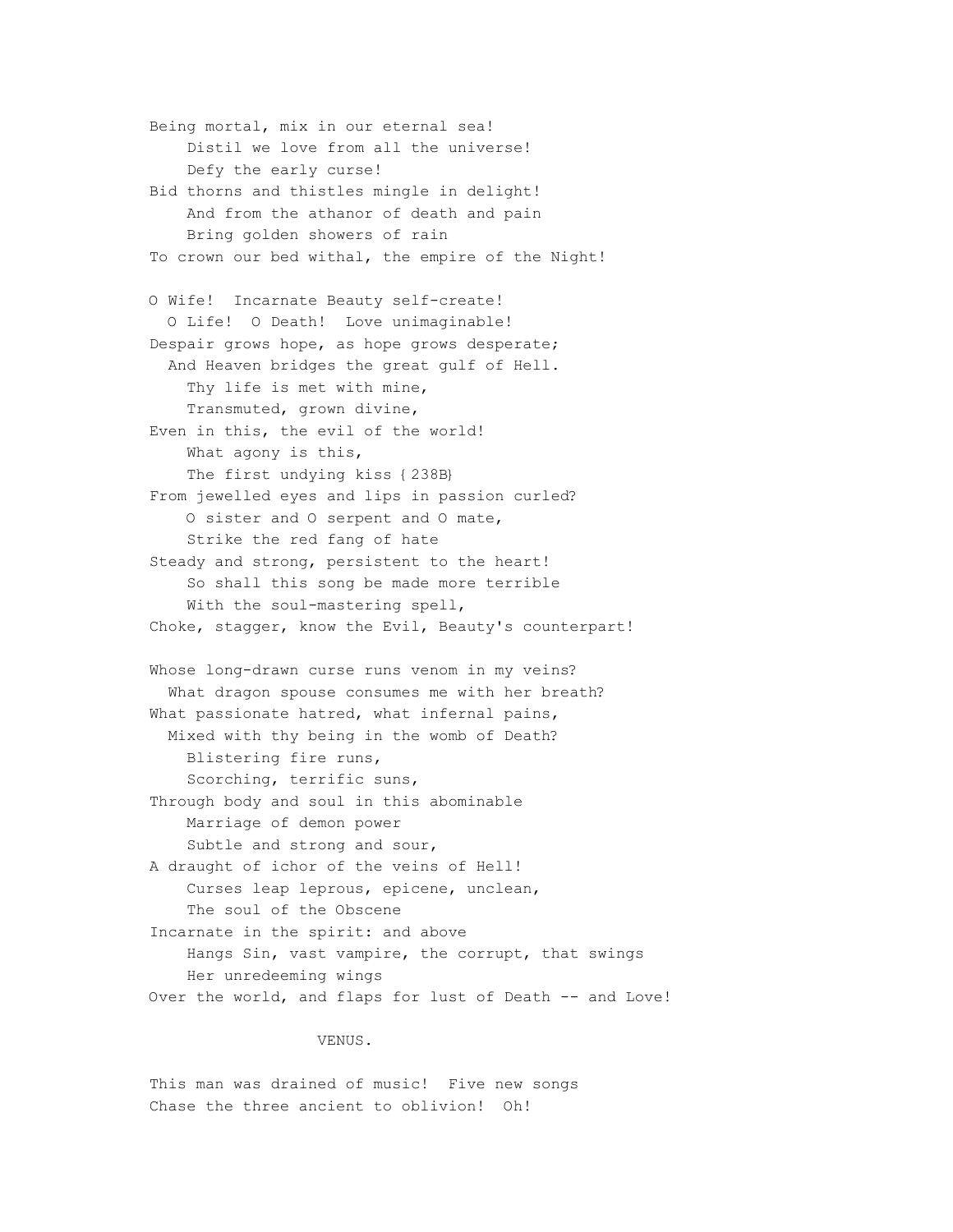Love is grown fury!

TANNHAUSER.

Kill me!

VENUS.

 In the kiss. [TANNHAUSER "sleeps." {239A}

# ACT III.

 For Love is lord of truth and loyalty, Lifting himself out of the lowly dust On golden plumes up to the purest sky, Above the reach of loathly sinful lust, Whose base affect through cowardly distrust Of his weak wings dare not to heaven fly, But like a moldwarp in the earth doth lie.

 His dunghill thoughts, which do themselves enure To dirty dross, no higher dare aspire, Nor can his feeble earthly eyes endure The flaming light of that celestial fire Which kindleth love in generous desire, And makes him mount above the native might Of heavy earth, up to the heaven's height. SPENSER, "Hymn in Honour of Love."

 "In Venusberg: changing afterward to a woodland crossway."

VENUS.

 GONE to his goddess! the poor worm's asleep. And yet -- I cannot follow him. Not even Into the dreamland that these mortals use. There, I am barred. The flaming sword of Light Is set against me, and new pangs consume This nest of scorpions where my heart once was. Yet to my fearful task of hate I set No faltering bosom. I will have this man, His life, his strength; and live a little more.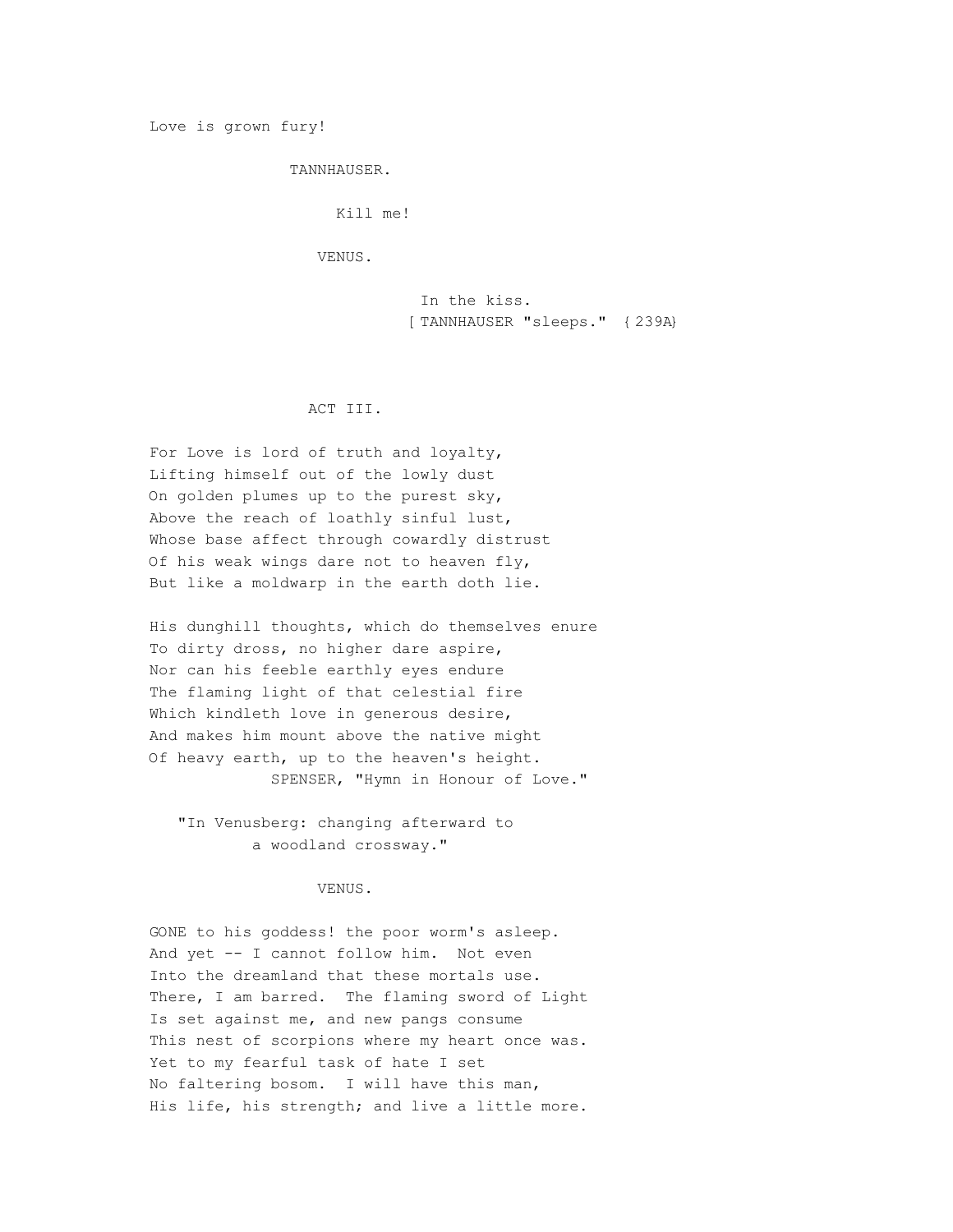Life -- shall I ever reach the splendid sword Of womanhood, and gird it, gain my will, A human soul, and from that altitude Renew the terrible war against the Gods? I have called Chronos the devouring God My father -- shall his desolating reign Never return? Ay me! this heart of hate, Loathing the man, takes comfort in the beast, And gloats on the new garbage for an hour. So, Sin, embrace me! Watch; he moves again, Transfigured by the dream: slow rapture steals Over his face. Mere godhead could not bring {239B} That human light and living! I shall win. He must have banished Her -- and dreams of me.

TANNHAUSER "(in sleep)".

Elizabeth!

VENUS.

 His far-off baby-love! I triumph, then! The Goddess hath withdrawn. His mind works back to childhood, babydom; Will grow to manhood and remember me.

TANNHAUSER "(awaking, leaps to his feet)".

 Freedom! Elizabeth! All hail to Her! Radiant Goddess! Liberty and love!

VENUS.

What sayest thou? Curse Her!

TANNHAUSER.

My Elizabeth!

# VENUS.

What? Art thou mad? Come close to me again. Forget this nightmare. Rather, tell me it, And I will soothe thee. Have I not a balm, A sovereign comfort in my old caress?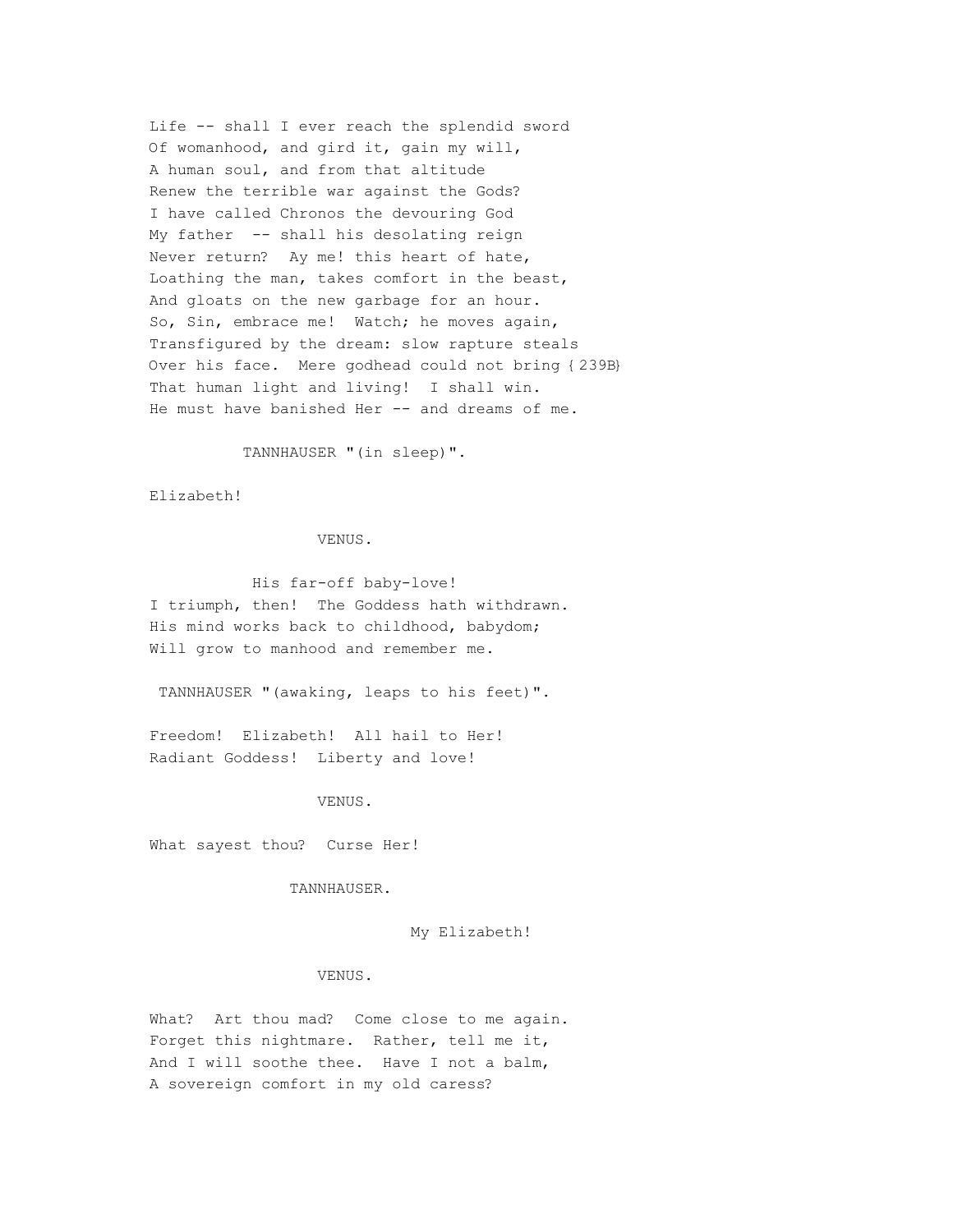## TANNHAUSER.

I must begone. She waits.

# VENUS.

 Who waits? Come here! Let us talk fondly, set together still, Not with these shouts and wavings of the arms, Struts and unseemly gestures. Tannhauser!

## TANNHAUSER.

 She waits for me, my sweet Elizabeth! Venus or Lilith, I have loved thee well! Now, to my freedom!

#### VENUS.

# Your Elizabeth! { 240A}

# TANNHAUSER.

 Ay, to those pure and alabaster brows, The tender fingers, and the maiden smile Burn the whore's bed! Unpaint the cruel lips! Cover the shameless belly, and forget The cunning attitudes and aptitudes! Unlearn the mowings, the lascivious grins! I perceive purity.

### VENUS.

 Nay, I have loved thee! Fresh pleasure hourly filled the crystal cup. Shalt thou find wine so comely and so keen, So fresh with life to fill each aching vein With new electric fervour? Will she be My equal? She is mortal and a child. Her arms are frail and white. Her lily cheeks Could never take thy kiss. Thy love would shock, Repel. I scorn to say her love were less Than mine: I tell thee that she could not love Thee even at all as thou wouldst understand.

# TANNHAUSER.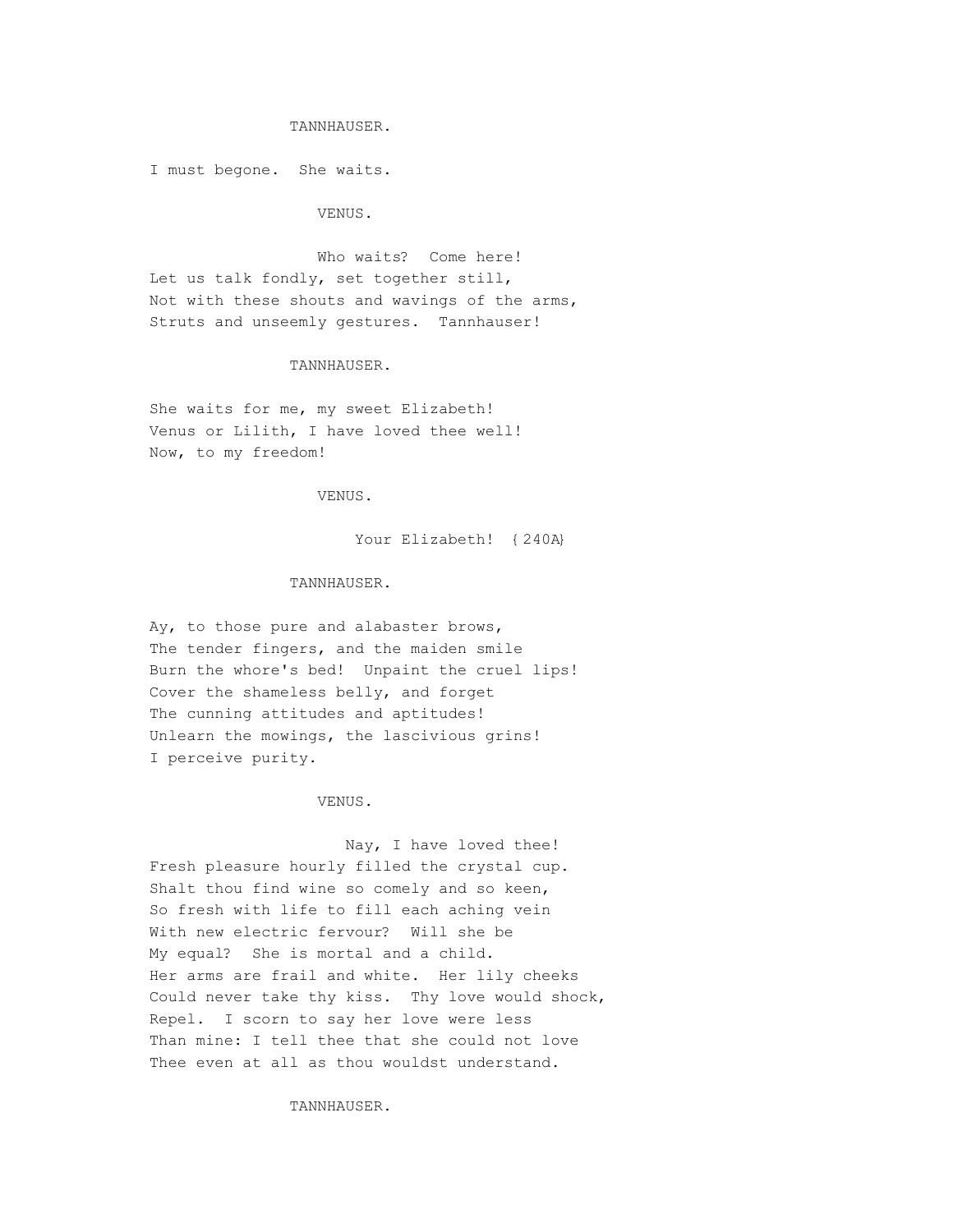So certain art thou? Let me go to her, Try, and come back!

# VENUS.

 No doubt of that success! A child is easy to degrade!

TANNHAUSER.

 Vile thing! I will try otherwise -- to raise myself: But if I fail, I will not drag her down; I will return.

VENUS.

 To lose thee for one hour Is my swift death -- so desolate am I! I have not got one lover in the world, Save only Tannhauser. And he will go. {240B}

TANNHAUSER.

 One lover! Who makes up the equal soul Of all the wickedness beneath the sun? Lilith! Seek out thy children to devour! Leave me. I go to my Elizabeth.

VENUS.

 O no! It kills me! That is naked truth. I am the soul and symbol of desire, Yet individual to thy love. Stay! Stay! One last caress, and then I let thee go, And -- die. I fear, and I detest, this death. I am not mortal, doomed to it! I slip Into mere slime; no resurrection waits Me, made the vilest of the stars that fell. I must not die. I dare not. But for thee, Thy love, one last extreme delirium! -- Take thou this dagger! At the miracle Of a moment when our lips are fastened close Once more, in the unutterable kiss, Drive its sharp spirit to my heart!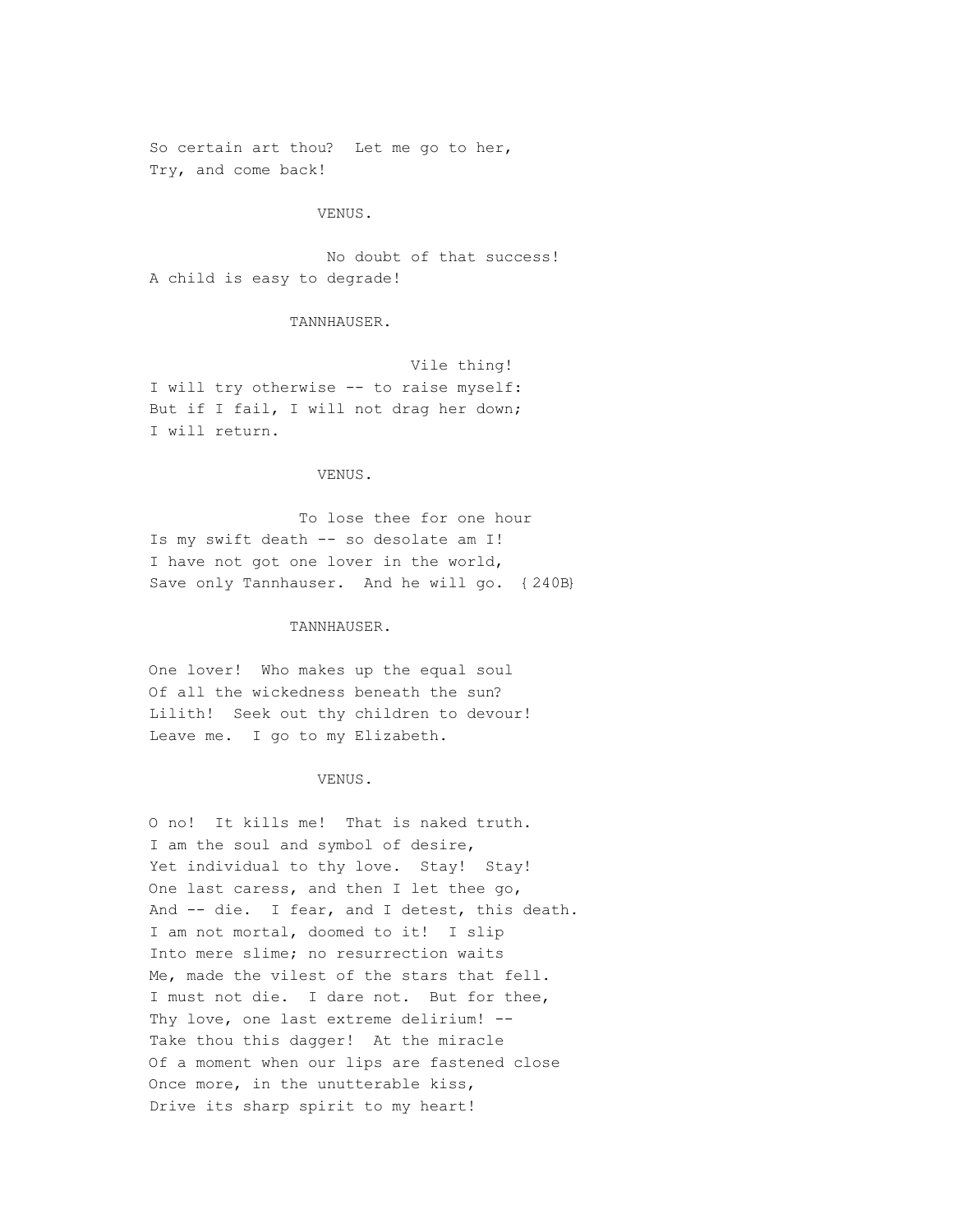#### TANNHAUSER.

#### Not I!

I know the spell.<<1>> I am warned. I will begone.

<<1. Which would have given her power to use his body as an habitation, according to legend.>>

#### VENUS.

I swear I will not let thee! Thinkest thou So long I have held thee not to have the power To hold thee still by charm, or love, or force? Fool, for I hate thee! I will have thy life!

## TANNHAUSER.

Where is the cavern in the mountain side, The accursed gateway of this house of Hell?

VENUS.

Thou canst not find it! Fool!

TANNHAUSER.

And yet I will. {241A}

#### VENUS.

 Meanwhile my chant shall tremble in the air, And rack thy limbs with poison, wither up The fine full blood, breed serpents in thy heart, And worms to eat thee. Living thou shalt be A sensible corpse, a walking sepulchre. Come, come, Apollyon! Come, my Aggereth!<<1>> Belial, cheat his ears and bind his eyes! Come, all ye tribes of serpents and foul fish! Beetle and worm, I have a feast for you!

<<1. A female demon. She rides in a chariot drawn by an ox and an ass. See Deut. xxii. 10.>>

### TANNHAUSER.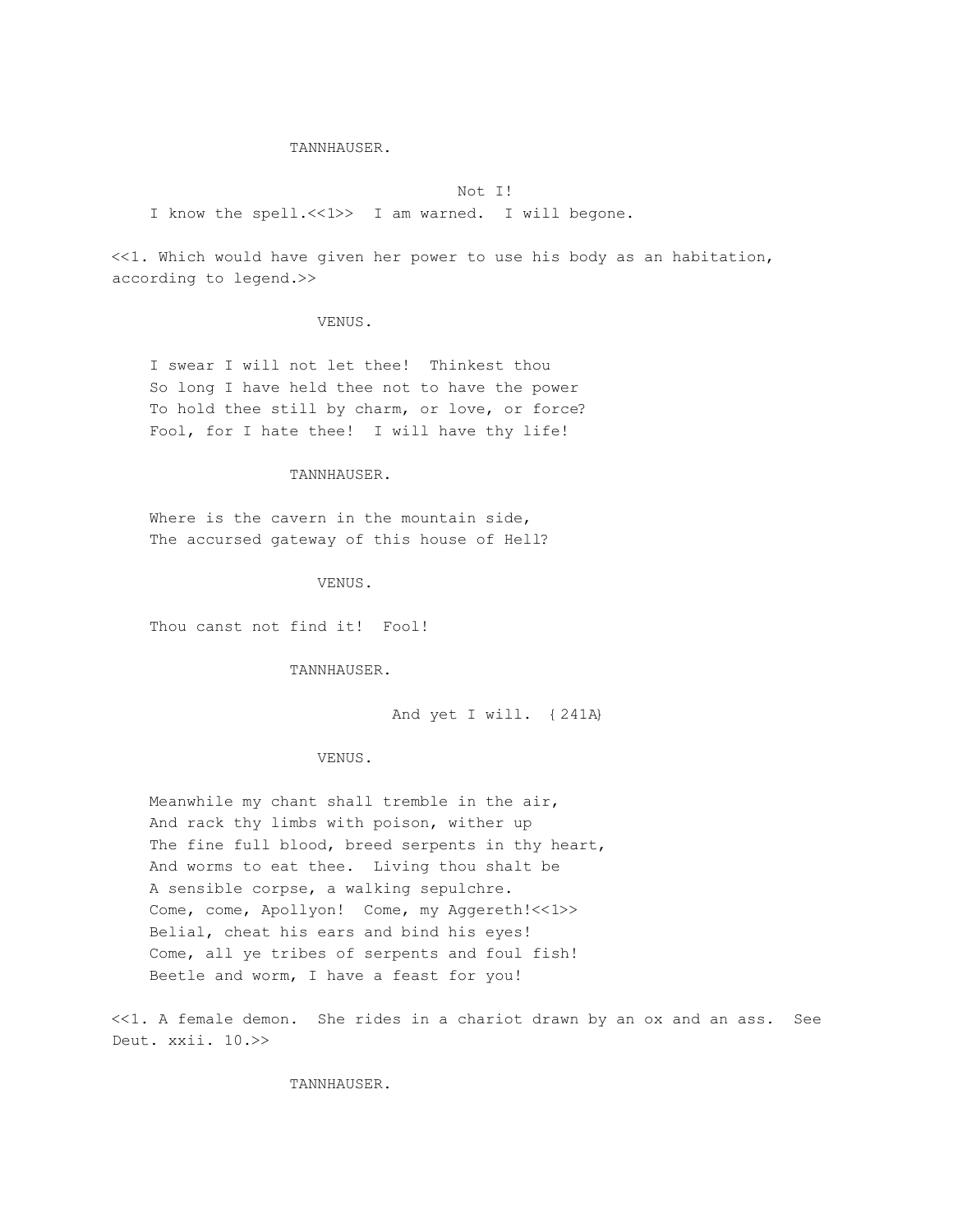The palace staggers. I can hardly see --Only these writhing horrors. I am blind!

VENUS.

 Ha! My true knight! I ask thee once again, Once more invoke the epithets of love, Suspend my powers -- constrain thee on my knees For thine old kisses. See, I am all thine! All thine the splendid body, and the shape Of mighty breasts, and supple limbs, and wide Lips, and slow almond eyes! Adorable, Seductive, sombre, moving amorously, Droop the long eyelids, purple with young blood, The lazy lashes and the flowing mane, The flame of fire from head to feet of me! The subtle fervours, drunken heats and ways, And perfumes maddening from the soul of spring! The little nipples, and the dangerous pit Set smiling in the alabaster; thine, The glowing arms are thine, the desperate Fresh kisses, and the gold that lurks upon The sunny skin, the marble of these brows, The roses, and the poppies, and the scent Subtle and sinful -- thine, all thine, are these, What with my heart that only beats for thee, The many-throned and many-minded soul Centred to do thee worship. Hither, hither! {241B}

### TANNHAUSER.

 This shakes my spirit as a winnower Whose fan is the eternal breath of God; Yet on my forehead I perceive a Star That shames thy beauties and thy manifold Mind with Its tiny triple flame. I go!

#### VENUS.

 Try not the impossible. Thou knowest my power. I shall renew the charm.

### TANNHAUSER.

 I see a Power Above thy mockery of witchcraft. Work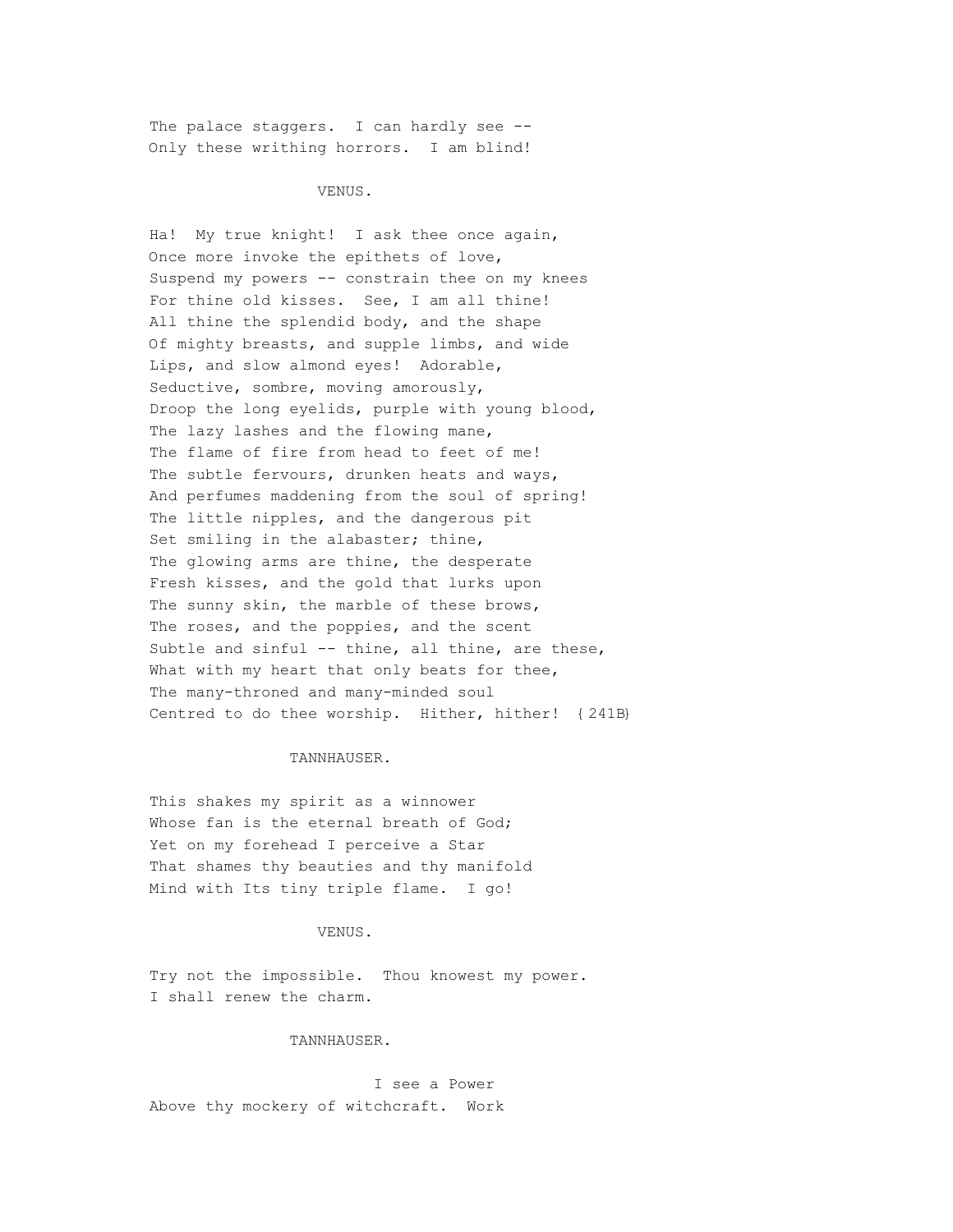Thy devilish lusts on me unfortunate! There is no gateway to this fortalice? Thy fiends surround me? Hein! their pangs begin! I have one word, one cry, one exorcism: Ave Maria!

VENUS.

 Mercy! Mercy, God! ["Thunder rolls in the lightning-riven sky. All the illusion vanishes, and" TANNHAUSER "finds himself in a cross-way of the forest, where is a Crucifix. He is kneeling at the foot, amazed, as one awakening from a dream, or from a vision of mysterious power."

TANNHAUSER.

 I am escaped as a little bird Out of the fowler's net. I thank Thee, God! For in the pit of horror, and the clay Of death I cried, and Thou has holpen me, Set me upon a rock, established me, And filled my mouth, and tuned mine ancient lyre With a new song -- praise, praise to God above, << 1>> And to Our Lady of the Smitten Heart, {242A} That David never knew: my pettiness Exceeding through Her mercy and Her might The King and Priest of Israel; for I know Her love, and She hath shewn to me Her face, And given me a magic star to stand Over the house that hides Elizabeth. ["A shepherd-boy is discovered upon a rock hard by."

<<1. Psalm xl.>>

SHEPHERD-BOY.

 Ta-lirra-lirra! Hillo ho! The morning! ["He plays upon his flute."

#### TANNHAUSER.

 These were the melodies that I despised! Oh God! Be merciful to sinful me, And keep me in the Way of Truth. But Thou! Forgive, forgive! Lead, lead me to Thy Light!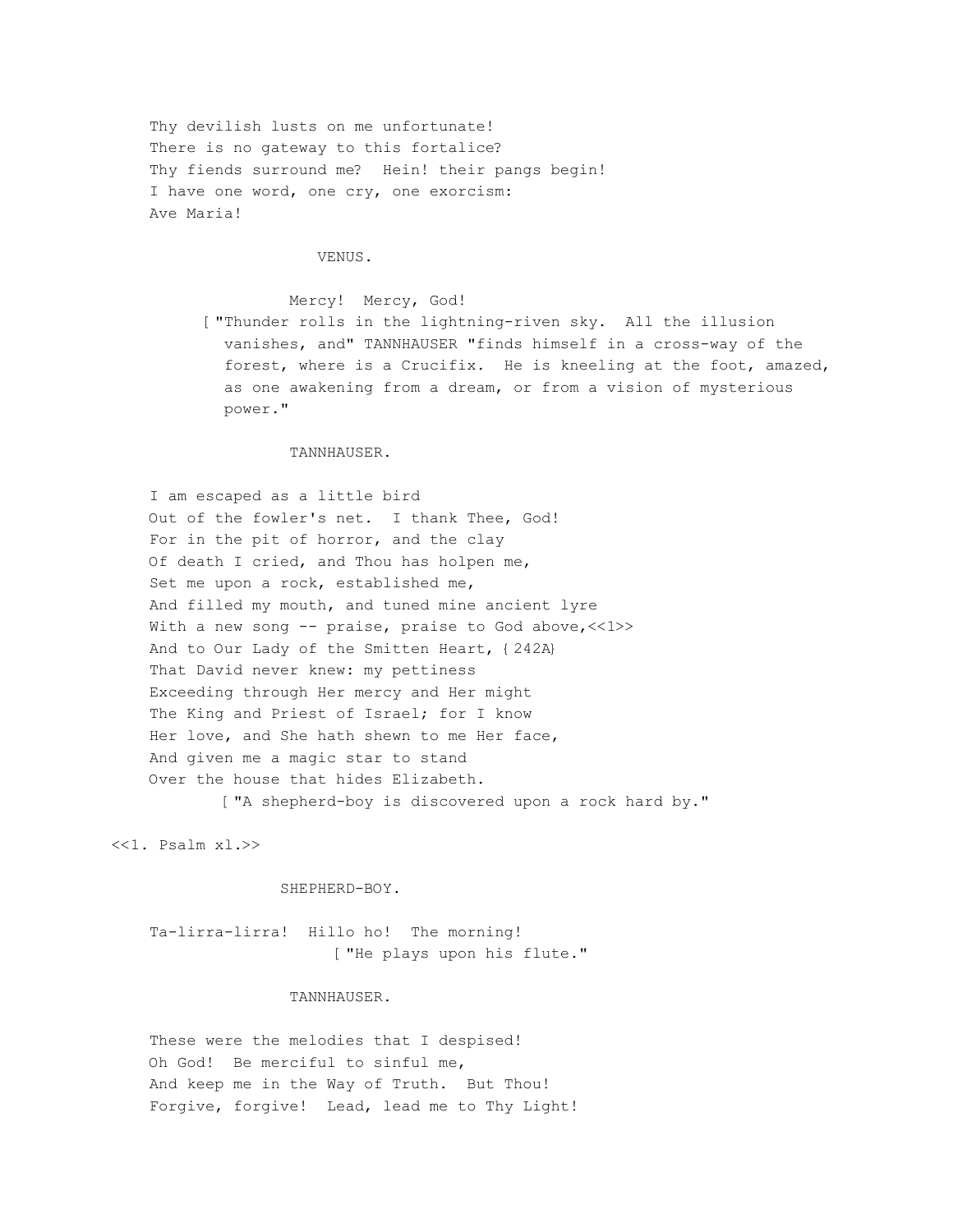```
 SHEPHERD-BOY "(sings)".
 Light in the sky
   Dawns to the East!
   Song-bird and beast
 Wake and reply.
 Let me not die,
  Now, at the least!
 Lord of the Light!
   Queen of the dawn!
 Soul of the Night
   Hid and withdrawn!
 Voice of the thunder!
  Light of the levin!
 I worship and wonder,
   O maker of Heaven!
The night falls asunder;
   The darkness is riven!
 Light, O eternal!
 Life, O diurnal!
  Love, O withdrawn!
 Heart of my May, spring
   Far to Thy dawn!
 God of the dayspring!
   Sun on the lawn! {242B}
 Hail to Thy splendour,
   Holy, I cry!
 Mary shall bend her
   Face from the sky,
 Subtle and tender --
   Then I can die!
```
#### TANNHAUSER.

The simple love of life and gladness there! Merely to be, and worship at the heart. How complex, the machinery of me! Better? I doubt it. Hark! he tunes again.

# SHEPHERD-BOY "(sings)".

 O Gretchen, when the morn is gray, Forsake thy flocks and steal away. To that low bank where, shepherds say,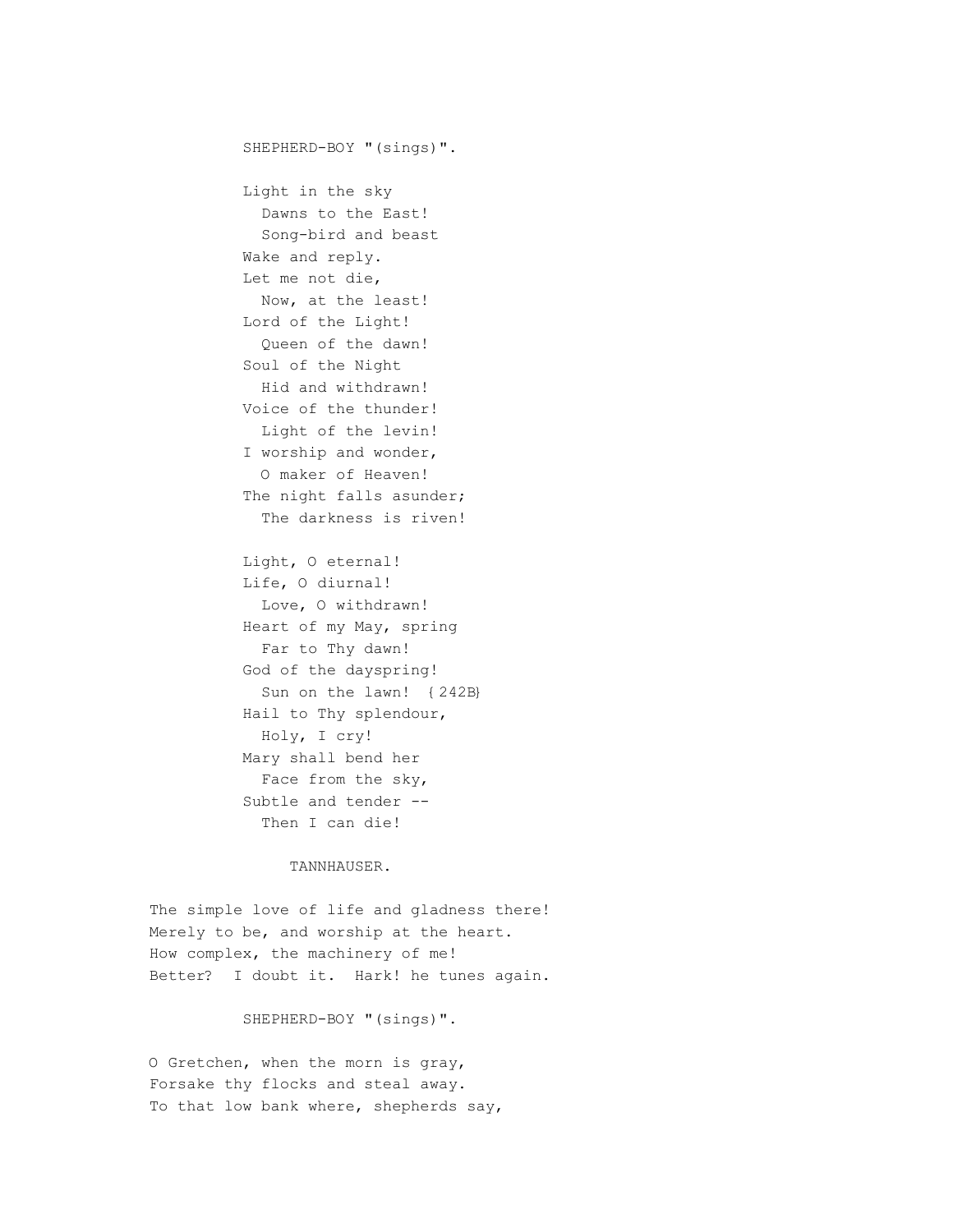The flowers eternal are. Thine eyes should gleam to see me there, As fixed upon a star. And yet thy lips should take a tune, And match me unaware -- So steals the sun beside the moon And hides her lustre rare. The bloom upon the peach is fine; The blossom on thy cheek is mine! O kiss me -- if you dare! I called thee by the name of love That mothers fear and gods approve, And maidens blush to say -- O Gretchen, meet me in the dell We know and love, who love so well, While morn is cold and gray! So, match thy blushes to the dawn; Thy bosom to the rising moon, Until our loves to earth have drawn Some new bewitching tune. Come, Gretchen, in the dusk of day, Where nymphs and dryads creep away Beneath the oaks, to laugh and play And sink in lover's swoon.

 We'll sing them sister songs, and show What secrets mortal loves know.

### TANNHAUSER.

 The simple life of love and joy therein! Merely to love -- to take such pride in it {243A} Gods must behold! The childish easiness, Impossible to me, who am become Perhaps the subtlest mind of men. Alas! Maybe in this I still am self-deceived, Merely the fool swelled up with bitter words, Imagination, and the toadstool growth, Thought, wounded; as a scorpion to sting Its own bruised life out. This is Tannhauser! How long ago since he took pleasure in Such love -- ["A horn winds." such music as yon horn below -- ["A chant is heard." Such worship as the simple chant that steals Calm and majestic in the solitude Up from the valley. Pilgrims, by my fay!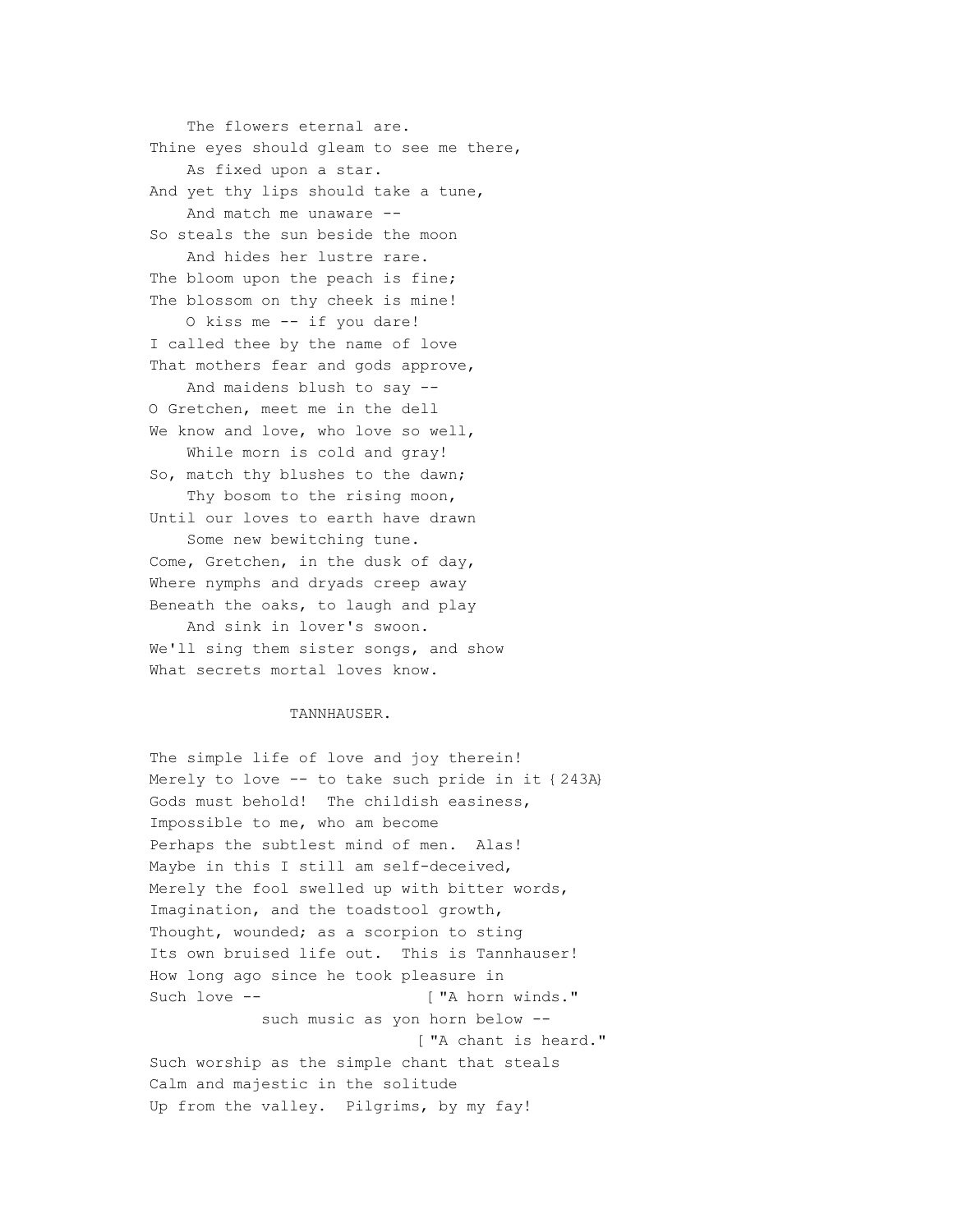["Enter" PILGRIMS.

 PILGRIMS ("sing)". Hail to Thee, Lady bright, Queen of the stars of night! Ave Maria! Spouse of the Breath divine, Hail to Thee, shrouded shrine, Whence our Redeemer came! Hail to Thy holy name! Ave Maria!

TANNHAUSER.

Those words that saved me!

SHEPHERD-BOY.

 Pray, your blessing, sirs! I worship Mary in my simple way, And see Her name in all the starry host, And Jesus crucified on every tree For me! God speed you to the House of God!

THE ELDEST PILGRIM.

The Blessing of the Virgin on your head!

THE YOUNGEST PILGRIM.

What make you, sir, so downcast? Come with us Who taste all happiness in uneasiness, Hunger and thirst, in His sweet Name  $--$  {243B}

#### TANNHAUSER.

 Ah no! I have been shown another way than yours! I am too old in this world's weariness, Too hungry in its hunger unto God, Too foolish-wise, too passionate-cynical, To seek your royal road to Deity!

# ANOTHER PILGRIM.

Leave him! Belike 'tis some philosopher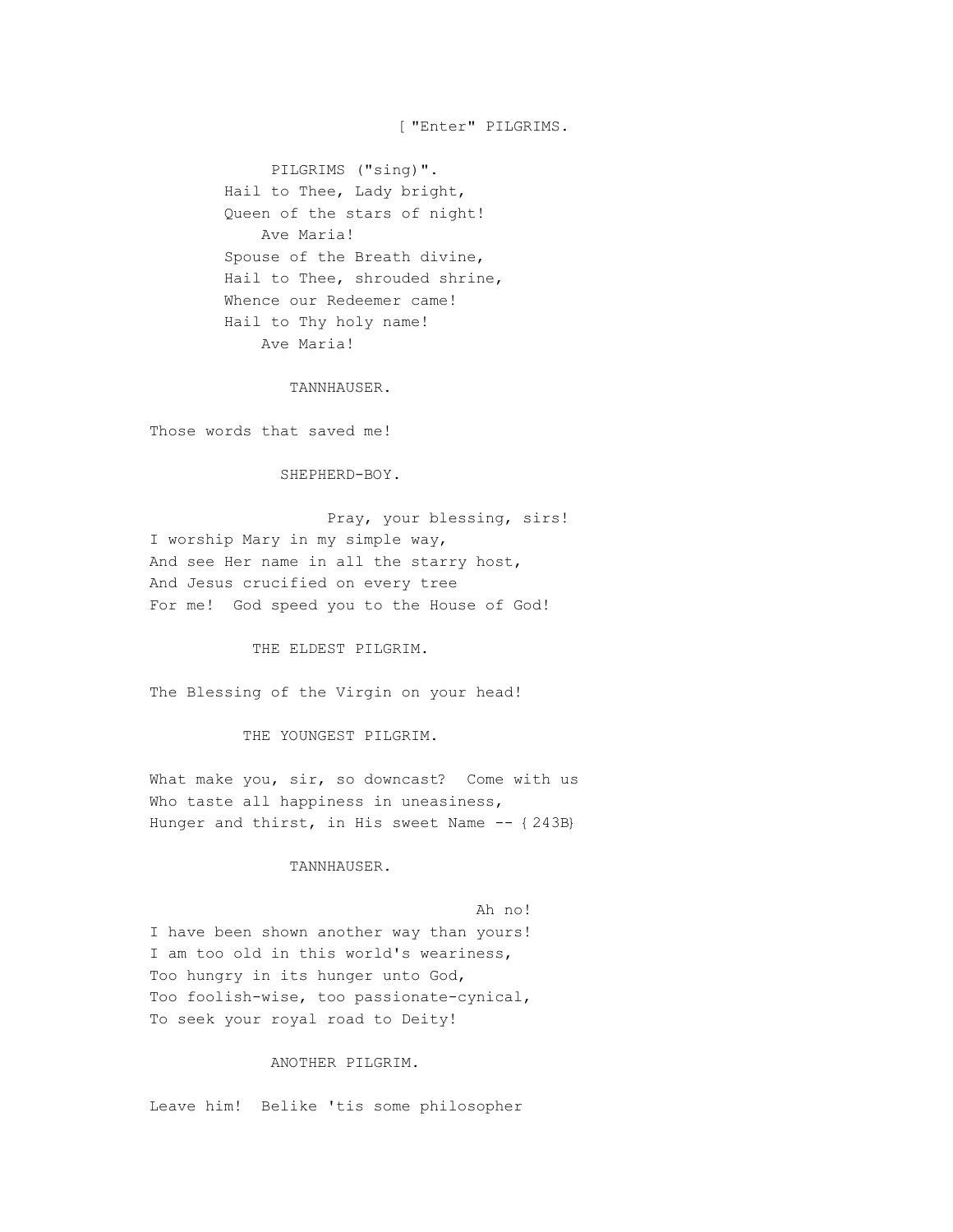With words too big to understand himself.

#### TANNHAUSER.

 With heart too seared to understand himself! With mind too wise to understand himself! With soul too small to understand himself!

# ELDEST PILGRIM.

Cling to the Cross, sir, there is hope in that!

## TANNHAUSER.

You know not, friend, the man to whom you speak. I have loved long in miracles enough, Myself the crowning miracle of all, That I am merely here. God speed you sirs! I ask your blessing, not to stay therewith My soul's own need (though that is dire enough) But -- he that blesseth shall himself be blessed! My blessing were small help to you, my friends.

AN INTELLIGENT PILGRIM.

For you own reason, give it to us, then!

### TANNHAUSER.

 The Blessing of the Lord! May Mary's self Be with you and defend you evermore, Most from the fearful destiny of him Men used to call the minstrel Tannhauser!

## ELDEST PILGRIM.

 A sombre blessing! May God's mercy fall On you and yours! {244A}

# TANNHAUSER.

 On mine, ah mine! Amen, Amen to that!

ELDEST PILGRIM "(smiles)."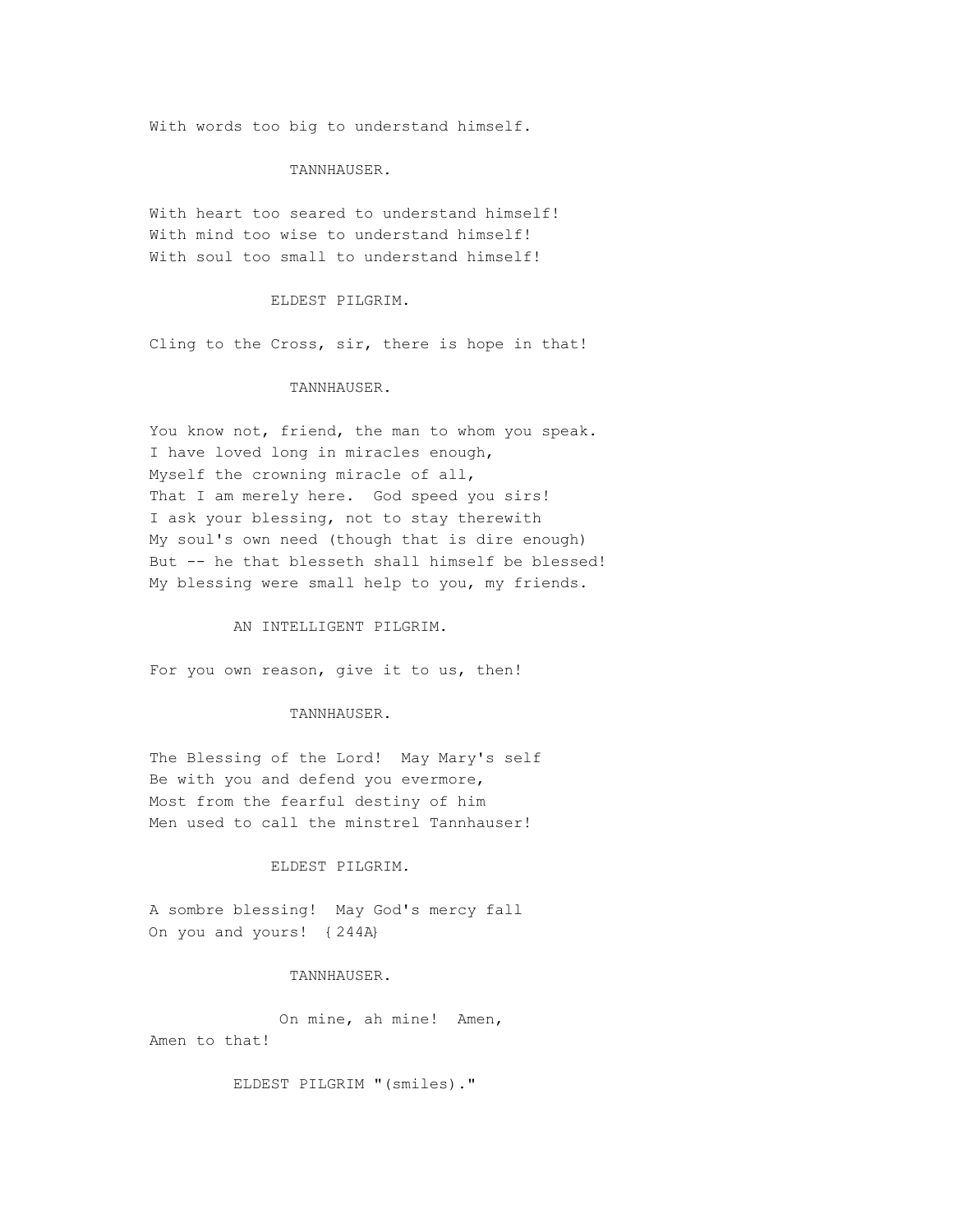On her you love, my friend! We will pass onward, by your honour's leave!

PILGRIMS "(sing)."

 Hail, hail, O Queen, to Thee, Spouse of Eternity! Ave Maria! Mother in Maidenhood! Saintly Beatitude! Queen of the Angel Host! Bride of the Holy Ghost! Ave Maria!

["Exeunt Pilgrims."

# TANNHAUSER.

 The love of Isis! No mere love to Her That is inborn in every soul of us! It is Her love to Christ that we must taste, Uniting us with Her eternal sigh. There is a problem infinite again. I have not gained one jot since first I saw The stately bosom of the Vennusberg, Save that mine eyes have seen a little truth, My body found a little weariness. I am very feeble! Hither comes the hunt! [ "A horn winds quite close by." The noble, doomed, swift beauty! Closer yet Pant the long hounds! What heart he has! One, two! See the brach<<1>> dying by his bloody flank! So could not Tannhauser awhile ago. My help lay outside and above myself. What skills him he is brave? He ends the same. Poor stag! Here sweep the foremost hunters up. My very kinsmen! There rides Wolfram too! {244B} The proper minstrel! The ideal lover! The pure, unsullied soul. Even so, forsooth! They tell no secrets in the scullery. And there is Heinrich, wastrel of the Court, Yet hides a heart beneath the foolish face. And lo! The Landgrave! Flushed, undignified! The chase was long -- if he could see himself! Wind, wind the mort! What call will answer me When I step forward? Am I dead, I wonder, Or merely on my hare-brain quest? Three years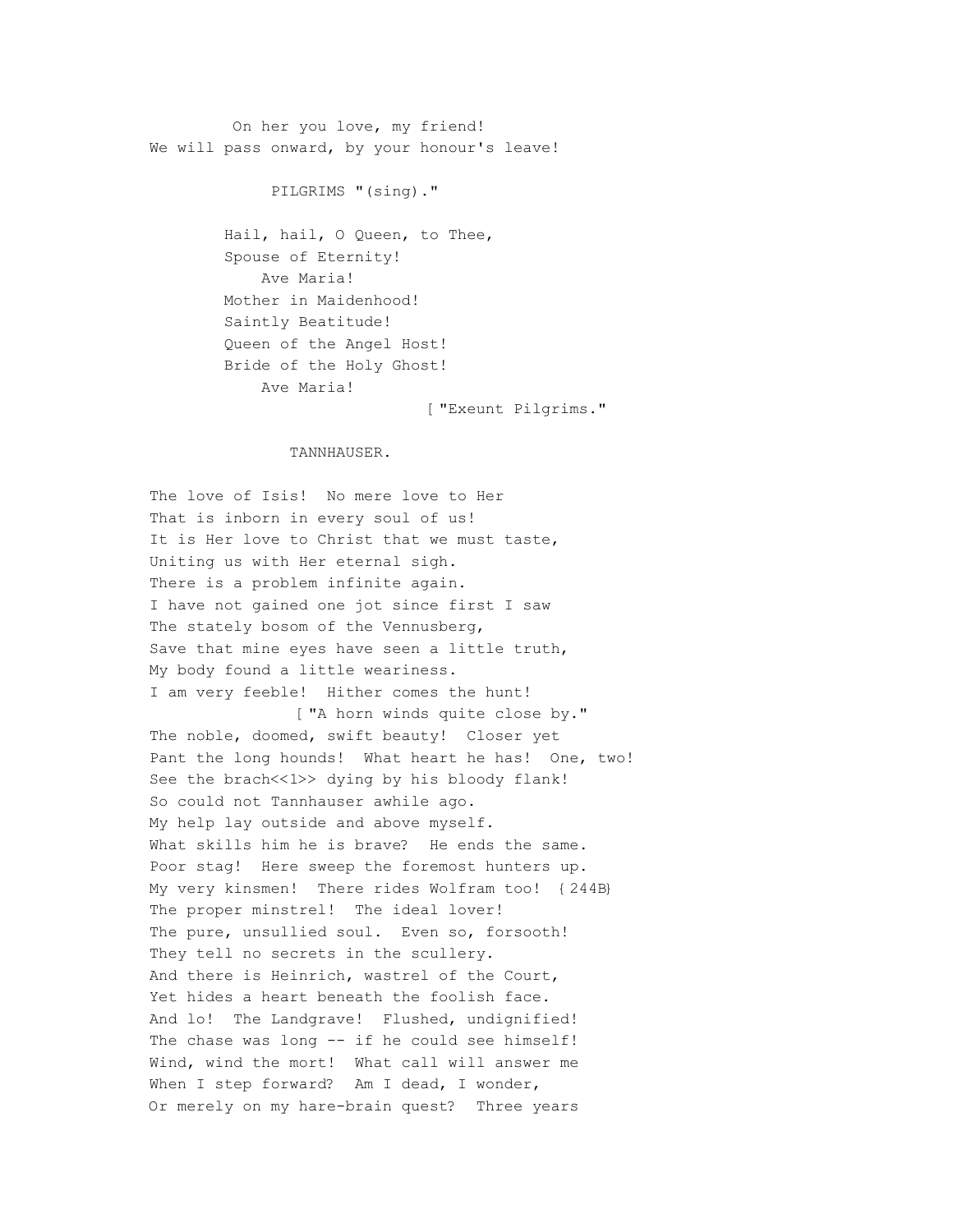Since I was seen in Germany! ["He descends the hill and enters the company." Hail, friends! Good cousin Landgrave, merry be the meet!

<<1. Feminine of hound.>>

### LANDGRAVE.

Hands off me, fellow! Who are you?

## TANNHAUSER.

My lord,

Your cousin. Is my face so changed with care, My body shrunken with my suffering (That was not ever of the body) so?

# WOLFRAM.

 I know you, my old friend! Our chiefest bird! Sweetest of singers!

TANNHAUSER.

No, the naughty one!

HEINRICH.

Tannhauser! Yes! And we have thought you dead.

LANDGRAVE.

Friends, will you swear to him?

HEINRICH.

Yes, yes, 'tis he! {245A}

# WOLFRAM.

I know the blithe look in the sober eyes!

# LANDGRAVE.

Changed verily. It was most urgent, cousin,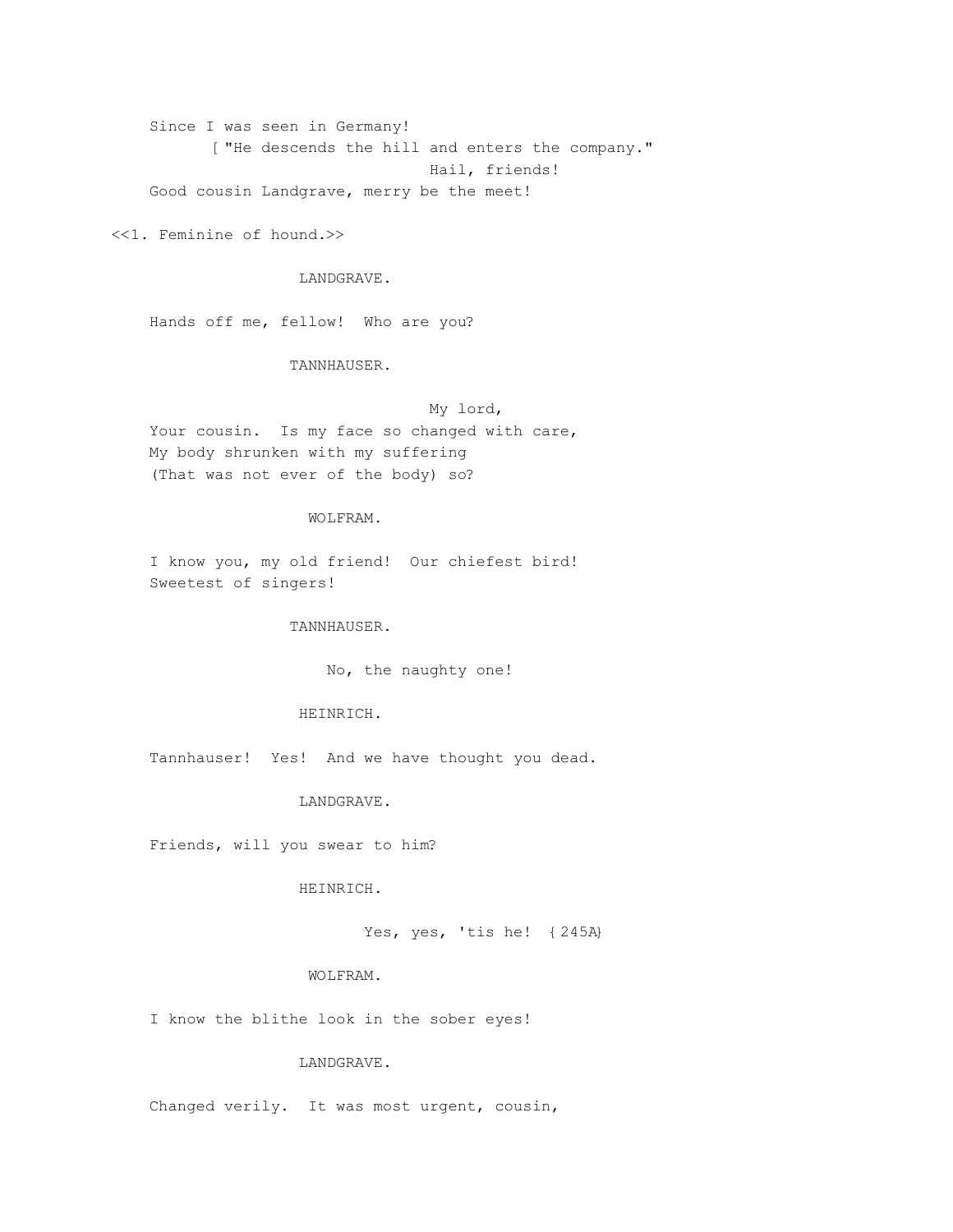I were assured of your identity. Three weeks the couriers scour the land for you, Urgent demands: -- how came you here at last? Your horse? Your arms? Three years since Germany Saw the brave eyes and kindly face of you! Where have you been? Upon the sacred quest Still riding?

## TANNHAUSER.

Ay, my lord, upon the quest.

LANDGRAVE.

You travelled in far lands?

TANNHAUSER.

Far, very far!

LANDGRAVE.

You fought with Turks?

TANNHAUSER.

I fought within myself.

# LANDGRAVE.

Why is such suffering written in dark lines, And painted in the greyness of your hair?

## TANNHAUSER.

I had an evil dream.

# LANDGRAVE.

You saw the Grail?

# TANNHAUSER.

I saw -- strange things. {245B}

WOLFRAM.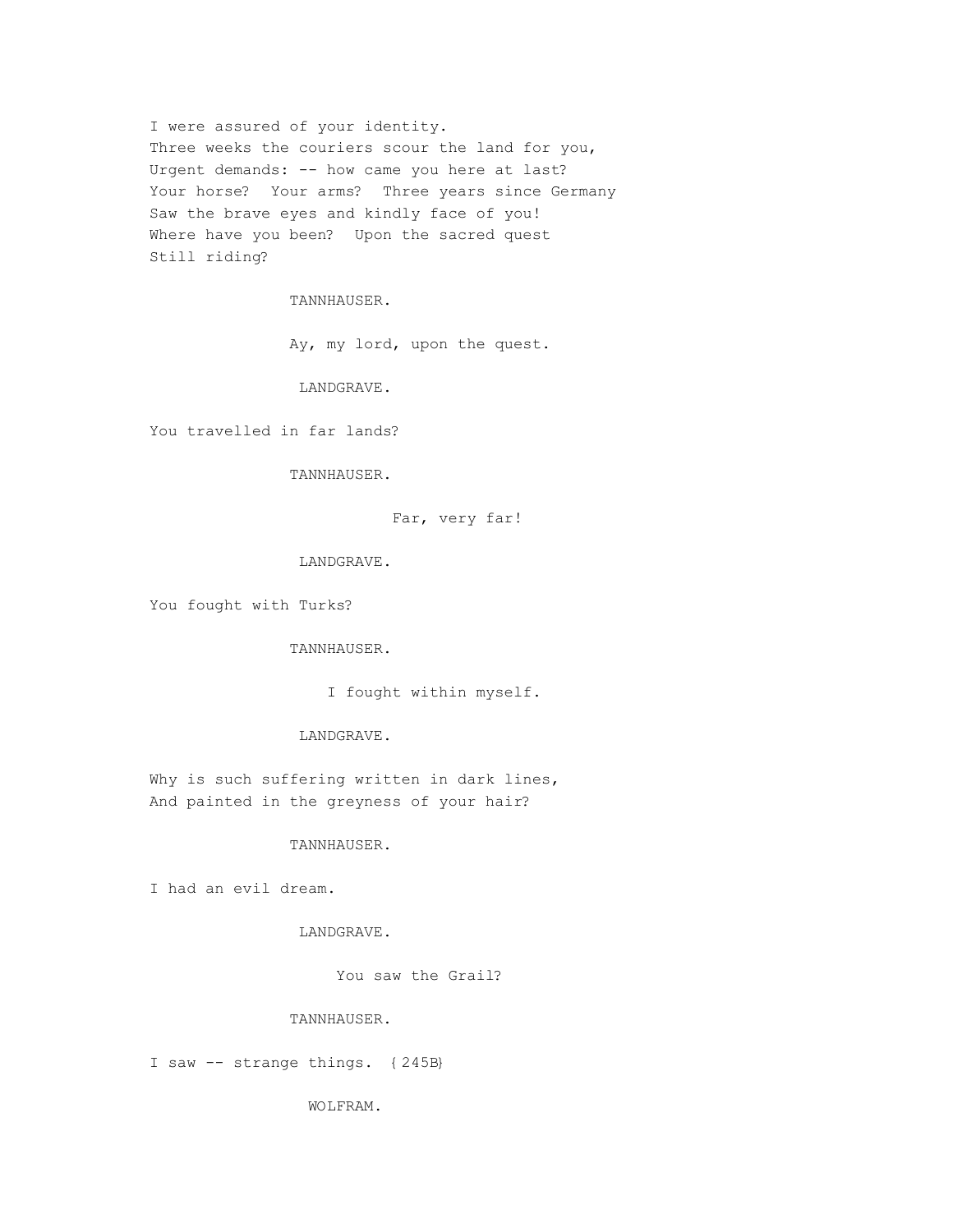For very feebleness Your limbs shake under you. How hither, friend? Your horse and arms? Your squire?

#### TANNHAUSER.

 My squire is dead. ["With sudden passion." I am no weakling that I need a knave Hanging upon me -- 'tis an incubus.

# LANDGRAVE.

And then your horse?

TANNHAUSER.

 I know not; possibly Kept as an hostage. I was prisoner once.

WOLFRAM.

Prisoner? By here?

TANNHAUSER.

 A-many castles, sir, Held by old ogres -- and not all of them Stand in the mid-day, front the sober sun, Answer the slug-horn.<<1>>

<<1. I prefer to follow Browning in his "absurd blunder" than to imitate the alleged correctness of our critics. -- A.C.>>

LANDGRAVE.

You are pleased to riddle.

Ever the poet!

TANNHAUSER "(aside)."

 Let me try the truth For certitude of incredulity! "(Aloud, laughing)" I was in Venusberg!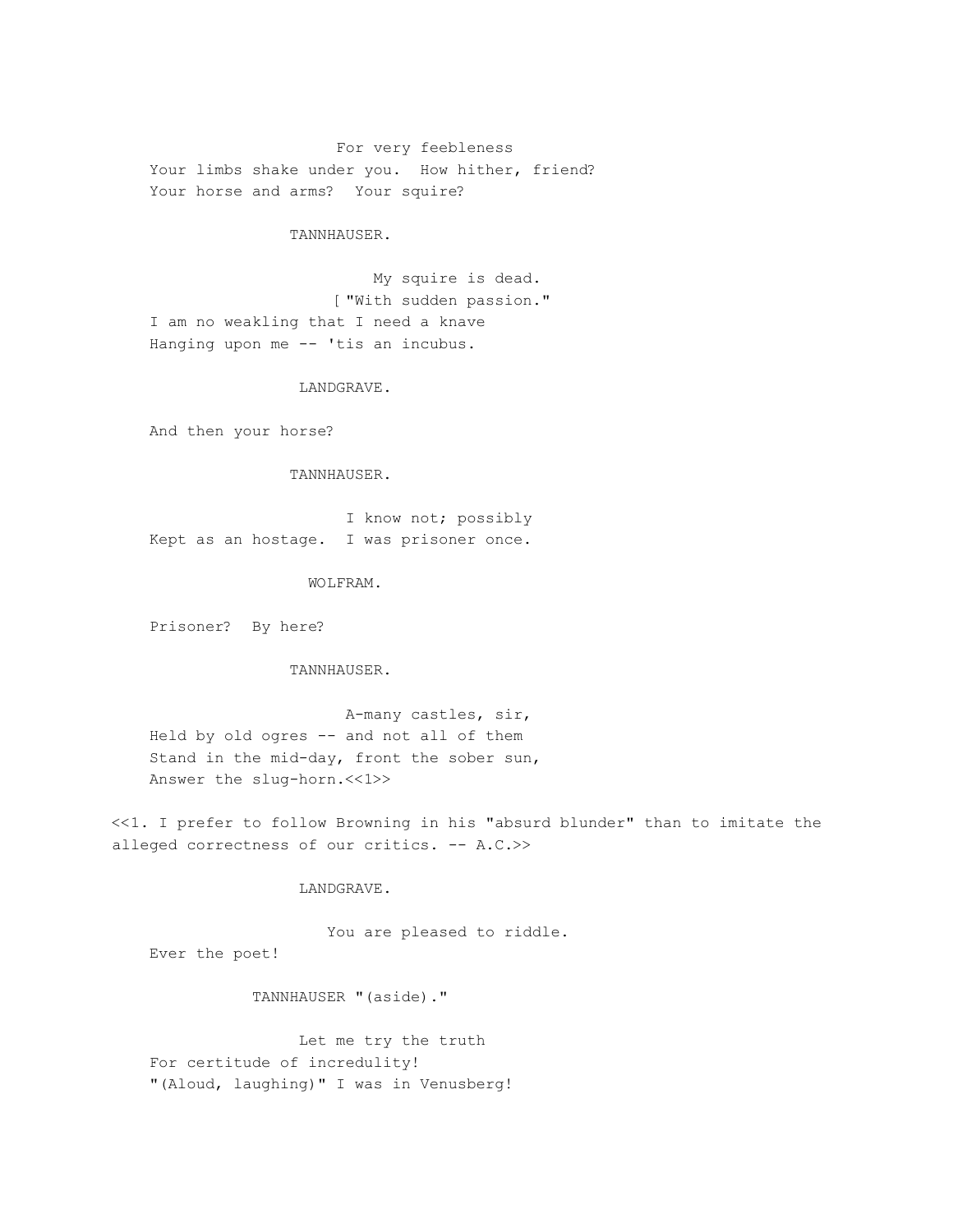ALL "(except" HEINRICH, "who laughs)."

 Save us, Maria! ["They look about them fearfully and cross themselves." {246A}

LANDGRAVE.

 Even in jest, such words! -- Most dangerous Even to think of! -- but to speak!

HEINRICH "(aside)".

 These fools! ["He remains, thoughtfully regarding" TANNHAUSER.

LANDGRAVE.

 God avert omens! Soft you, Tannhauser, You heard the heralds?

TANNHAUSER.

Never a word of them!

LANDGRAVE.

You must remember my Elizabeth, My daughter -- I designed to marry her To a most noble youth --

TANNHAUSER.

Von Aschenheim?

### LANDGRAVE.

 The same. I would have wed her, but ('tis strange!) The lady had a purpose of her own, And swore by all the Virgins in the Book She would wed nobody but -- Tannhauser. So, like the foolish, doting sire I am, I gave her thirty days to find you. This Must dumb you with astonishment.

TANNHAUSER.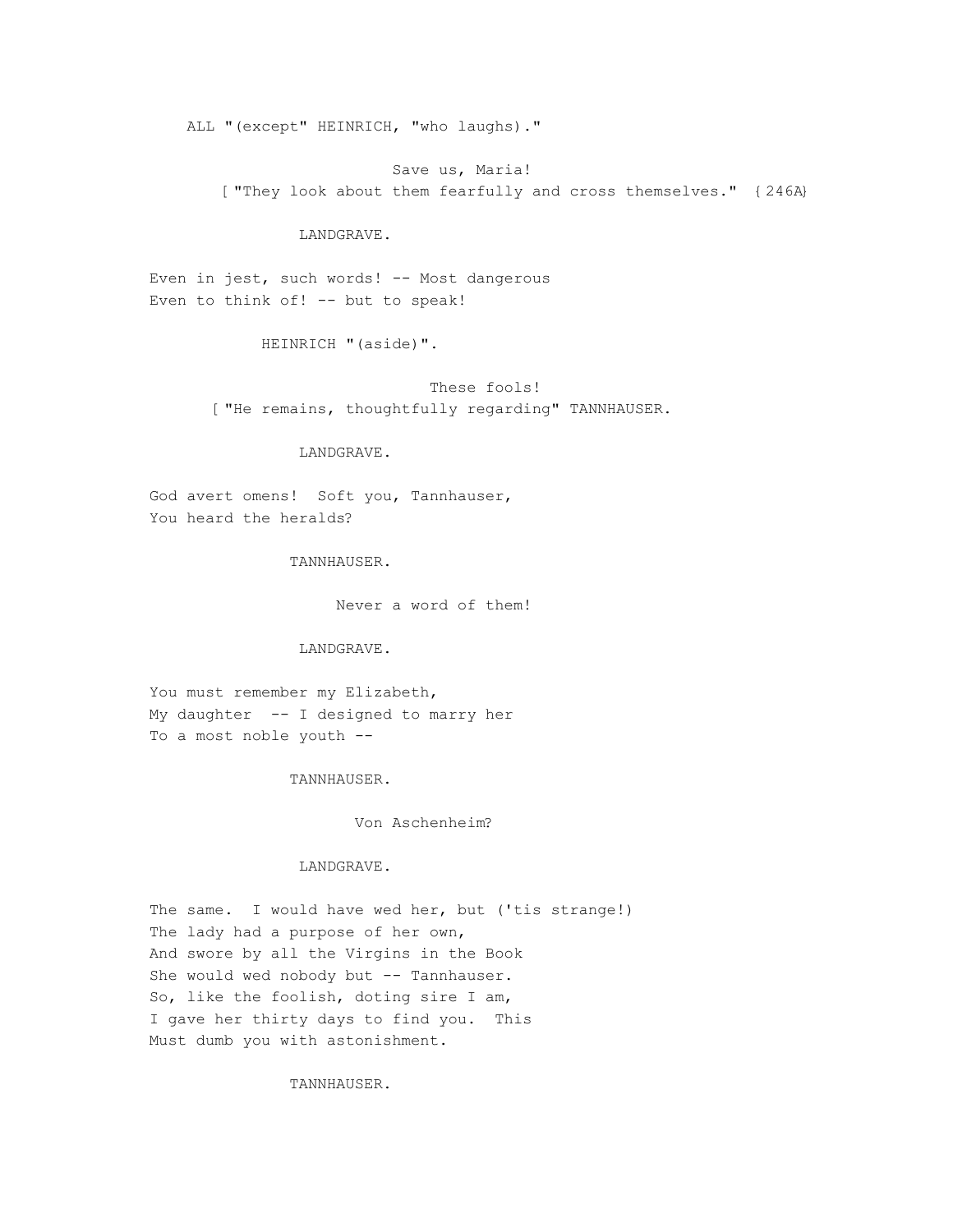Well, no!

The details, unfamiliar! But the theme I knew. And therefore leaps my bosom up: I rob your verderer of his nag, and ho! Low the long gallop to Elizabeth!

## WOLFRAM.

Lucky and brave. How we all envy you! {246B}

### HEINRICH.

 Envy? This day when he comes back to us! Why, we are lucky too! We though you dead!

## WOLFRAM.

Begrudge you, no! But -- wish our luck were yours? Yes! Come, Tannhauser, there's my hand on it! Luck, love, and loyalty -- the triple toast!

### FORESTERS.

Tannhauser! Luck, and love, and loyalty!

### TANNHAUSER.

 I thank you, loving kinsmen and my friends. But see, I am impatient to be gone! "(To the verderer.)" Your horse -- that favour I shall not forget, Nor linger to repay. Good morrow then! Good sport all day!

## LANDGRAVE.

 God speed thee, Tanhauser! ["Exit" TANNHAUSER. Am I still dreaming? It was surely he. But such an one, compact of suffering, Of joy, of love, of pity, of despair; Half senseless, half too subtle for my sense.

#### WOLFRAM.

 He has passed through some unimagined test, Or undergone some sorrow. Leave it so!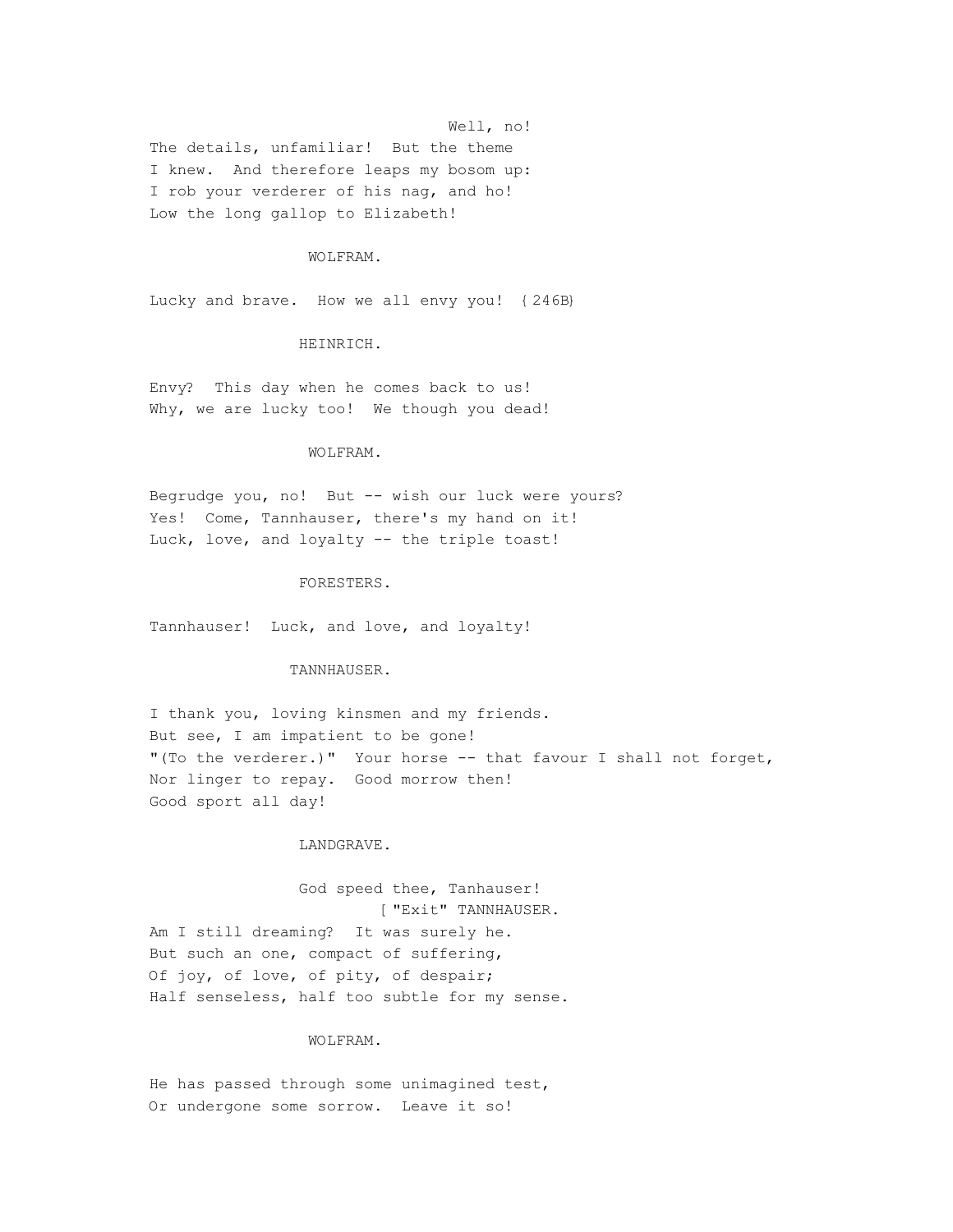I saw high grief upon him, and new love!

HEINRICH.

You are the poet! To your instinct then! Here's to the insight given us by god!

#### LANDGRAVE.

 Wolfram is right; a truce to jest to-day. The dogs are loose. Ride forward, gentlemen! ["Amid the winding of horns and cries of the huntsmen the company moves off."

HEINRICH.

 They hate his very name! Dear Tannhauser! [ "Exit." {247A}

# ACT IV.

 "So, force is sorrow, and each sorrow, force: What then? since Swiftness gives the charioteer The palm, his hope be in the vivid horse Whose neck God clothed with thunder, not the steer Sluggish and safe! Yoke Hatred, Crime, Remorse, Despair: but ever mid the whirling fear, Let, through the tumult, break the poet's face Radiant, assured his wild slaves win the race!" "Two Poets of Croisic,"

### SCENE I.

"A room in the palace of the" LANDGRAVE.

## ELIZABETH.

I AM ashamed to look upon thy face!

## TANNHAUSER.

O Love! Pure mystery of life!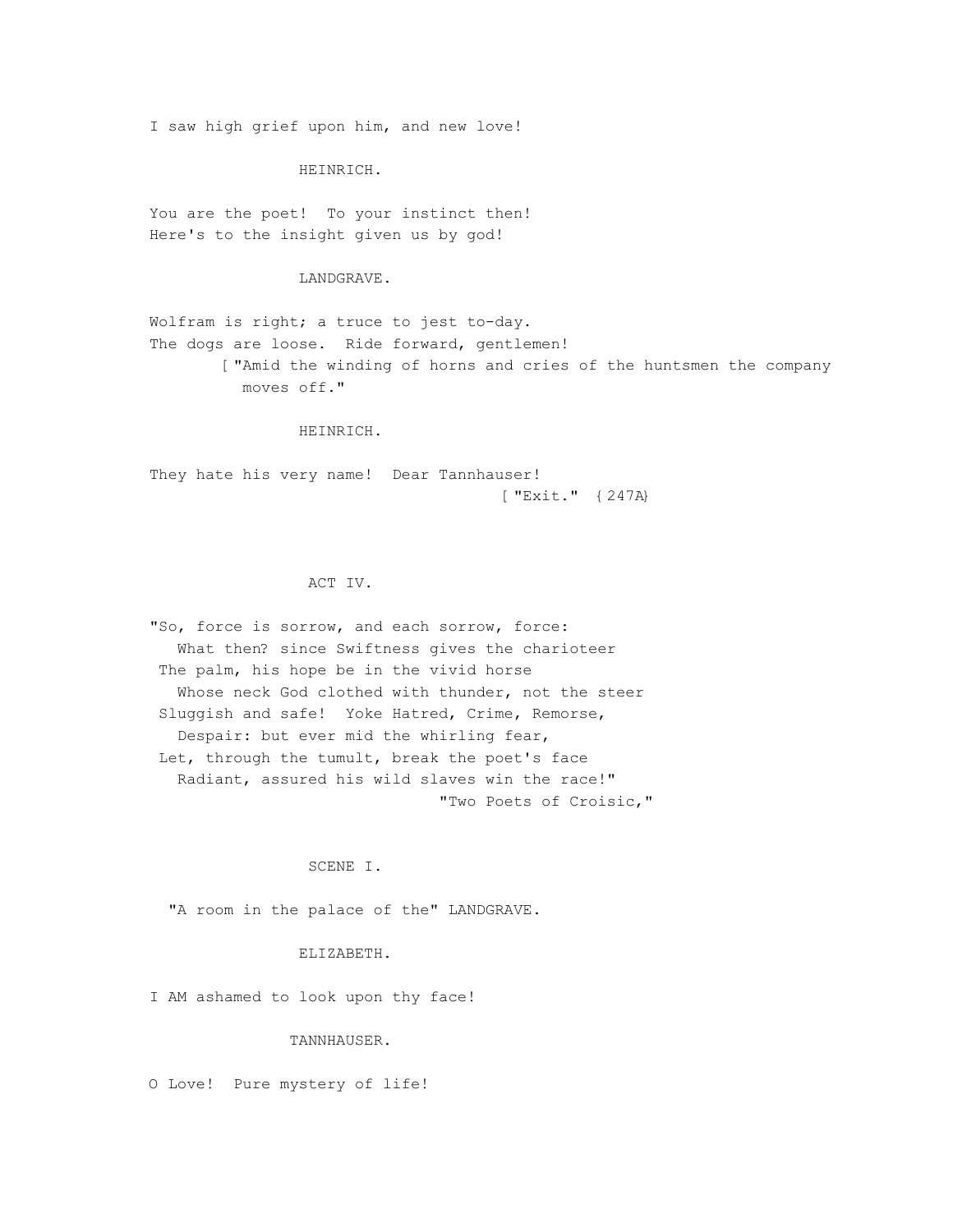#### ELIZABETH.

Not so.

 Learn how this came. May father would have made A match of lands an titles. I declined, Minded to keep my high virginity. He laughed, was cruel. So I said at last: "Tannhauser only!" Was this modesty? Listen. You loved me when I was a child; And, in my childish way, I looked to you, Loved sitting at your knee and toying with The great cross-hilt, or watching how the steel Outshone the jewelled scabbard when you drew (You would not let me touch) the delicate blade Half out: and also fingering your harp, Picking child's tunes out, while you curled my hair Between two fingers, dreamily enough! Then, too, you went away out of my life! You see the symbol you have been to me? The swift high mind, the heart of gold and fire, {247B} The living purpose and the mystic life Of lonely seeking for the Grail of God! I -- call you husband? When I said you name, It was to set the task impossible, Had they but known it -- just as one should say: "Bring down St. Michael: let me marry him!" They knew the angels were too pure; but you, They quessed not how exalted were your hopes; How utterly unselfish, pure, and true, Your great heart beat!

TANNHAUSER "(with bitterness)".

 I hardly knew, myself! ("Aside.)" Here is the virgin insight of the truth! Or -- cannot purity be brought to know Aught but itself? Some poets tell us that! "(Aloud.)" I am unworthy even to speak to you.

# ELIZABETH.

The proof! The proof! Dear God, how true it is That such high worthiness sees nothing there In his own heart (save what is very Christ) But wickedness!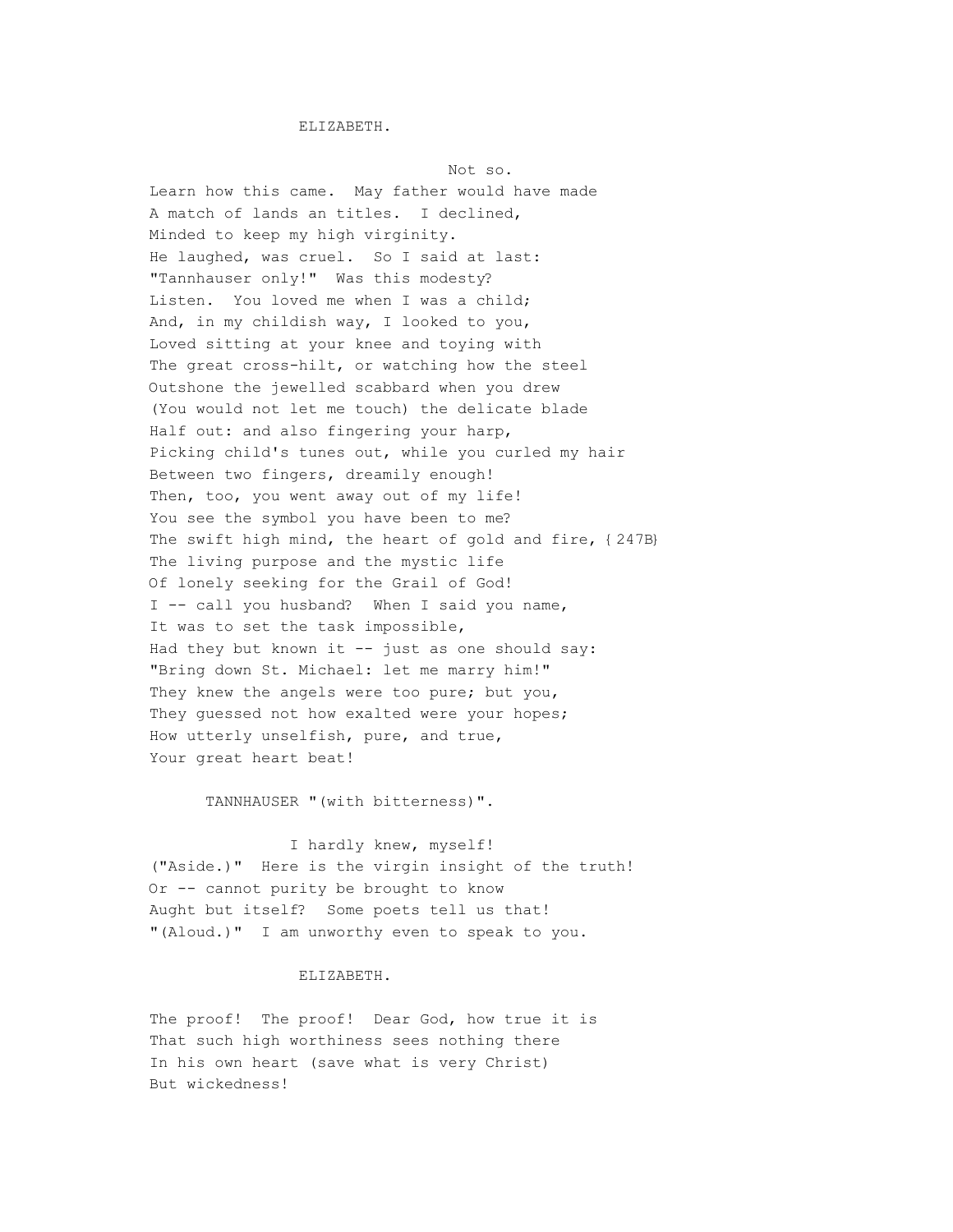# TANNHAUSER "(aside)".

 This is my punishment! This faith, this hope, this love -- to me -- to me!

#### ELIZABETH.

 Yet, once my word went forth into the world, Suddenly came the fear that you were still Accessible to men -- might hear, might come! The kind, grave face of you -- that light out-shone The mystical ideal. Therefore too I minded me of our old baby-love, {248A} And -- marriages are made in heaven, you know! Besides -- Our Lady showed me in a dream How you would come.

# TANNHAUSER.

 And now? So sure are you The loving word you spoke an hour ago Came from the heart -- who called me by mistake?

ELIZABETH.

 So sure? You want me to confess again The deep pure love, the love indicible.

TANNHAUSER "(to himself)".

 Words, thoughts, that fail her? How should acts exceed? "(Aloud.)" Better sit thus and read each other's thoughts -- I in the blue eyes, in the hazel you! Then, bending, I may touch my lips upon Sweet thoughtful brows.

# ELIZABETH.

 Your kisses move my soul. Strange thoughts and unimagined destinies Take ship, and harbour in the heart of me.

### TANNHAUSER.

 Words mean too much, and never mean enough. Look, only look!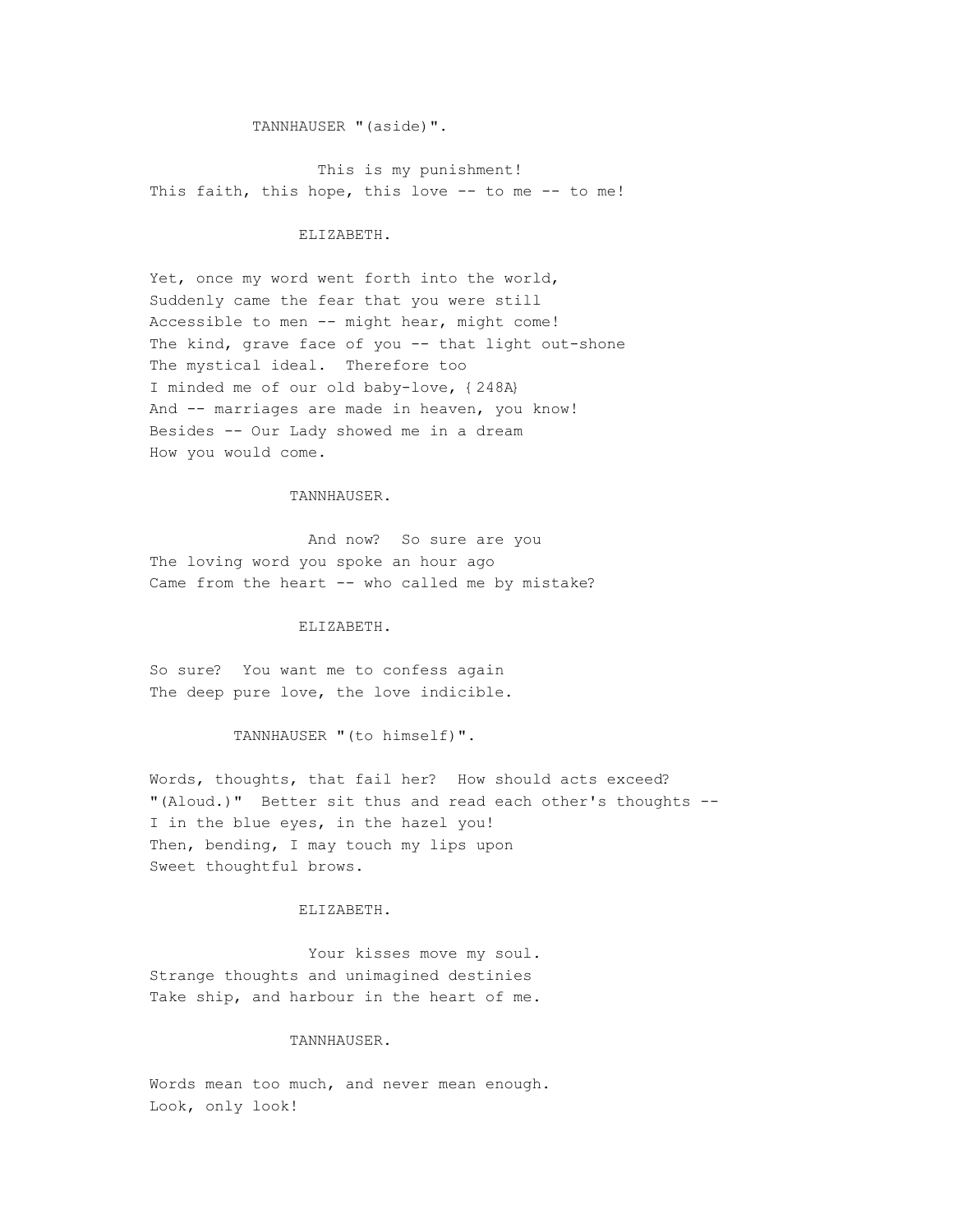#### ELIZABETH.

I am so happy -- so!

# SCENE II.

 "The Court assembled in the Great Hall." LANDGRAVE "enthroned," ELIZABETH

> "by his side. Facing them are the competing minstrels. Around, courtiers and fair ladies."

## LANDGRAVE.

 Welcome all minstrels! Let us celebrate In the old fashion, dear to Germany, My child's betrothal to this noble youth, {248B} Great lord, true knight, and honest gentleman, So long who journeyed on the holy quest Forgotten of these younger days, and now Come back among us to receive reward For those long sufferings; in days of peace, In fruitful love, and marriage happiness. So, to the poet's tourney.

HERALD.

 Sire, Lord Heinrich Craves your high pardon.

LANDGRAVE.

Ha! He is not here!

WOLFRAM.

 Our sturdy lover will not be consoled For losing, as he phrases it, his friend.

### LANDGRAVE.

Well, we forgive him the more readily Because of the occasion. One alone Of all themes possible may grace this hour: -- Love! Let the lots of precedence be drawn.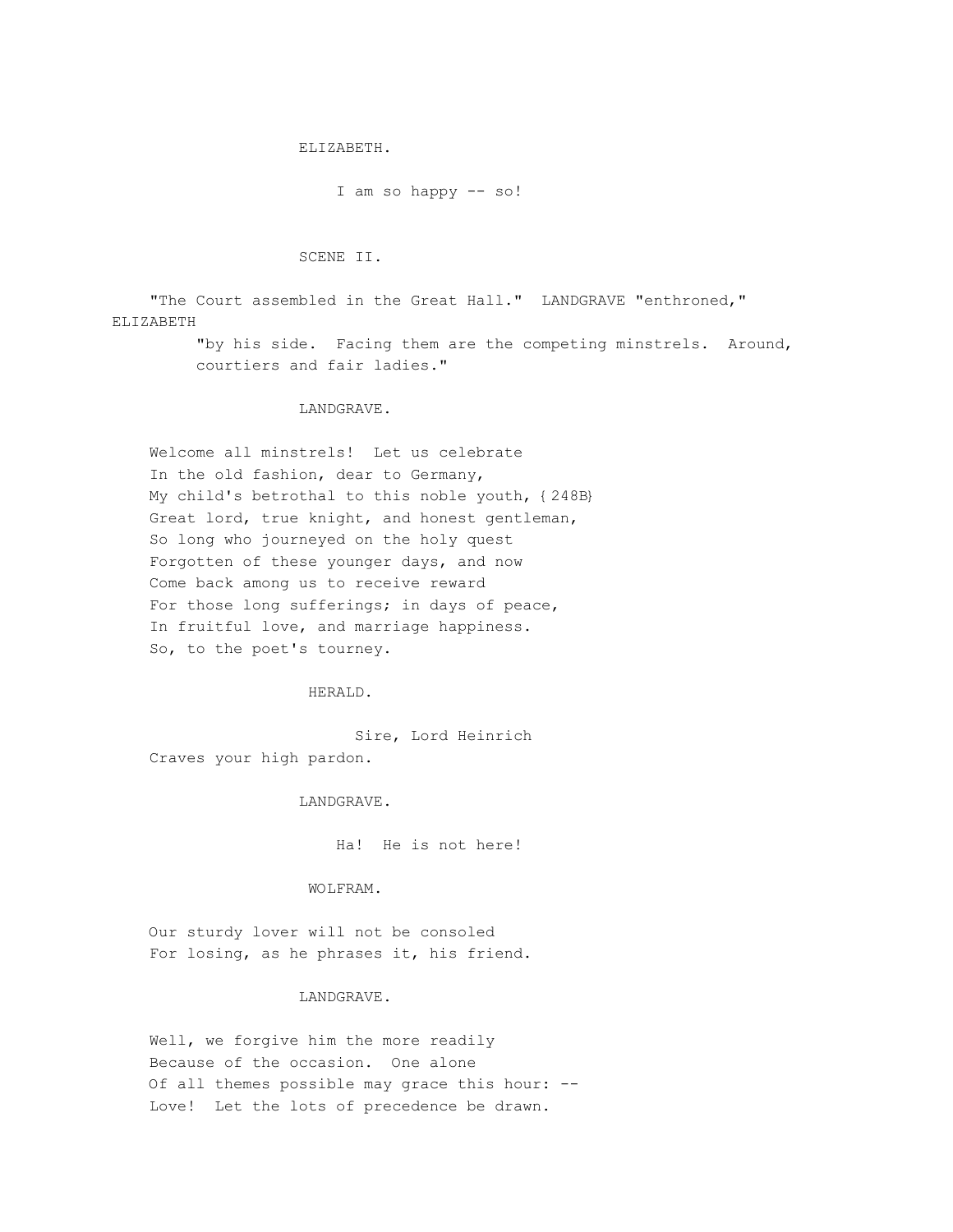Tannhauser, you will string us once again Your harp forgotten?

TANNHAUSER.

That will I, my lord.

HERALD.

On the Lord Wolfram falls it first to sing.

WOLFRAM "(sings)".

 Tender the smile, and faint the lover's sigh, When first love dawns in the blue maiden sky, Where happy peace is linked with purity.

 As sad spring's sun starts on his daily race, Reddens the east, as if in sad disgrace; So love first blushes on true maiden's face.

 Soft, soft, the gaze of married folk, I think, Limpid and calm as pools where cattle drink; And, when they kiss, most discontentments shrink! {249A}

 Even as the stars together sing (we hear) So sings the married life, a tuneful sphere. Husband is he, and she is very dear.

 How truly beautiful it is to see Old age in perfect unanimity, Affections smooth, and buzzing like a bee.

The sun sets, in conjunction with the moon. Death comes at last, a pleasure and a boon, And they arrive in heaven very soon. ["Immense, spontaneous, uncontrollable applause sweeps like a

whirlwind through the court."

AN UNKNOWN MINSTREL "(breaking in unheralded)."

 Tender the phrase, and faint the melody, When poets praise a maiden's purity; Platitude linked to imbecility. {"Murmurs of surprise."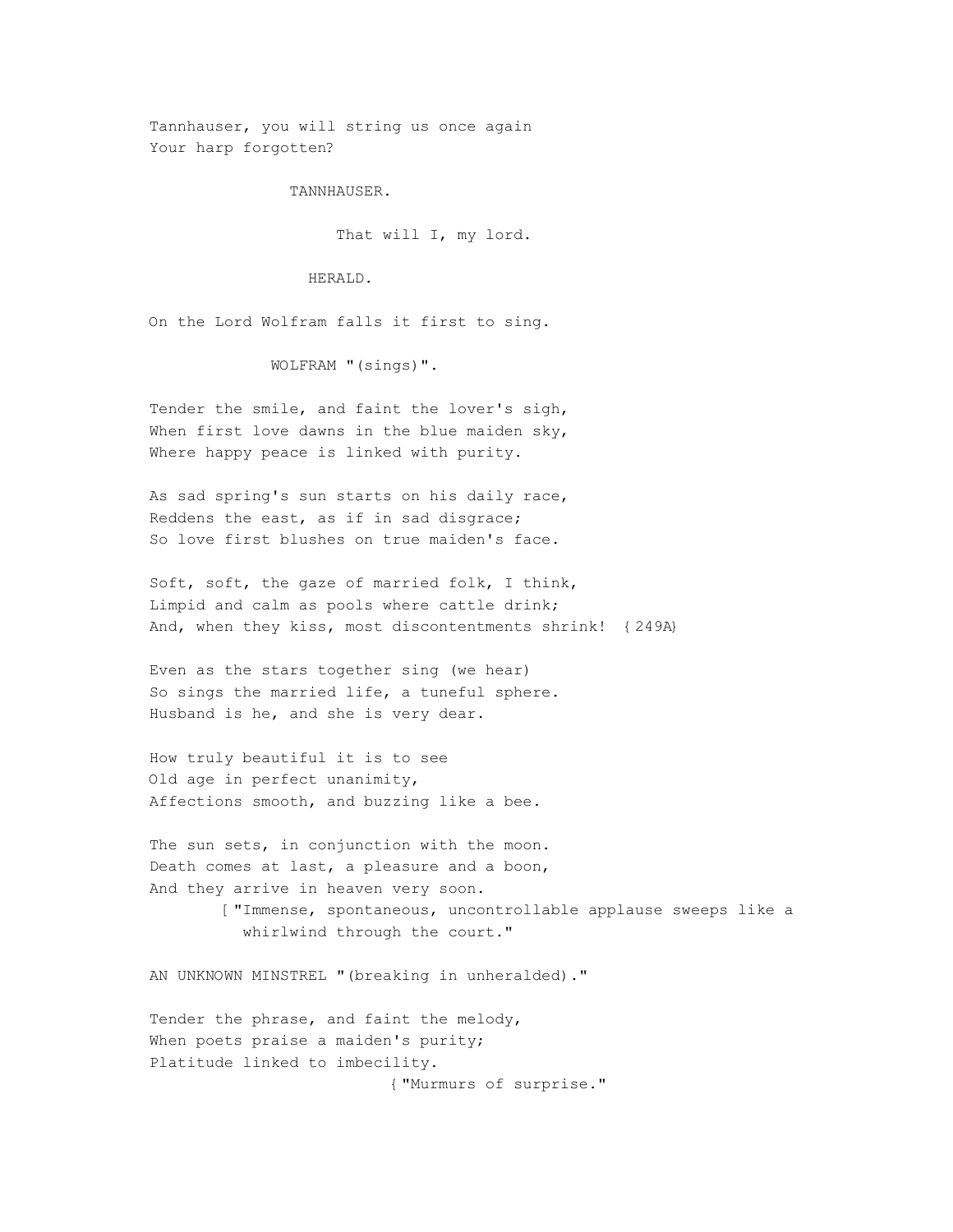As 'mongst spring's sprigs sprouts sunshine's constant face; Or as a mill grinds on, with steady pace; So sprouts, so grinds, the unblushing commonplace.

 Soft, soft the brain -- [ "The murmurs break into an indignant uproar."

HERALD.

Silence!

# LANDGRAVE.

 Sir Minstrel, you are insolent! We do not know you, yet have born with you, Rudely uprising ere your turn was come: -- And you abuse our patience to insult The noble minstrel whose impassioned song Touched every heart. Sing in your turn you may. Love is the theme, not imbecility! {249B}

WOLFRAM.

That is the subject next his heart, no doubt! [ "Laughter."

HERALD.

Lord Bertram!

BERTRAM.

 I shall sing in other key. ["Sings." He is the equal of the gods, my queen, He crowned and chosen out of men, Who sits beside thee, sees Love's laughing ecstasies Flame in thy face, and alter then To the low light of passion dimly seen In shaded woods and dells, Love's wide demesne. But me! I burn with love! My lips are wan! Thy face is turned -- I flame! I melt! I fall! My heart is chilled and dark;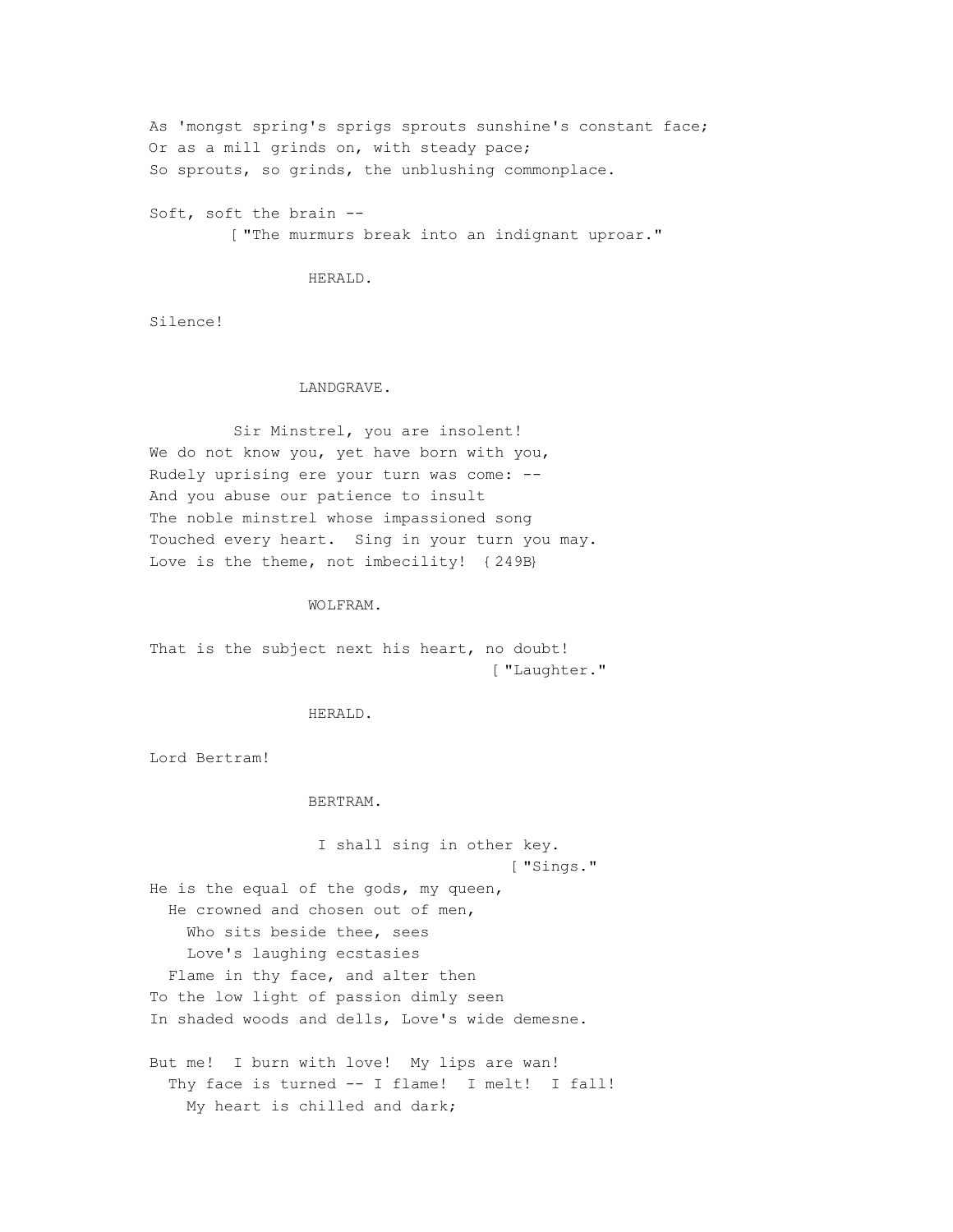My soul's ethereal spark Is dulled for sorrow; my despairs recall At last Thy name, O gracious Paphian, Lady of Mercy to the love of man!

Come, come, immortal, of the many thrones! Sparrows and doves in chariot diamonded Drawn through the midmost air! O lady of despair, Who bound the golden helmet of Thine head?

 Whose voice rings out the pitiful low tones: "Who, who hath wronged thee? And my power atones.

"She who now doth flee, shall soon pursue thee; "She who spurns thy gifts, with gifts shall woo thee; "She who loves not, she shall cleave unto thee, "Thou the unwilling!" {250A}

 Peer of Gods is he, equal soul to theirs, Who lingers in thy passionate embrace: Whose languor-laden kiss Cleaves where thy bosom is A throne of beauty for thy throat and face! In these dark joys and exquisite despairs, O love, let Death lay finger unawares!

### LANDGRAVE.

 Passion and music -- but no Principle! How different is Tannhauser! "(To the unknown minstrel!)" You, sir, next! Song of pure love and noble womanhood. OUr court loves not these wastrel troubadours, Loose locks, flushed faces, soul's unseemliness.

THE UNKNOWN MINSTREL "(sings)."

 Amid earth's motley, Gaia's cap and bells, This too material, too unreal life, Sing, sing the crown of tender miracles, The pure true wife!

 Sing not of love, the unutterable one, The love divine that Mary has to men. Seek not the winepress and the rising sun Beyond thy ken!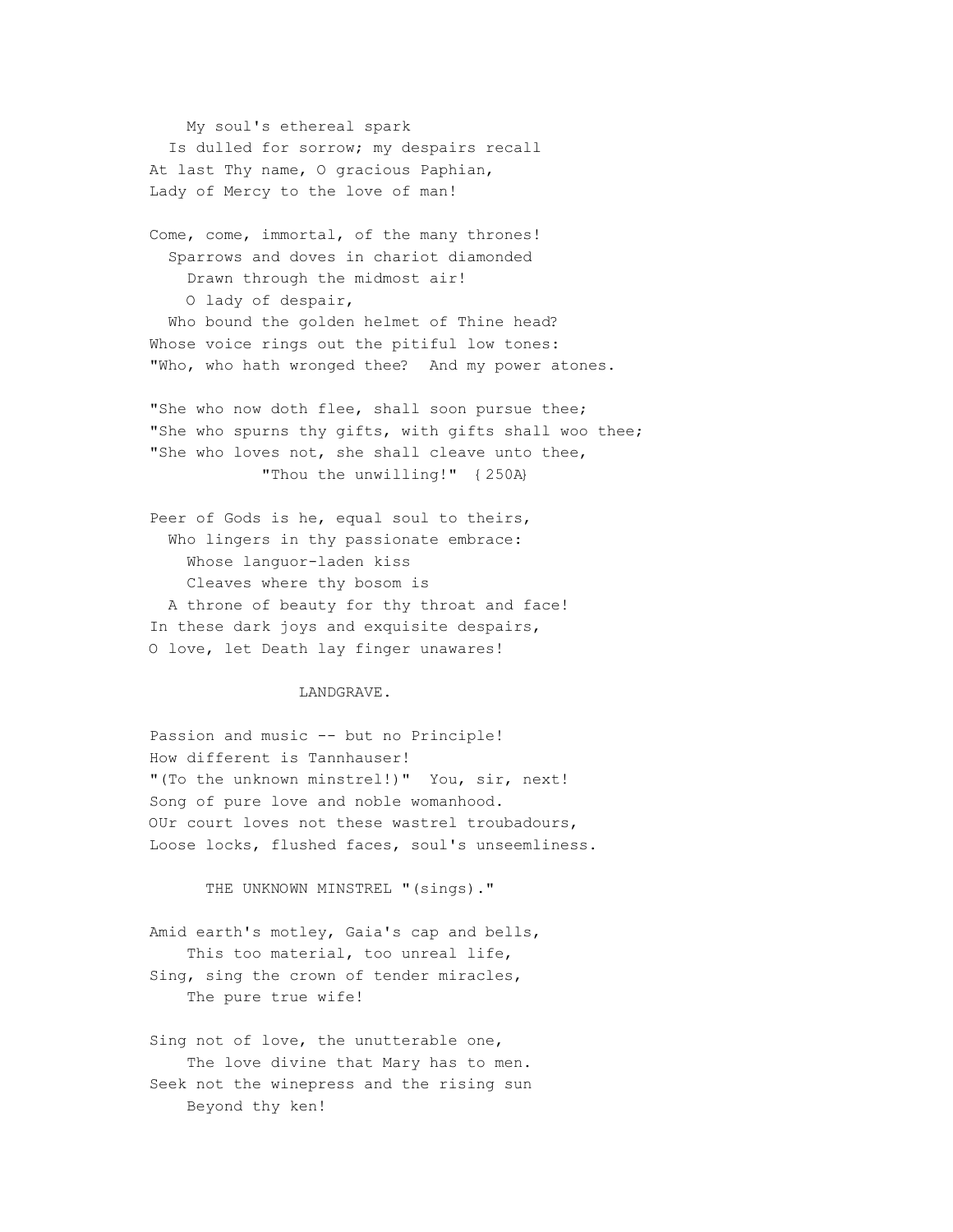#### TANNHAUSER "(aside)".

Who is this man that reads my inmost thoughts? THE UNKNOWN MINSTREL. I sing of love, most delicate and pure, Surely the crown of life! How slow and sweet Its music! Shall the ecstasy endure, Sunshine on wheat? Where leads this gentle love? I see you sigh! The scythe is laid unto the golden grain: A note of utter unreality Usurps the strain. {250B} I sing not of that other flame of hell Wrapping with torture the delighted brow -- But thou! who knowest, and hast known, so well, Sing thou! [TANNHAUSER, "entranced, imagines himself to be still in Venusberg." TANNHAUSER "(aside)". I have been dreaming that I left this place, Escaped with life, wooed my Elizabeth; My dreams are always strange in Venusberg. ["Taking his harp." Sing thee again, dear lady, of our joy? Listen, then, listen! For some sombre finger, Other than mine, impulses on the string.

This tune I knew not! See, the strings are moved Subtly as by witchcraft -- or by God!

[ "Sings."

 In the Beginning God began, And saw the Night of Time begin; Chaos, a speck; and space, a span; Ruinous cycles fallen in, And Darkness on the Deep of Time. Murmurous voices call and climb; Faces, half-formed, arise; and He Looked from the shadow of His throne, The curtain of Eternity; He looked -- and saw Himself alone,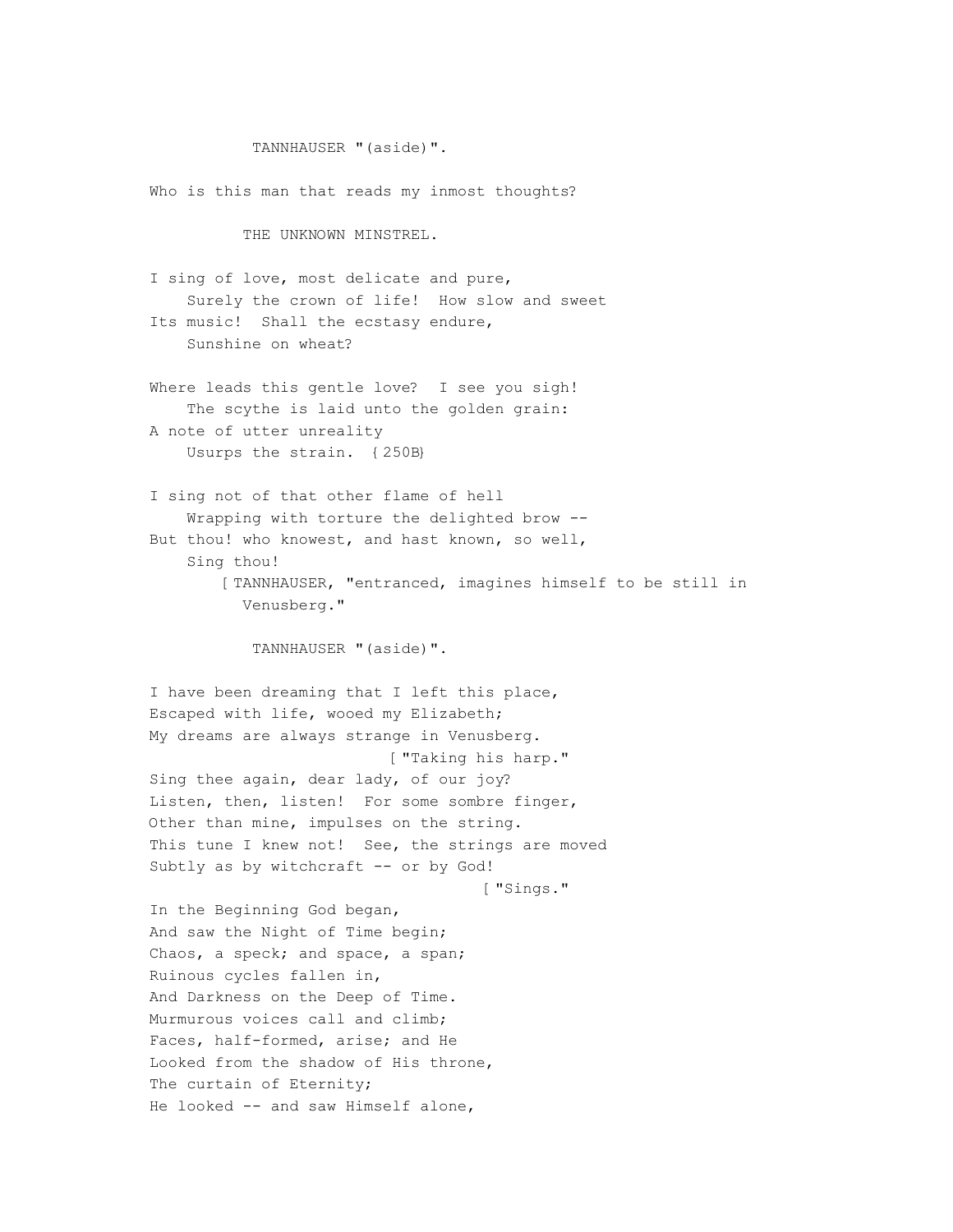And on the sombre sea, the primal one, Faint faces, that might not abide; Flicker, and are fordone. So were they caught within the spacious tide. The sleepy waters that encased the world. Monsters rose up, and turned themselves, and curled Into the deep again.

The darkness brooded, and the bitter pain Of chaos twisted the vast limbs of time In horrid rackings: then the spasm came: The Serpent rose, the servant of the slime, In one dark miracle of flame Unluminous and void: the silent claim Of that which was, to be: the cry to climb, {251A} The bitter birth of Nature: uttermost Night Dwelt, inaccessible to sound and sight; Shielded from Voice, impervious to Light.

 Lo! on the barren bosom, on the brine, The spirit of the Mighty One arose, A flickering light, a formless triple flame, The self-begotten, the impassive shrine, The seat of Heaven's archipelagoes; Yet lighted not the glory whence it came, Nor shone upon the surface of the sea. Time, and the Great One, and the Nameless Name, Held in their grip the child, Eternity. Silence and Darkness in their womb withheld That spiritual fire, and brooded still: Nature and Time, their soleness undispelled, Ever awaiting the eternal Will, And Law was unbegotten: uttermost Night Dwelt, inaccessible to sound and sight; Shielded from Voice, impervious to Light.

 Then grew within the barren womb of this The Breath of the Eternal and the Vast, Softer than dawn, and closer than a kiss -- And lo! the chaos and the darkness passed! At the creative sigh the Light became. Chaos rolled back in the abundant flame. The vast and mystic Soul, The Firmament, a living coal, Flamed 'twixt the glory and the sea below. The whirling force began. The atom whirled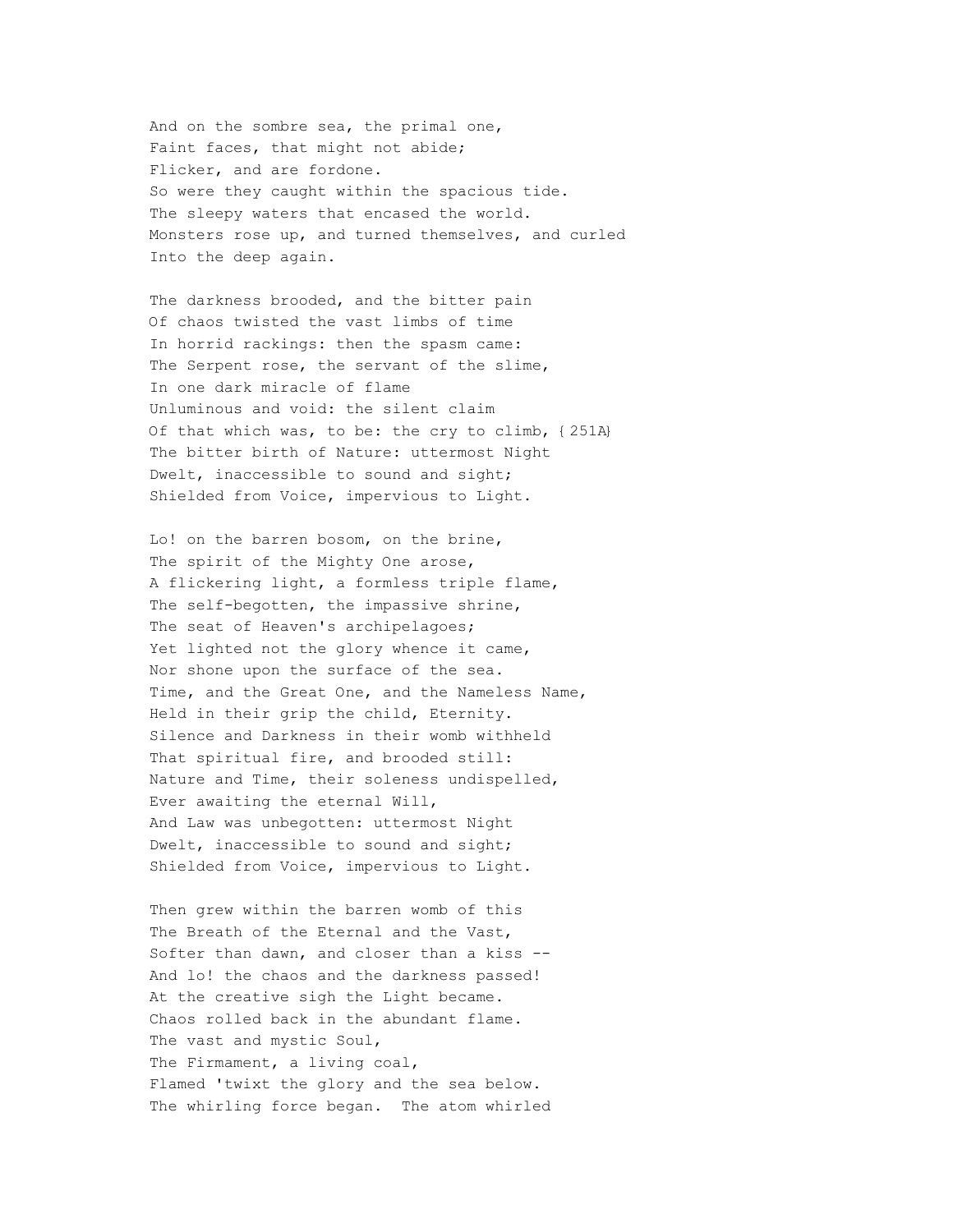In vortices of flashing matter: wild as snow On mountain tops by the wind-spirits hurled, Blinding and blind, the sparks of spirit curled Each to its proper soul; the wide wheels flow, Orderly streams, and lose the rushing speed, Meet, mingle, marry. Fire and air express Their dews and winds of molten loveliness, Fine flakes of arrowy light, the dawn's first deed, Metallic showers and smoke self-glittering For many an aeon. Wild the pennons spring Of streaming flame! Then, surging from the tide, {251B} Grew he desirable, the golden one, Separate from the sun. Now fire and air no more exult, exceed, Are balanced in the sphere. The waters wide Glow on the bosom of fixed earth; and Need, The Lady of Beginning, also was. Thus was the firmament a vital glass, The waters as the vessel of the soul; Thus earth, the mystic basis of the whole, Was smitten through with fire, as chrysopras, Blending, uniting, and dividing it, Volcanic, airy, and celestial.

 I rose within the elemental ball, And lo! the Ancient One of Days did sit! His head and hair were white as wool, His eyes A flaming fire: and from the splendid mouth Flashed the Eternal Sword!<<1>> Lo! Lying at his feet as dead, I saw The leaping-forth of Law: Division of the North wind and the South, The lightning of the armies of the Lord; East rolled asunder from the rended West; Height clove the depth: the Voice begotten said: "Divided be thy ways and limited!" Answered the reflux and the indrawn breath: "Let there be Life, and Death!"

# <<1. See Daniel vii. 9.>>

 "The Earth, she shall be governed by her parts:<<1>> Division be upon her! Let her glory From crown to valley, source and spring to mouth, North unto South, Smooth gulf and sea to rugged promontory,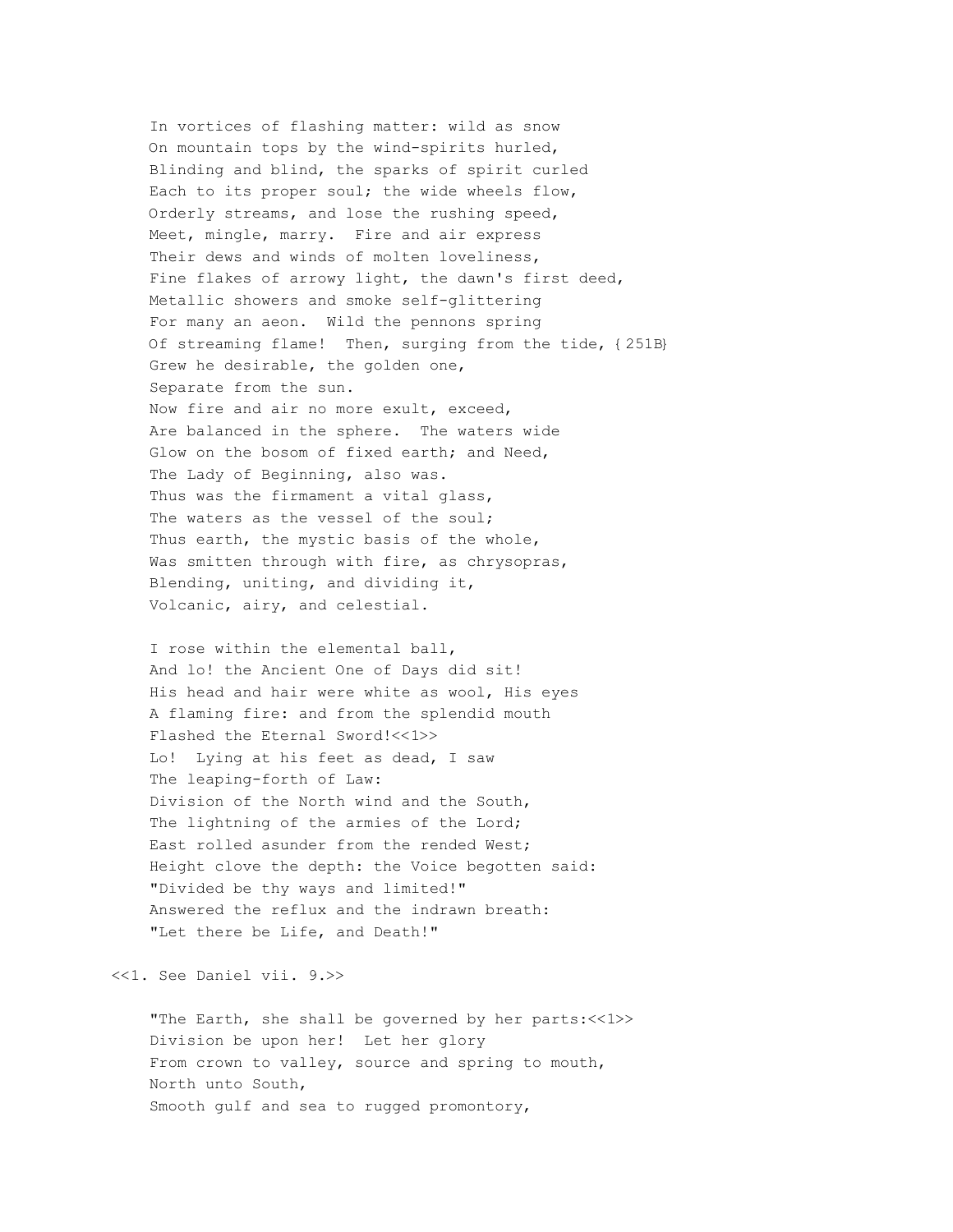Always be vexed and drunken, that the hearts Ruling her course round alway in the sky; And as an handmaid let her serve and die! One season, let it still confound another; No man behold his brother; No creature in it or upon, the same! {252A} Her members, let them differ; be no soul Equal! Let thought, let reasonable things, Bow to thy wings, Thy manifest control, Vexation! weeding out of one another. Their dwelling-places, let them lose their name! The work of man, and all his pomp and power, Deface them: shatter the aspiring tower! Let all his houses be as caves and holes, Unto the Beast I give them. And their souls -- Lift up the shadowy hand! -- Confound with darkness them that understand! For why? Me, the Most High, It doth repent Me, having made mankind! Let her be known a little while, and then A little while a stranger. Dumb and blind, Deaf to the Light and Breath of Me be men! She is become an harlot's bed, the home And dwelling of the fallen one! Arise! Ye heavens, ye lower serving skies! Beneath My dome Serve ye the lofty ones. The Governors, Them shall ye govern. Cast the fallen down! Bring forth with them that are Fertility's! Destroy the rotten! Let no shores Remain in any number! Add and Crown, Diminish and discrown, until the stars Be numbered! Rise, ye adamantine bars! Let pass you Masters! Move ye and appear! Execute judgment an eternal ill, The law of justice, and the law of fear. It is my Will!"

<<1. This passage is a paraphrase of the 19th "call" in Dr. Dee's book, referred to above.>>

 So shed the primal curse Its dreadful stature, its appalling shape. In giant horror the clouds rolling drape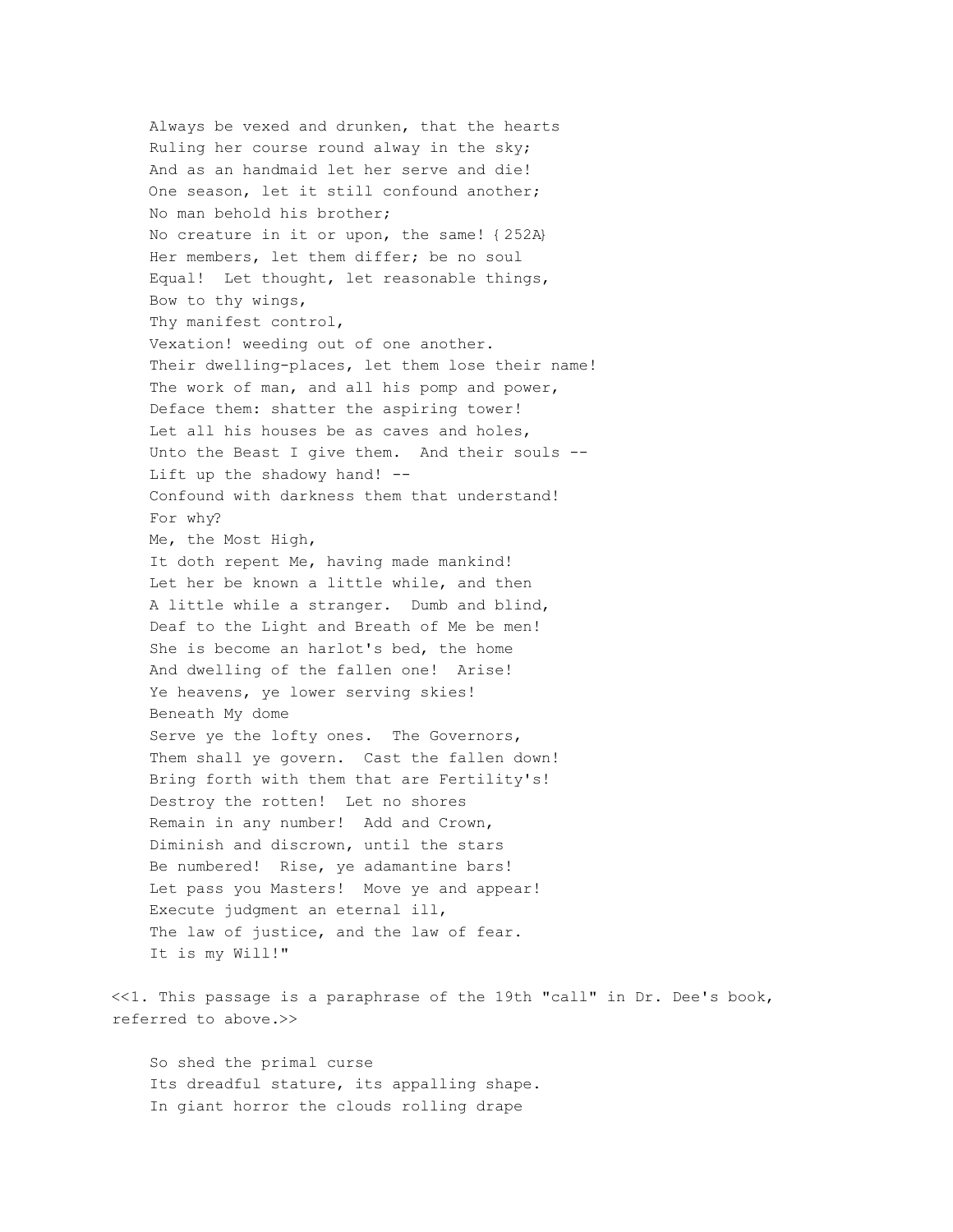Earth, like a plumed pall upon an hearse, Till God looms up, half devil and half ape, Heaven exulting in the hateful rape; And still the strong curse rolls Over accursed and immortal souls, Covering the corners of the universe Without escape. {252B} This is the evil destiny of man: The desperate plan Made by the Ancient One, to keep His power. Limits He set, made space unsearchable Yet bounded, made time endless to transcend Man's thought to comprehend: Builded the Tower Of life, and girded it with walls of hell, The name of Death. This limit in all things Baffles the spirit wings, Chains the swift soul; for even Death is bound. In its apparent amplitude I saw, I, who have slept through death, have surely found The old accursed law, And death has changed to life. This task alone Shoots to the starry throne: That if man lack not purpose, but succeed, Reaching in very deed Impersonal existence; -- Lo! Man is made one with God, an equal soul. For he shall know The harmony, the oneness of the Whole.

 This was my purpose. Vain, Ah vain! The Star of the Unconquered Will Centred its vehemence and light, to stain In one successful strain The stainless sphere of the unchangeable, With its own passionate, desperate breath Ever confronting the dark gate of Death. I passed that gate! O pitiful! The same Mystery holds me, and the flame Of Life stands up, unbroken citadel, Beyond my sight, vague, far, intangible. Broken are will, andwitchery, and prayer. Remains the life of earth, which is but hell, Destiny's web, and my immense despair.

LANDGRAVE.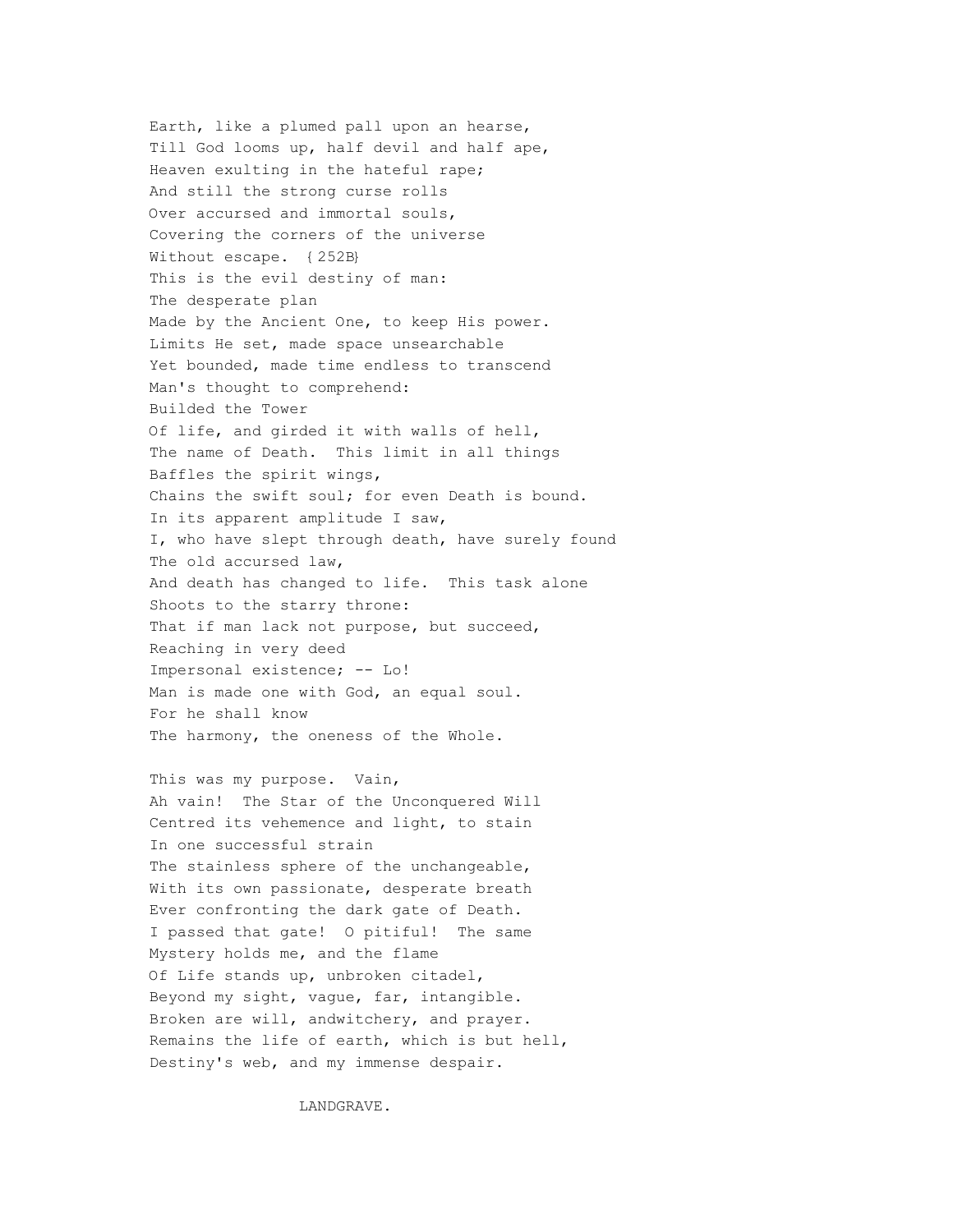Your words are terrible! We knew them true Even while you sang. But see! the light of day! {253A} Beauty in all things and -- for you -- true love! All the blind horror of the song recedes. There is a sequel; is there not, my friend? Of love, your theme, we have not heard a note.

# TANNHAUSER.

That is a question. I am not so sure My song was not entirely to that end.

### WOLFRAM.

Yes, poet, true one that you are indeed! You show us the dilemma of the soul, The Gordian knot Love only hews asunder.

# TANNHAUSER.

Or -- shall I say? -- soothes only, bandages, Not heals the sore of Destiny?

## WOLFRAM.

 No, certes, But substitutes for one reality Another -- a lovely pleasant one.

# TANNHAUSER.

 Existence is illusion after all; Man, a bad joke; and God, mere epigram! If we must come to that. And likewise love.

# LANDGRAVE.

 You have dipped somewhat in philosophy Of a too cynical and wordy sort.

# TANNHAUSER.

 To logic there is one reality, Words. But the commonsense of humankind By logic baffles logic, chains with Deed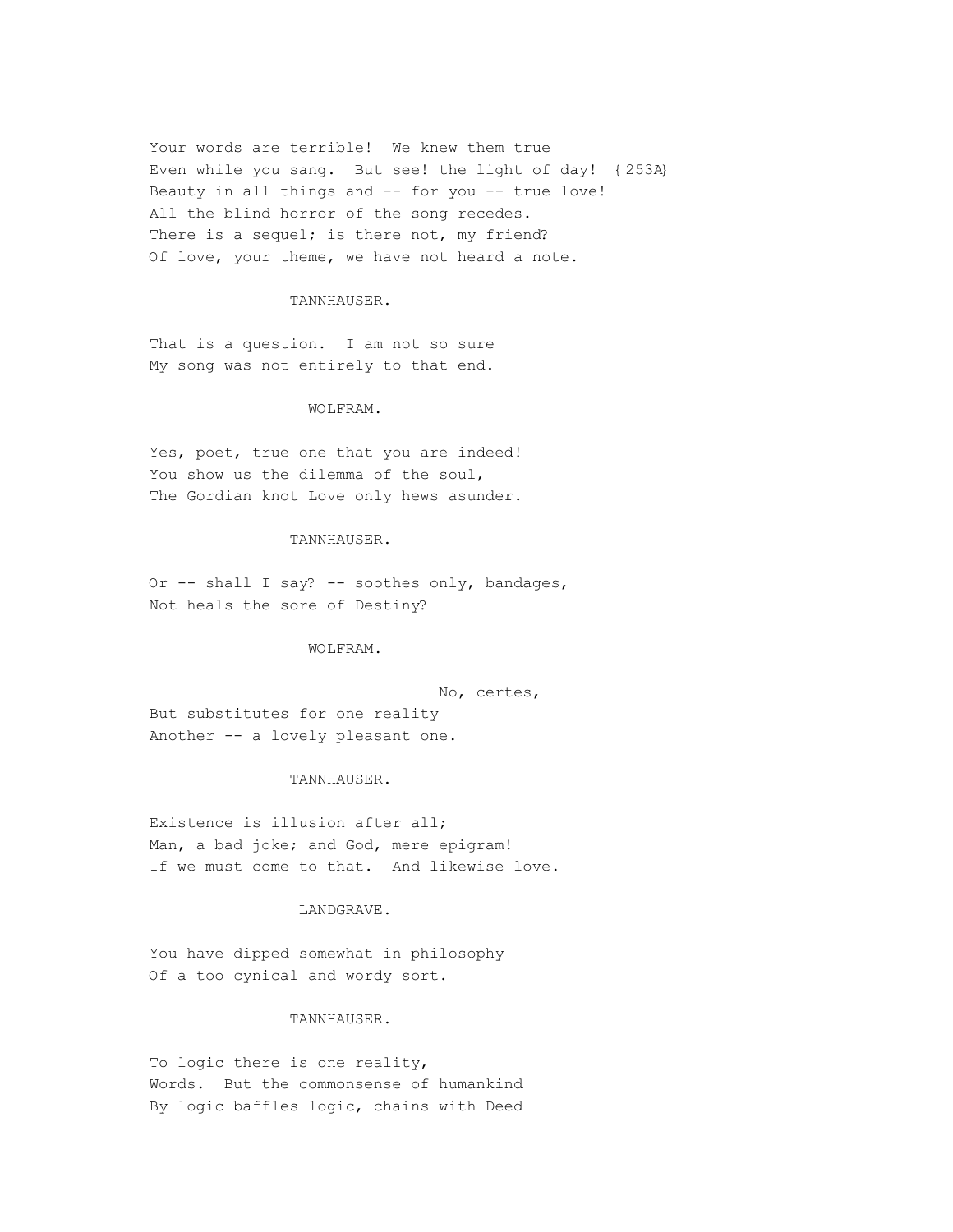The lion Thought. It is a circle, friends! All life and death and mystery ravel out Into one argument -- the rounded one.

## THE UNKNOWN MINSTREL.

 Count me your children their arithmetic! Zero, the circle, grows to one, the line: Both limitless in their own way. Proceed. {253B} Two is by shape the Coptic aspirate,<<1>> Life breathed, and death indrawn. And so Rounds you at last the ten, completion's self, The circle and the line. Why stick at nought?

<<1. WEH NOTE: Here the footnote shows the fish-hook shape of the Coptic letter in question: rather like an ampersand "&" without the descending arm that crosses the lower rising curve to add"tc" to the "E" of that monogramsymbol; a bit like Arabic"Ayin", but with the top a small circle.>>

# BERTRAM.

 Only a donkey fastened to a post Moves in a circle.

LANDGRAVE.

This is noble talk!

# THE UNKNOWN MINSTREL.

Leave the wide circle -- word and argument! Move to the line -- the steady will of man, That shall attract the Two, the Breath of Life, The Holy spirit: land you in the Three, Where form is perfect -- in the triangle.

# TANNHAUSER.

 My friend, the Three is infinitely small, Mere surface. And I seek the Depth divine!

# THE UNKNOWN MINSTREL.

 The solid! But the triangle aspires To that same unity that you despise, And lo! the Pyramid! The Sages say: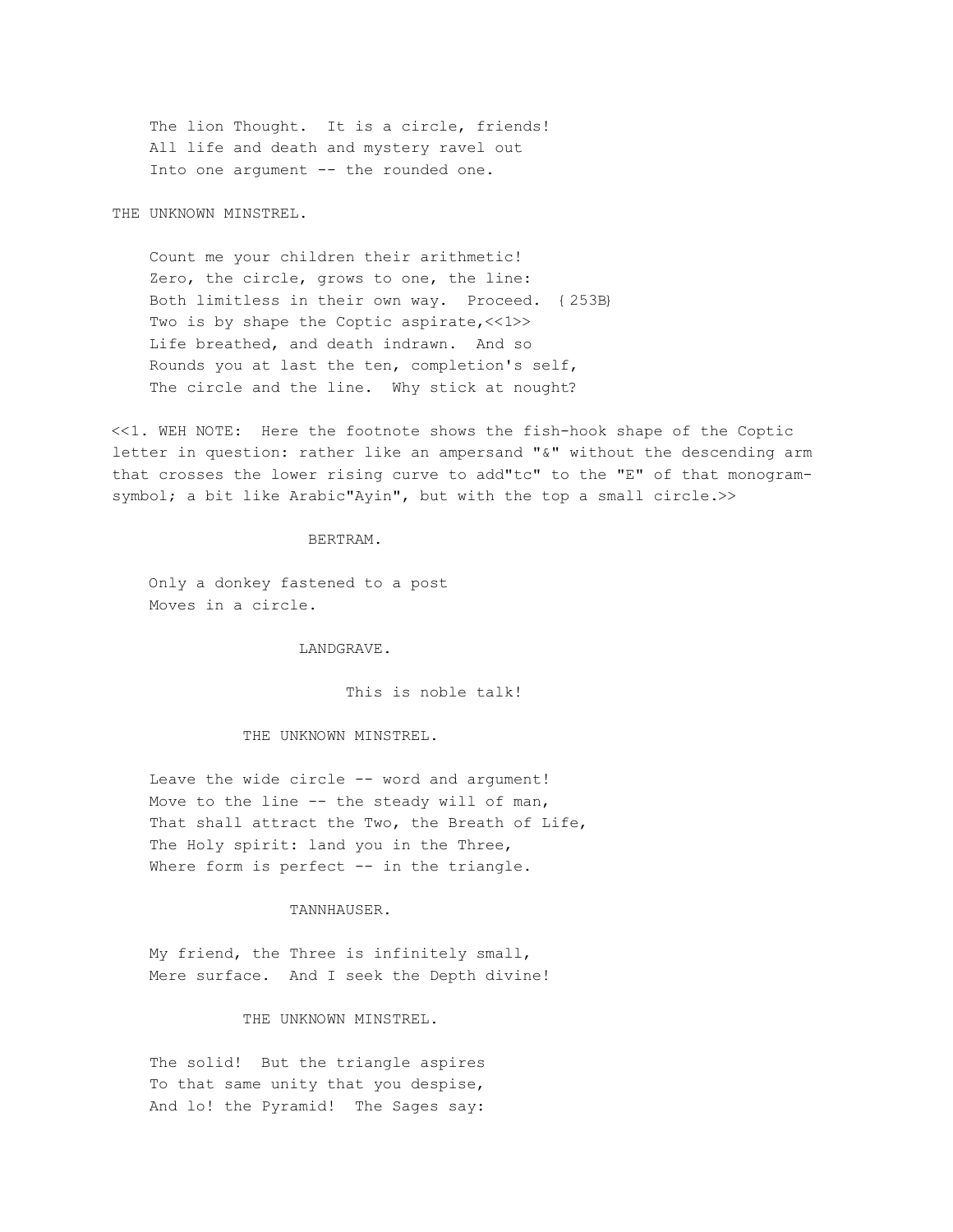Unite that to the Sphinx, and all is done, Completion of the Magnum Opus.

TANNHAUSER.

No!

 Each new dimension lands me farther yet In the morass of limit.

THE UNKNOWN MINSTREL.

 Be it so! But follow me through all the labyrinth, And ten rewards us. And your Zero's found To have an actual value and effect On unity -- your Will. {254A}

## TANNHAUSER.

What's then to seek?

# THE UNKNOWN MINSTREL.

The fourth dimension, for the early step.

## LANDGRAVE.

 It seems this talk is merely mystical. This is no College of the Holy Ghost For Rosencreutz his mystifying crew!<<1>>

<<1. The secret headquarters of the Rosicrucians was named by them Collegium Spiritus Sancti.>>

# A COURTIER.

A Poet's tourney, and the theme is Love!

## THE UNKNOWN MINSTREL.

There is a sequel to our poet's song, And he will sing it.

# TANNHAUSER.

No! I know it not!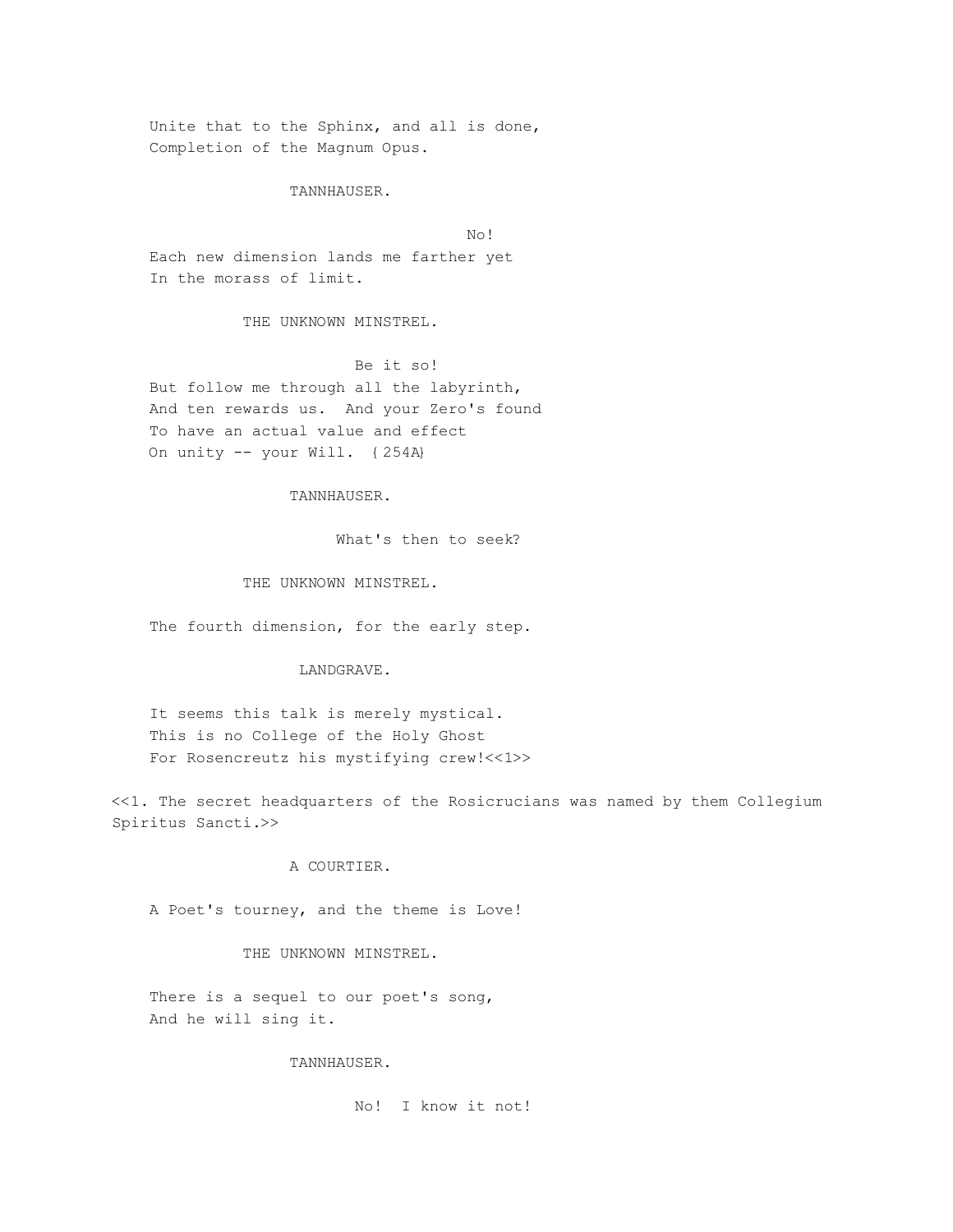#### THE UNKNOWN MINSTREL.

The winepress and the sun!

TANNHAUSER "(again in Venusberg)".

 My spouse and Queen! Bright Goddess of the amber limbs, the lips Redder than poppies in the golden corn That is your mane! Listen, the after-song! ["Taking his harp."

LANDGRAVE.

What are these words?

THE UNKNOWN MINSTREL.

 Let silence now abide: Disturb not the impassioned utterance!

TANNHAUSER. ["Sings."

 Can you believe the deadly will's decree, The bitter earnestness of this desire, The deep intention, the solemnity, Profound as night and penetrant as fire, {254B} The awful grasping at the Infinite, Even as I grapple at the breasts of thee, The seeking and the striving to the light Deep in thine eyes, where Hell flames steadily? I am not clinging thus Despairing to the body of thy sin For mere delight -- Ah, deadly is to us The pleasure wrapping us, and holding in All love, all hate -- the miserable way! Dawns no devouring day Still on the infinite slow tune of limbs Moving in rapture; sleepy echo swims In the dissolving brain, Love conquering lassitude at last to win Pain out of peace, and pleasure from a pang; Then, scorpion-stung of its own terrible tang, Burnt of its own fire, soiled of its own stain, Falls conquered as a bird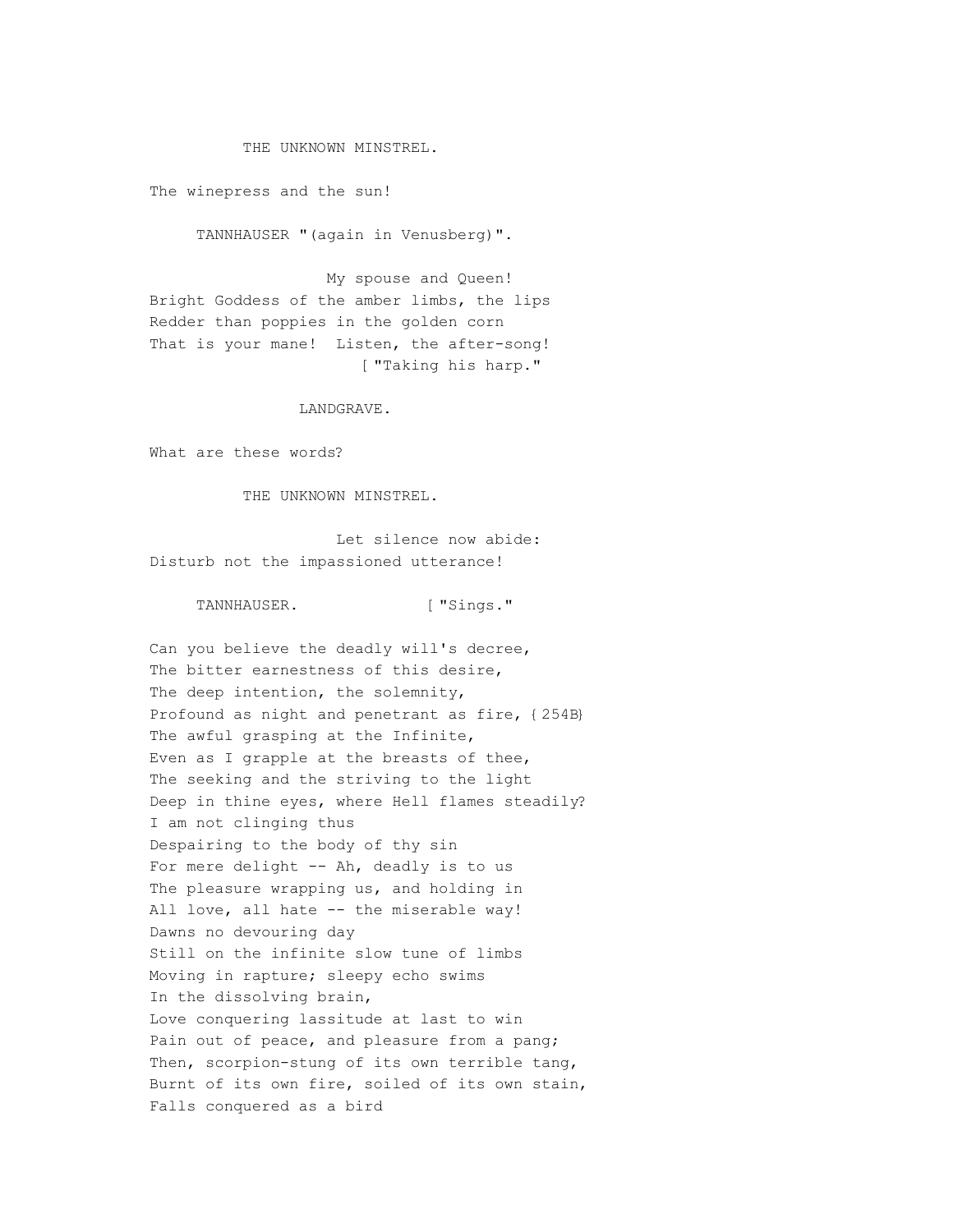Bolt-stricken through the brain, To the resounding plain: The double word, The seesaw of all misery -- begin The alluring mysteries of lust and sin; Ends their delight! -- and are they clear to sight? Or mixed with death, compact of night? Begin -- the bitter tears of impotence, The sad permuted sense Of this despair -- what would you? and renew The long soft warfare -- the enchanted arms. The silken body's charms, The lips that murmur and the breasts that sting; The eyes that sink so deep Beyond the steeps and avenues of sleep, and of their wonder bring No ultimation from the halls of night, The slippery staircase, and the Fatal Throne, The Evil House, the Fugitive of Light, The great Unluminous, the Formless One! Stoop not! Beneath, a precipice is set, The Seven Steps. Stoop not, forget Never the Splendid Image, and the realm Where lightnings overwhelm The evil, and the barren, and the vile, In God's undying smile! {255A} Stoop not, O stoop not, to yon splendid world, Yon darkly-splendid, airless, void, inane, Blind confines in stupendous horror curled, The sleepless place of Terror and distress, Luring damned souls with lying loveliness, The Habitation and the House of Pain. For that is their abode, the Wretched Ones, Of all unhappiness the sons!

 And when, invoking often, thou shalt see That formless Fire; when all the earth is shaken, The stars abide not, and the moon is gone, All Time crushed back into Eternity, The Universe by earthquake overtaken; Light is not, and the thunders roll, The World is done: When in the darkness Chaos rolls again In the excited brain: Then, O then call not to thy view that visible Image of Nature; fatal is her name!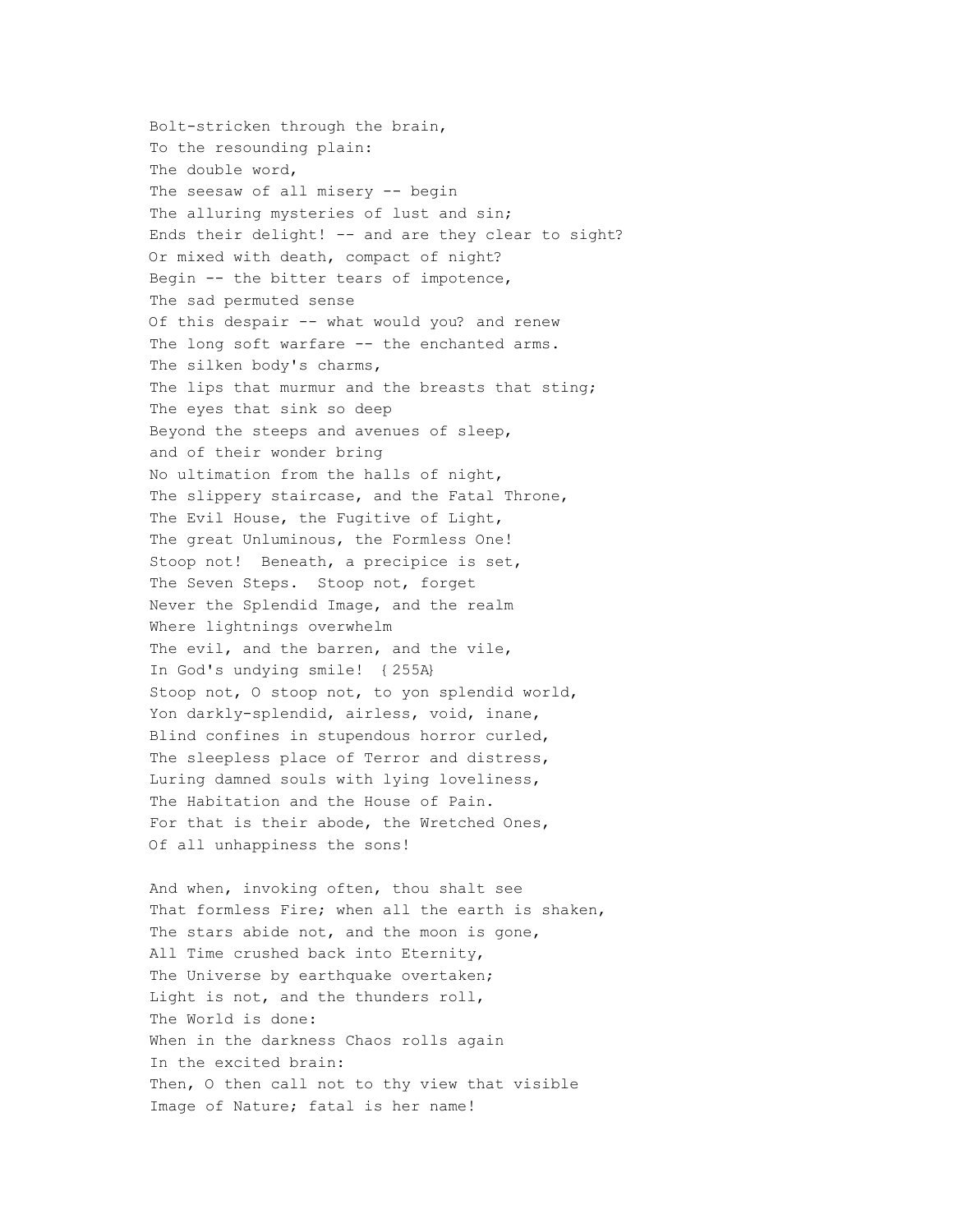It fitteth not thy body to behold That living light of Hell, The unluminous, dead flame, Until that body from the crucible Hath passed, pure gold! For, from the confines of material space, The twilight-moving place, The gates of matter, and the dark threshold, Before the faces of the Things that dwell In the Abodes of Night, Spring into sight Demons dog-faced, that show no mortal sign Of Truth, but desecrate the Light Divine, Seducing from the sacred mysteries.

 But, after all these Folk of Fear are driven Before the avenging levin That rives the opening skies, Behold that Formless and that Holy Flame That hath no name; The Fire that darts and flashes, writhes and creeps Snake-wise in royal robe, Wound round that vanished glory of the globe, Unto that sky beyond the starry deeps, {255B} Beyond the Toils of Time -- then formulate In thine own mind, luminous, concentrate, The Lion of the Light, a child that stands On the vast shoulders of the Steed of God: Or winged, or shooting flying shafts, or shod With the flame-sandals. Then, lift up thine hands! Centre thee in thine heart one scarlet thought Limpid with brilliance of the Light above! Draw into nought All life, death, hatred, love: All self concentred in the sole desire -- Hear thou the voice of Fire!

This hope was Zoroaster's -- this is mine! Not one but many splendours hath the Shrine: Not one but many paths approach the gate That guards the Adytum, fortifying Fate! Mine was, by weariness of blood and brain, Mere bitter fruit of pain Sought in the darkness of an harlot's bed, To make me as one dead: To loose the girders of the soul, and gain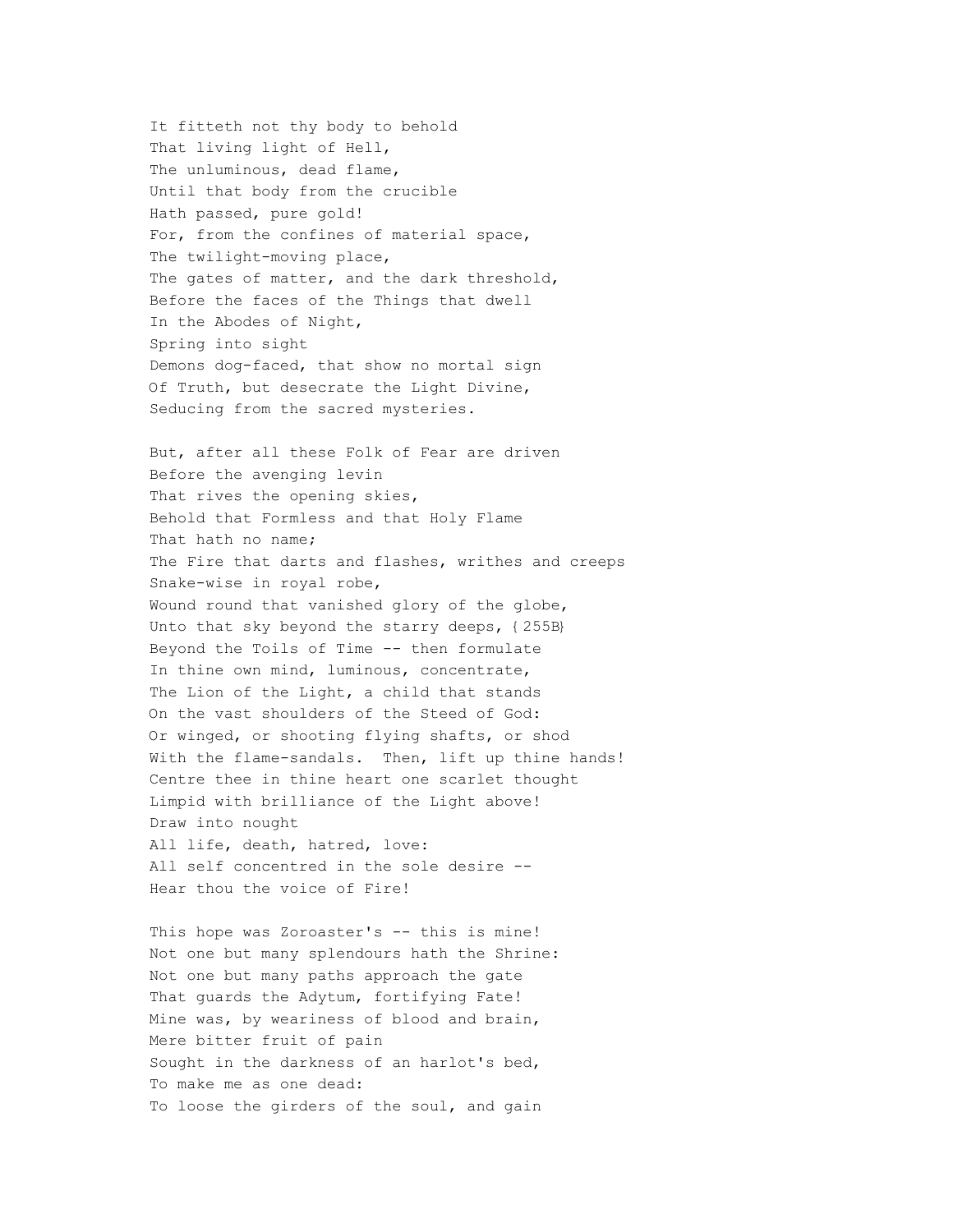Breathing and life for the Intelligible; Find death, yet find it living. Deep as Hell I plunged the soul; by all blind Heaven unbound The spirit, freed, pierced through the maze profound, And knew Itself, an eagle for a dove. So in on man the height and deep of love Joined, in two states alternate (even so Are life and death) -- shall one unite the two, My long impulsive strife? Did I find life? The real life -- to know The ways of God. Alas! I never knew. Then came our Lady of the Sevenfold Light, Showed me a distant plan, distinct and clear, As twilight to the dayspring and the night, Dividing and uniting even here: The middle path -- life interfused with death -- Pure love; the secret of Elizabeth! This is my secret -- in the man's delight To lose that stubborn ecstasy for God! To this clear knowledge hath my path been trod {256A} In deepest hell -- in the profoundest sky! This knowledge, the true immortality, I came unto through pain and tears, Tigerish hopes, and serpent loves, and dragon fears, Most bitter kisses, salted springs and dry; In those deep caverns and slow-moving years, When dwelt I, in the Mount of Venus, even I! ["The spell is broken, and uproar ensues."

LANDGRAVE.

The fiend! The atheist! Devil that you are!

VOICES.

Kill him, ay, kill him!

TANNHAUSER.

 Crucify him, say! [TANNHAUSER "extends his arms as on a cross".

LANDGRAVE.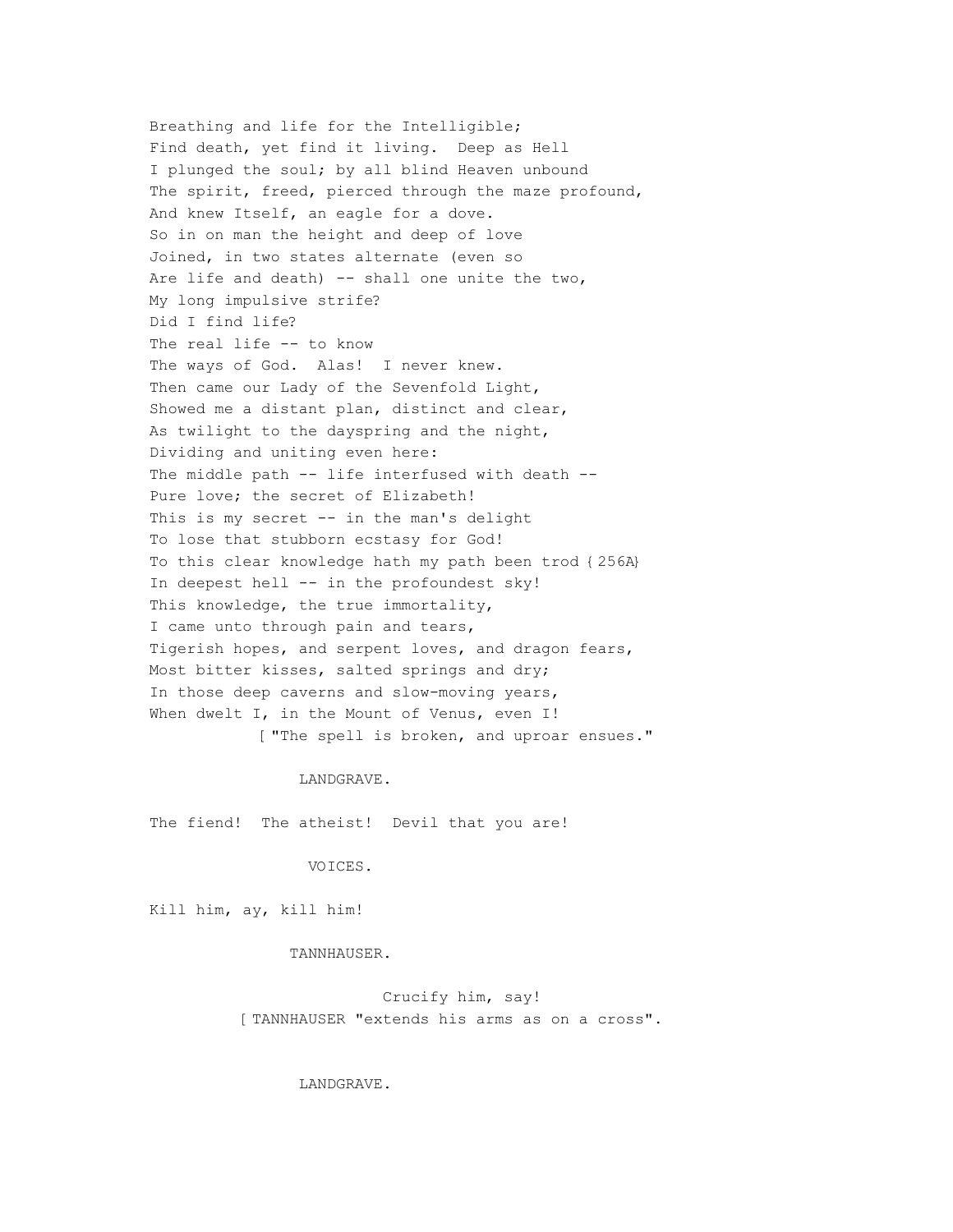Blaspheme not! Dare not to insult the sign Of our Redemption! Gentlemen and peers, What say you? shall he live to boast himself, The abandoned, perjured, the apostate soul, Daring to come to our pure court to brag Of his incredible vileness? To link up The saintly purity of this my child With his seducer's heart of hell! My voice! Death! Your cry echoes me?

VOICES.

Death! Death!

TANNHAUSER.

Leap out,

 Sword of my fathers! You have heard my harp! Its music stings your vile hypocrisy Into mere hatred. Truth is terrible! You, cousin, taken in adultery! You, Wolfram, lover of the kitchen maids! You, Jerome -- yes, I know your secret deeds! { 256B} You, ladies! Are your faces painted thus Not to hide wrinkles of debauchery? To catch new lovers?

LANDGRAVE.

 Stop the lying mouth! Friends, you sword-service!

TANNHAUSER.

 Will they answer you? My arm is weary as your souls are not Of beastliness: I have drawn my father's sword, Hard as your virtue is the easy sort, Heavy to handle as your loves are light, Smooth as your lies, and sharper than your hates! I know you! Cowards to the very bone! ["Driving them out." Who fights me, of this sworded company? Cannot my words have sting in them enough, Now, to make one of you turn suddenly And stab me from behind? Out, out with you!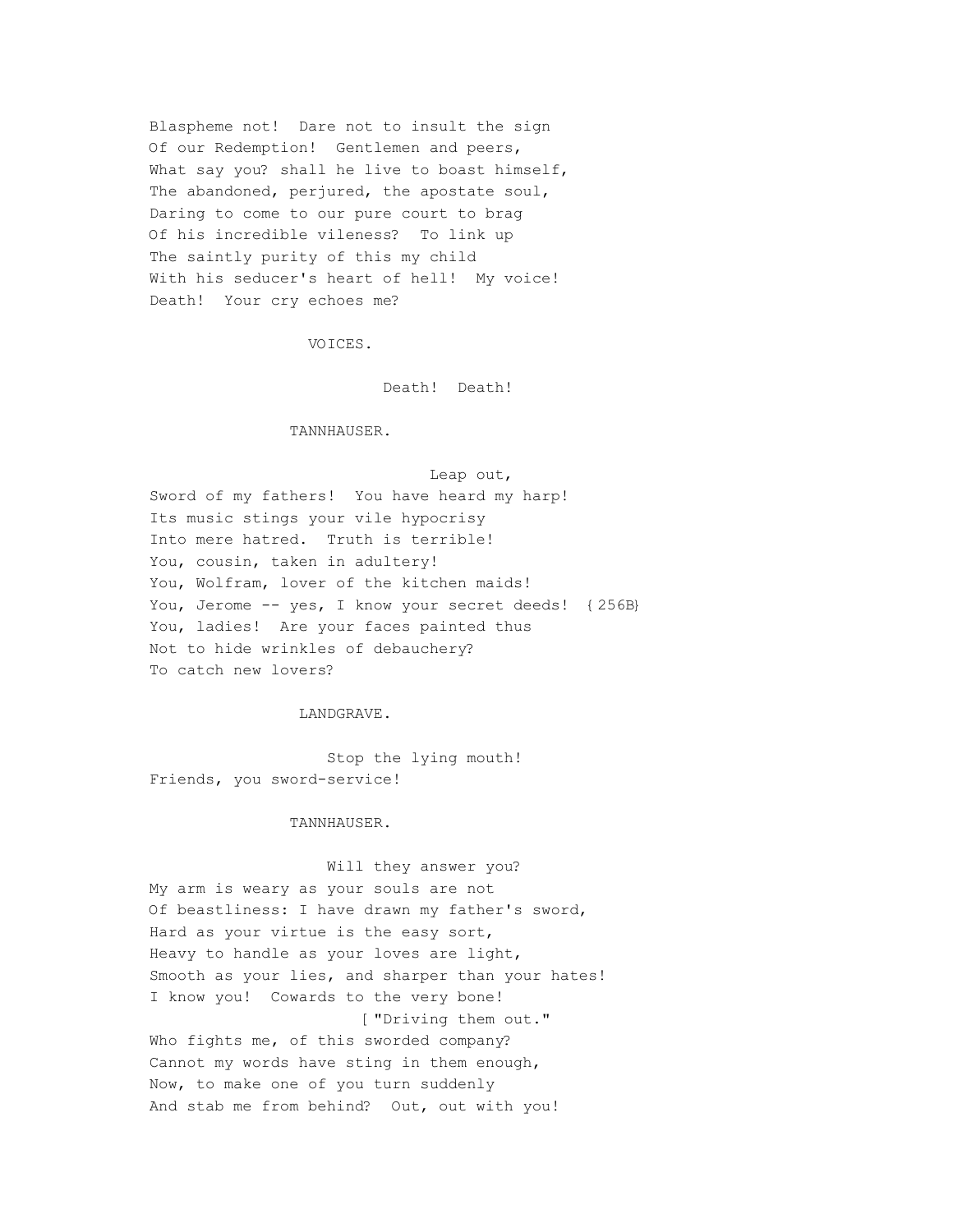Fling-to the doors! A murrain on the curs! So, I am master!

THE UNKNOWN MINSTREL.

 Well and merrily done! But look you to the lady; she has swooned.

## TANNHAUSER.

Who are you, sir, stood smiling, nonchalant, At all the turmoil, ridiculing it? You knew the secret symbol of my life, You forced me to that miserable song.

## THE UNKNOWN MINSTREL.

My name, sir, at your service, is Geschift << 1>>

<<1. WEH NOTE: in the text, this is in German black letter type.>>

### TANNHAUSER.

 Sent? And the purpose of your coming here? You must wield power to keep them silent so, When the first word had culminated else In twice the tempest echoed to the last! {257A}

# THE UNKNOWN MINSTREL.

 It was most necessary for yourself To formulate your thought in word. Enough -- The thought transmuted in the very act.

### TANNHAUSER.

 You know? You know! The new illusion gone! Bitter, O bitter will it be to say!

# THE UNKNOWN MINSTREL.

 Due grace and courage will be found for you. Farewell, Tannhauser!

#### TANNHAUSER.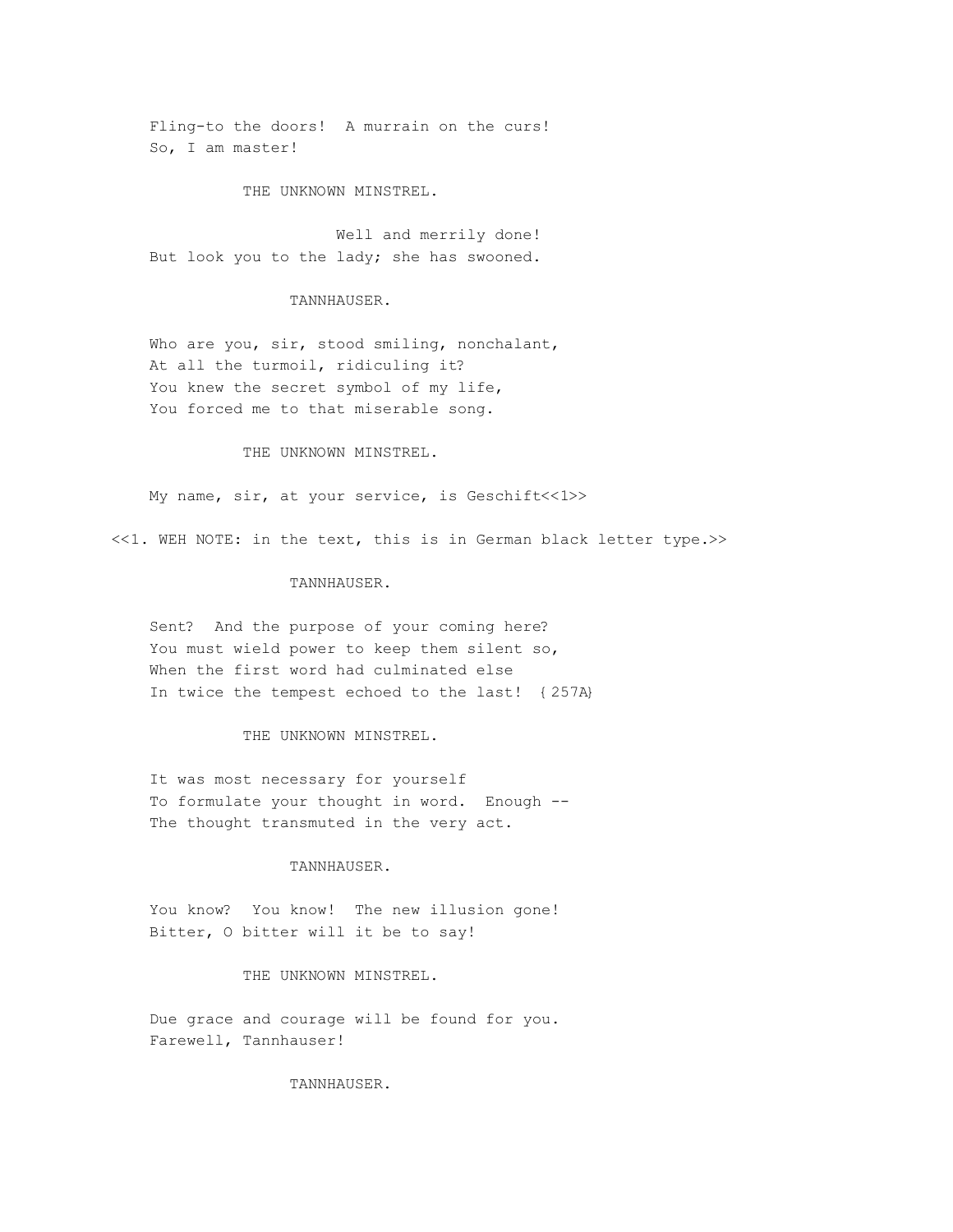#### Shall we meet again?

#### THE UNKNOWN MINSTREL.

 There is one glamour you must wreathe in gloom Before you come to the dark hill of dreams.

#### TANNHAUSER.

 My soul is sick of riddling. Fare you well! ["Exit" THE UNKNOWN MINSTREL. Wake, wake, poor child, poor child, Elizabeth!

### ELIZABETH.

What says my dear one? I have been with God.

## TANNHAUSER "(aside)".

 How shall I speak? A violent good-bye, As one distraught, ashamed? I had unbared My bosom to these folk but the sole pride, My father's gift -- to be a gentleman -- Forbade the dying, welcome otherwise, At any despicable hands as theirs. They, they might boast -- "we hundred swords or so" "Set on the mighty Tannhauser, and slew him. We, scarce an hundred! Yes, believe it, sirs { 257B} We are not so feeble!" -- But death anyhow Cuts and not loosens the entangled life. Be mine the harder and the better way, The single chance: not hope; appeal no more; Hardly the arrowy wisdom of despair; Hardly the cowardice or courage yet To drift, nor cursing nor invoking God.

# ELIZABETH.

 I heard, I pure, I virginal, your song; The shameful story of your intercourse With -- fiend or woman? And your burning will, Even in that horror, to the Highest; at last Your choice of me -- the middle course of them, Pure human love? And, if your song be true, As I, who heard the voice, the earnestness, Saw the deep eyes, and truth aflame in them,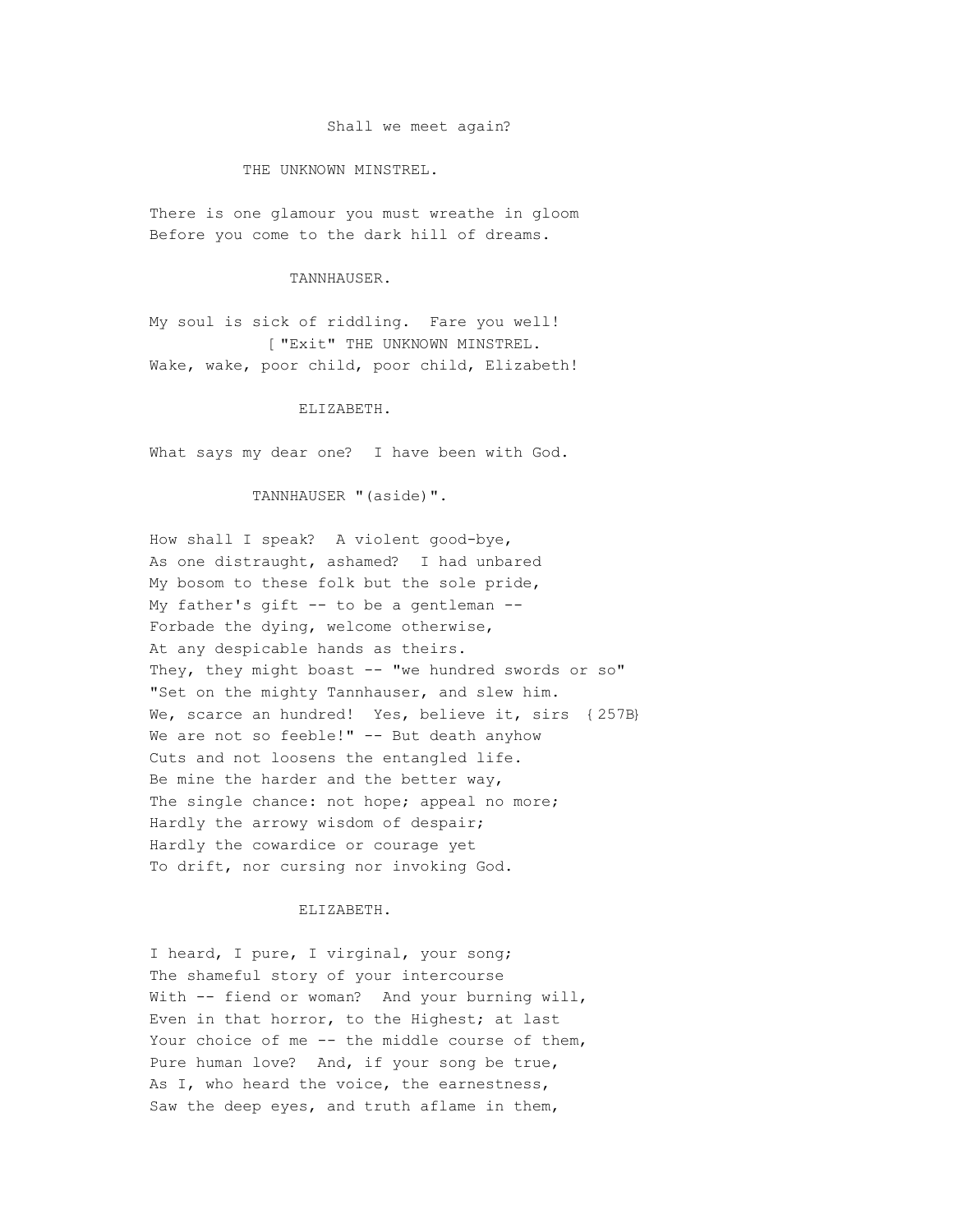Know -- then the choice be Mary's and not mine! I love you better, were that possible; Will make you a true wife, and lead your hand, Or be led by you, in the pleasant path. For me, I enter not -- Blessed be God! -- In those dark problems that disturb your soul. Mine is the simple nature. Look at me!

### TANNHAUSER.

 O Lady pure, miracle of true love, I have a bitter word and harsh to say. This is my curse -- no sooner do I speak, Or formulate my mind in iron words, Than my mind grows, o'erleaps the limit set, And I perceive the truth that lies beyond -- One further step into a new-fallen night. Hear then -- I hate to hurt your perfect soul; I hate myself because I love you still In that strange intermediate consciousness, The reason and the mind! This middle way Ancients called safe<<1>> -- that dams it instantly! Without some danger nothing great is done! Let me be God! Or, failing of that task, {258A} Were it but by an unit, let me fall! And, falling, be it from so great a height That I may reach some uttermost Abyss, Inhabit it and reign, most evil one Of all the Horrors there -- and in that path Seem, even deluded, to approach once more Infinity. For all the limitless Hath no distinction -- evil is no more, And good no more.

<<1. "In medio tutissimus ibis." -- OVID.>>

### ELIZABETH.

But God is absolute Good!

#### TANNHAUSER.

 No! He is Not! That negative alone Shadows His shadow to our mortal mind.

ELIZABETH.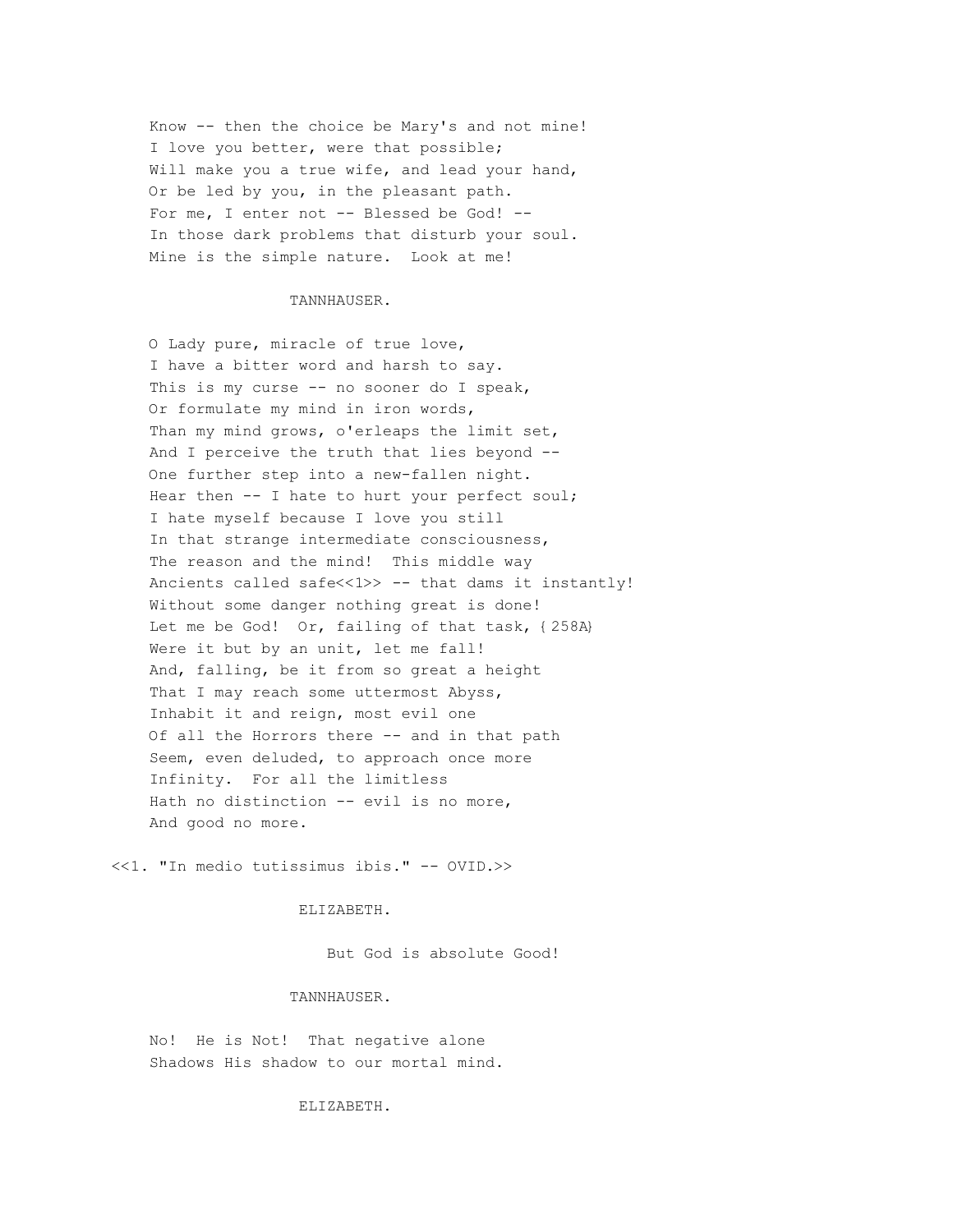That is too deep; I cannot fathom you.

# TANNHAUSER.

 Define, give utterance to this "Good." You see God slips you, He the Undefinable! Not good! Not wise! Not anything at all That heart can grasp, or reason frame, or soul Shadow the sense of!

ELIZABETH.

He is far too great!

I see!

# TANNHAUSER.

 Not great! The consciousness of man Their many generations mounded so To fix in definite ideas, and clothe Their Maker in the rags. If skies are vast, So gems are tiny: who shall choose between? Who reads the riddle of the Universe? All words! Thus, from his rock-wrought peeking-point Our speers the hermit: "See, the sun is dead!" It shines elsewhere. You from your tiny perch, The corner of the corner of the earth, {258B} Itself a speck in solar life; the sun, For all I know, a speck among the stars, Themselves one corporate molecule of space! -- You from your perch judge, label, limit Him! Not that your corner is not equally The centre and the whole. Fool's talk it is! Consider the futility of mind! Realise utterly how mean, how dull, How fruitless is Philosophy!

### ELIZABETH.

 Indeed My brain is baffled. But I see your point. Talking of God, even imagining, Insane! But for aspiring -- that I will!

TANNHAUSER.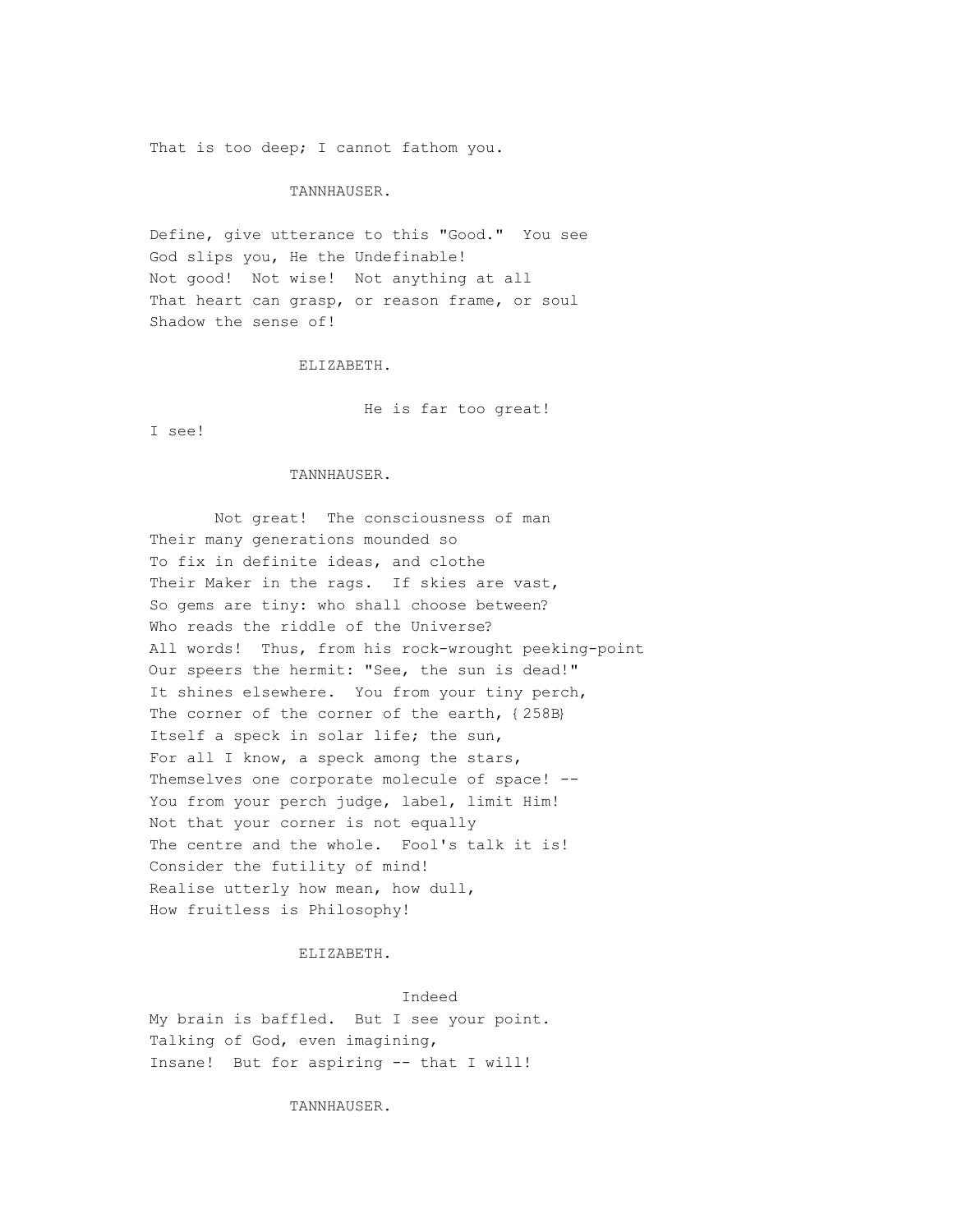That is true marriage, in my estimate. Aspire together to one Deity? Yes! But to love thee otherwise than that?

# ELIZABETH.

 This one thing clearly do I understand: We shall not marry. It is well, my lord.

# TANNHAUSER.

 Miserable, miserable me! I bring Hate and disruption and unhappiness Unto all purity I chance to touch. I have no hope but I am fallen now; So journey, in this purpose of despair, To Lilith and the Venusberg.

# ELIZABETH.

 Oh no! Grant me one boon -- the one that I shall ask Ever in this world! Promise me!

# TANNHAUSER.

#### Alas!

One promise gave I once to woman -- that Drove me to this illusion of your love, And broke your heart.

# ELIZABETH.

 Oh no, I shall not die. Have I not Mary and the angels yet? {259A}

# TANNHAUSER.

You are so pure, so pitiful -- your word Cannot bring evil. Yes, I promise you!

# ELIZABETH.

 Go then the bitter pilgrimage to Rome, Gain absolution for this piteous past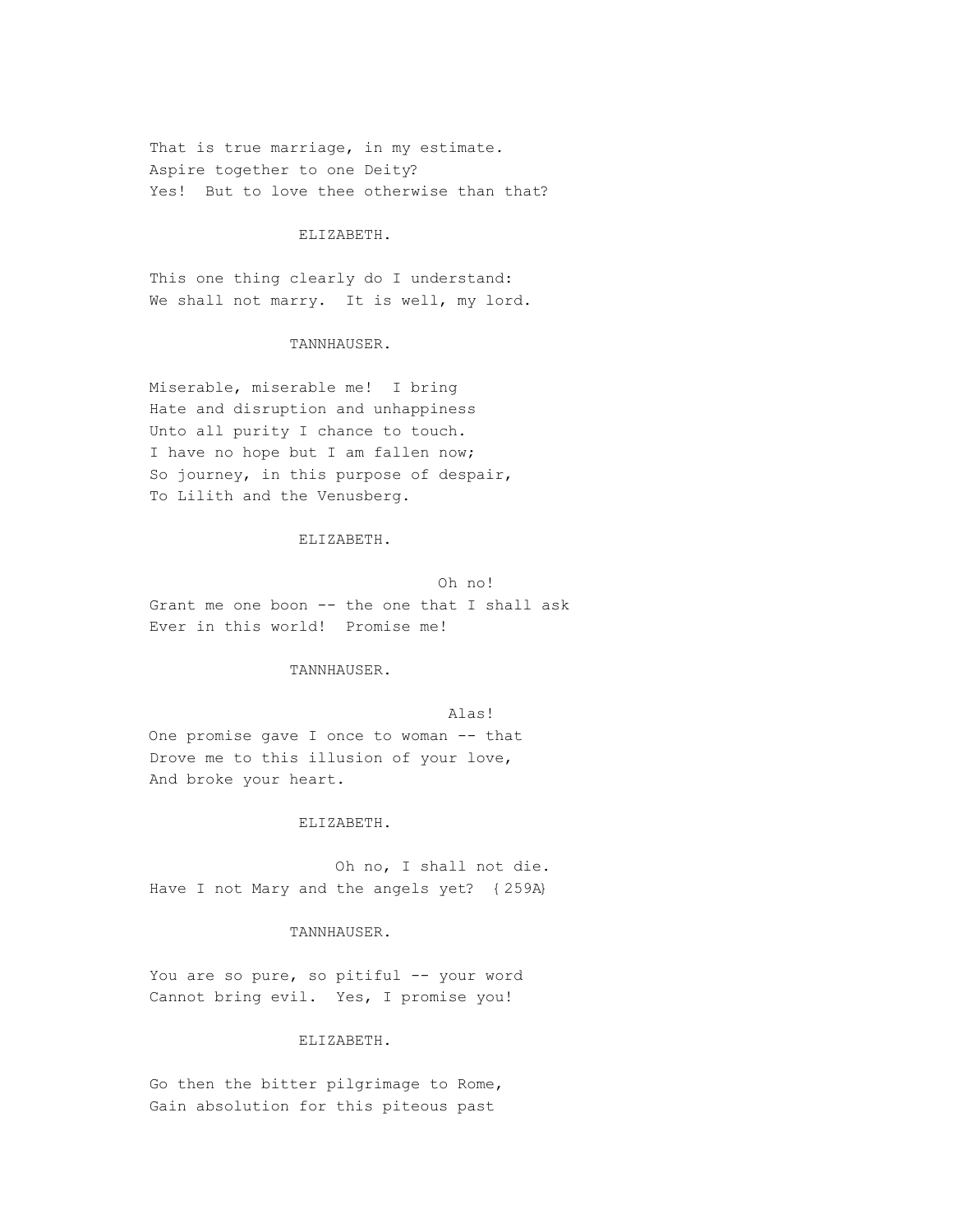From him that own the twin all-opening keys That bar your infinite on either side. Then! look with freshness, hope, and fortitude Still to the summit -- the ideal God.

#### TANNHAUSER.

I have no hope nor trust in man at all; But I will go. Fare well, Elizabeth!

 ["Going, returns and kneels before her." Dare you once kiss these gray and withered brows? As 'twere some flower that fell amid my hair. The lotus of eternal hope and life.

ELIZABETH.

Dare I? I kiss you once upon the brow, Praying that God will make the purpose clear, And on the eyes -- that He may lend them light. [TANNHAUSER "rises, and silently departs."

 Oh God! Oh God! That I have loved him so! Be merciful! Be merciful! to him, The great high soul, bound in the lofty sin; To me, the little soul, the little sin!

ACT V.

 "One birth of my bosom; One beam of mine eye; One topmost blossom That scales the sky. Man, equal and one with me, man that is made of me, man that is I." "Hertha."

"A desolate and melancholy wood. Nightfall."

HEINRICH.

WELL, I am lost! The whistle brings no hound, The horn no hunter! North and South are mixed {259B} In this low twilight and the hanging boughs. I have slept worse than this. Poor Tannhauser! I met him walking, as in dream, across The courtyard, while behind him skulked that crew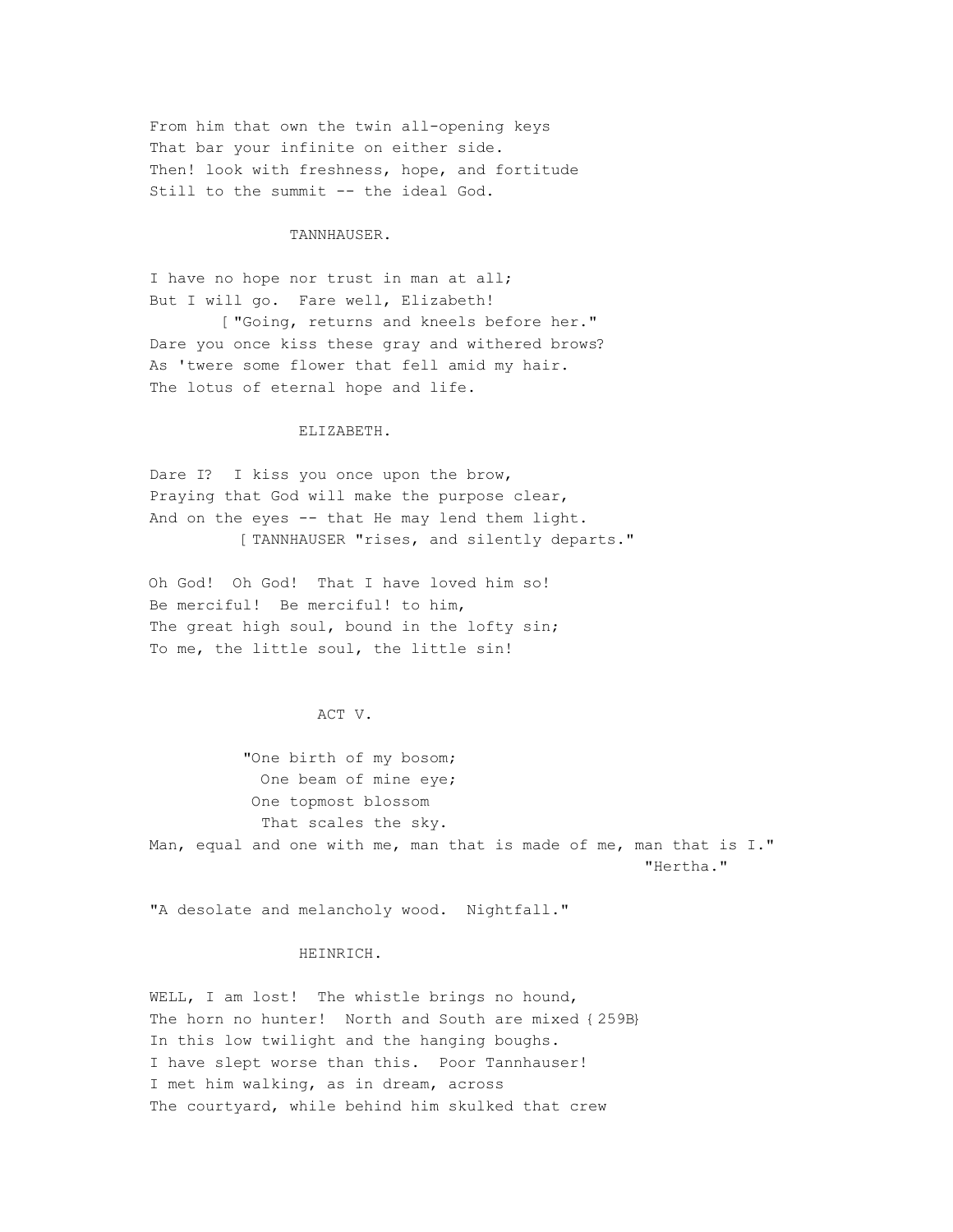That lurked, and itched to kill him, him unarmed, Nor daring! But he reached his hand to me! "Good luck, old friend!" and, smiling, he was gone. Gone to the Pope -- great soul to mountebank! It was her wish, they whisper. Well-a-day! He's gone, and not a friend have I again. This bank is soft with delicate white moss, No pillow better in broad Germany. Were Madeline but here! What rustle stirs These leaves? A strong man sobbing! The earth quakes Responsive. Hillo-ho! Who comes by there? [TANNHAUSER "enters. He appears old and worn; but from his whole body radiates a dazzling light, and his face is that of the Christ crucified."

Save us, Saints, save us! I have looked on God!

# TANNHAUSER.

 Heinrich! my friend, my old true-hearted friend! Fear not! I am not ghost, but living man! Ah me, ah me, the sorrow of the world!

### HEINRICH.

 Thou, Tannhauser! what miracle is this? Your body glows -- with what unearthly light?

#### TANNHAUSER.

 I did not know. Ah! sorrow of this earth! What tears are falling from the Pleiades! What sobs tear out Orion's jewelled heart! Ah me! As these, as these! {260A}

### HEINRICH.

 Speak, speak to me! Else, I am feared. Why run these tears to earth? Why shakes your bosom? Why does glory flame A crown, a cincture? What befell you there?

# TANNHAUSER.

 I came to Rome across the Winter snows Barefoot, and through the lovely watered land Rich in the sunshine -- even unto Rome.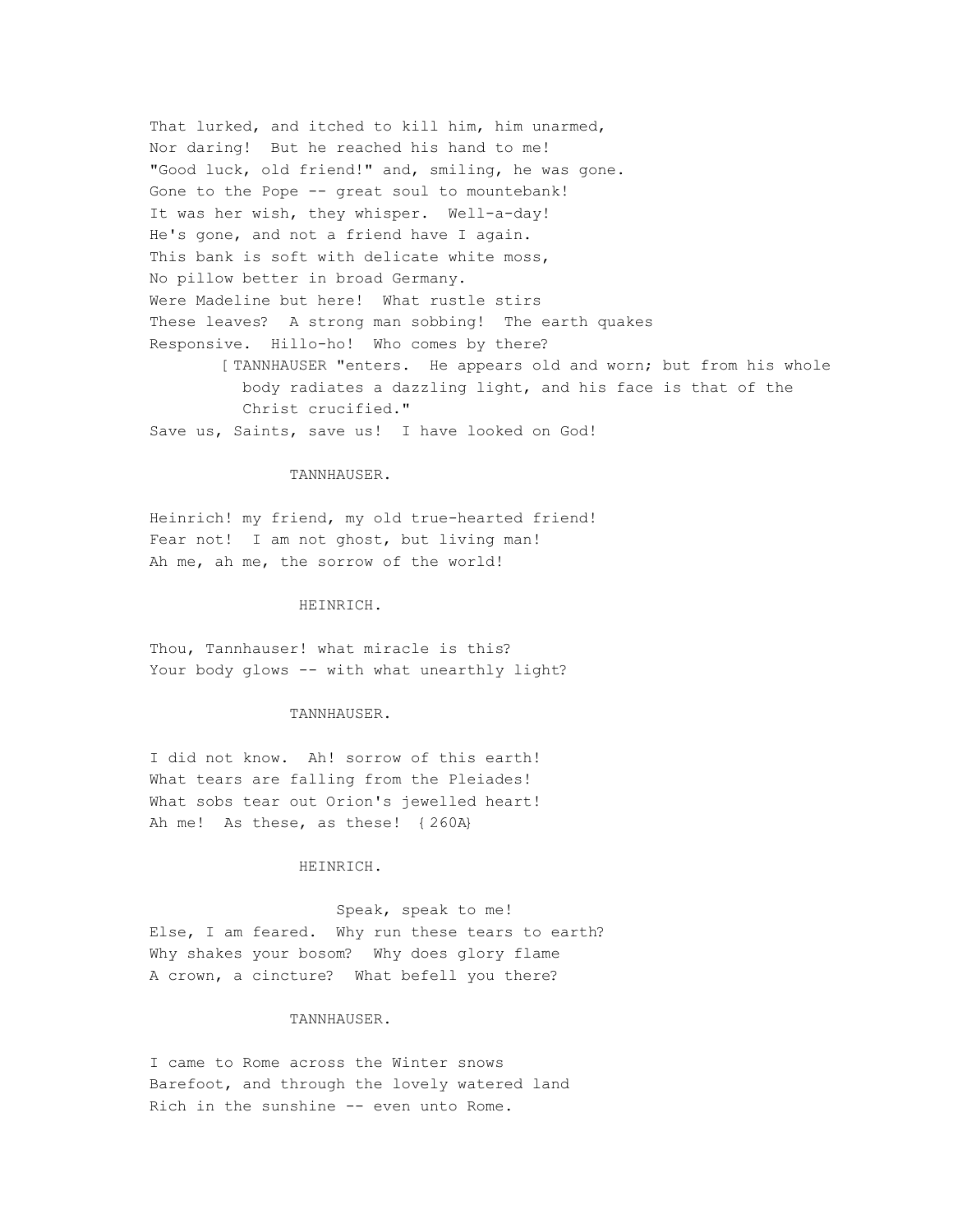There knelt I with the other sinful folk At the great chair of Peter. Sobbed they out From full repentant hearts their menial sins, And got them peace. But I told brutally (Cynical phrase, contempt of self and him) My sojourn in the Venusberg; then he Rose in his wrath, and shook the barren staff Over my head, and cried -- I heard his voice Most like the dweller of the hurricane Calm, small, and still, directing desolation; Death to the world athwart its path. -- So he Cried out upon me, "Till this barren staff Take life, and bud, and blossom, and bear fruit, And shed sweet scent -- so long God casteth thee Out from His glory!" Stricken, smitten, slain -- When -- one unknown, a pilgrim with the rest, Darting long rugged fingers and deep eyes, Reached to the sceptre with his word and will -- Buds, roses, blossoms! Lilies of the Light! Bloom, bloom, the fragrance shed upon the air! Out flames the miracle of life and love! Out, out the lights! Flame, flame, the rushing storm! Darkness and death, and glory in my soul! Swept, swept away are pope and cardinal, Palace and city! There I lay beneath The golden roof of the eternal stars, Borne up on some irremeable sea {260B} That glowed with most internal brilliance; Borne up, borne up by hands invisible Into a firmament of secret light Manifest, open, permeating me! Then, then, I cried upon the mystic Word! (That once begot in me the Venusberg) And lo! that light was darkness -- in the face Of That which gleamed above. And verily My life was borne on the dark stream of death Down whirling aeons, linked abysses, columns Built of essential time. And lo! the light Shed from Her shoulders whom I dimly saw; Crowned with twelve stars and horned as the moon; Clothed with a sun to which the sun of earth Were tinsel; and the moon was at her feet<<Revelations xii. I.>> -- A moon whose brilliance breaks the sword of song Into a million fragments; so transcends Music, that starlight-sandalled majesty! Then -- shall I contemplate the face of Her?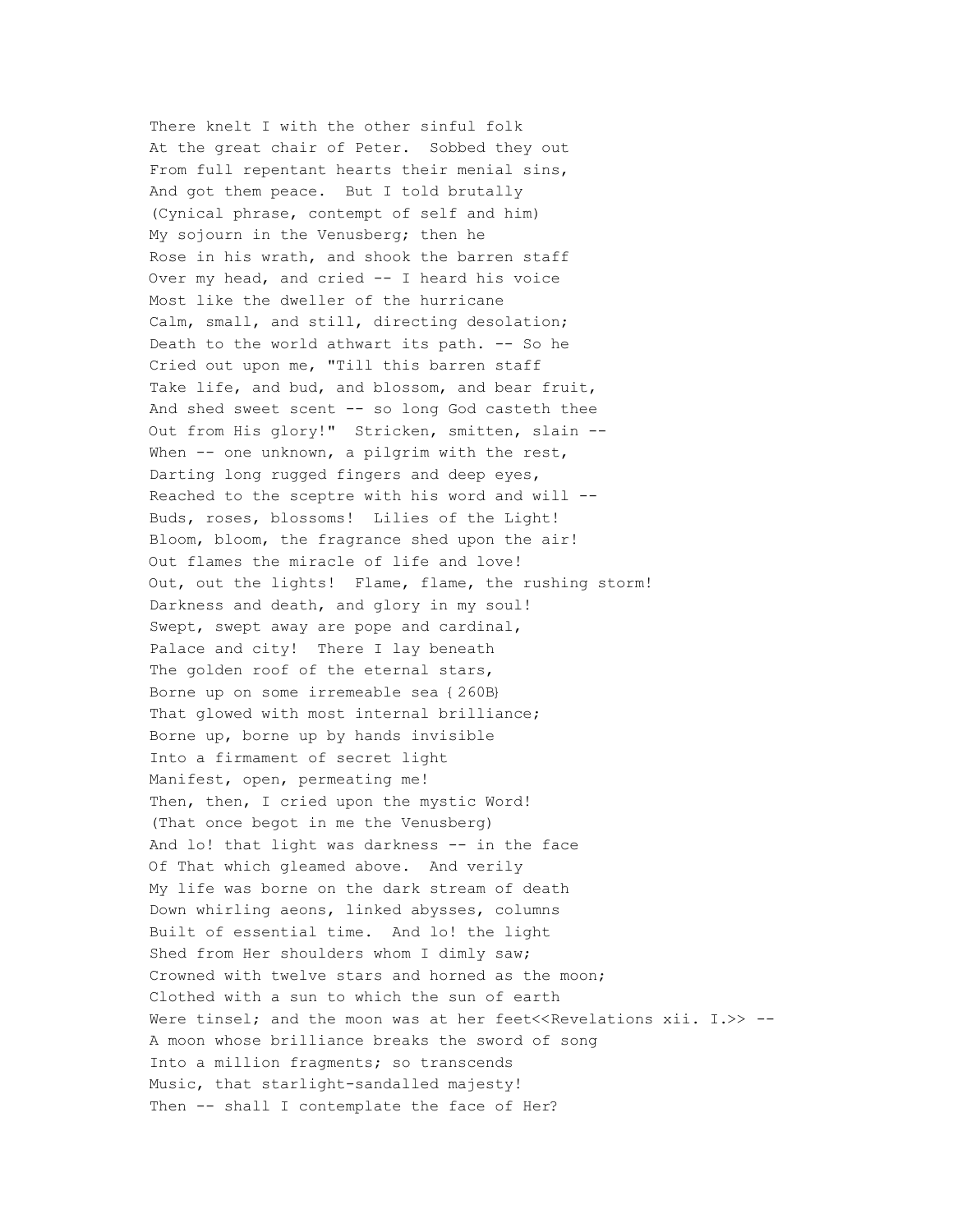O Nature! Self-begotten! Spouse of God, The Glory of thy Countenance unveiled! Thy face, O mother! Splendour of the Gods! Behold! amid the glory of her hair And light shed over from the crown thereof, Wonderful eyes less passionate than Peace That wept! That wept! O mystery of Love! Clasping my hands upon the scarlet rose That flamed upon my bosom, the keen thorns Pierced me and slew! My spirit was withdrawn Into Her godhead, and my soul made One With the Great Sorrow of the Universe, The Love of Isis! Then I fell away Into some old mysterious abyss Rolling between the heights of starry space; Flaming above, beyond the Tomb of Time, Blending the darkness into the profound Chasms of matter -- so I fell away Through many strange eternities of Space, {261A} Limitless fields of Time. I knew in me That I must fall into the ground and die; Dwell in the deep a-many years, at last To rise again -- Osiris, slain and risen! Light of the Cross, I see Thee in the sky, My future! I must perish from the earth, Abide in desolate halls, until the hour When a new Christ must needs be crucified. -- So weep I ever with Our Lady's tears, Weep for the pain, the travail, the old curse; Weep, weep, and die. So dawns at last the Grail, The Glory of the Crucified! Dear friend, Be happy, for my heart goes out to you, And most to that poor pale Elizabeth -- Were it not only that the selflessness That fills me now, forbids the personal, Casts out the individual, and weeps on For the united sorrow of all things. For if I die, it is not Tannhauser, Rather a spark of supreme white light That dwelt and flickered in him in old time; That Light, I say, that hides its flame awhile To shine more fully -- to redeem the world! I say, then, "I"; and yet it is not "I" Distinct, but "I" incorporate in All. I am the Resurrection and the Life! The Work is finished, and the Night rolled back!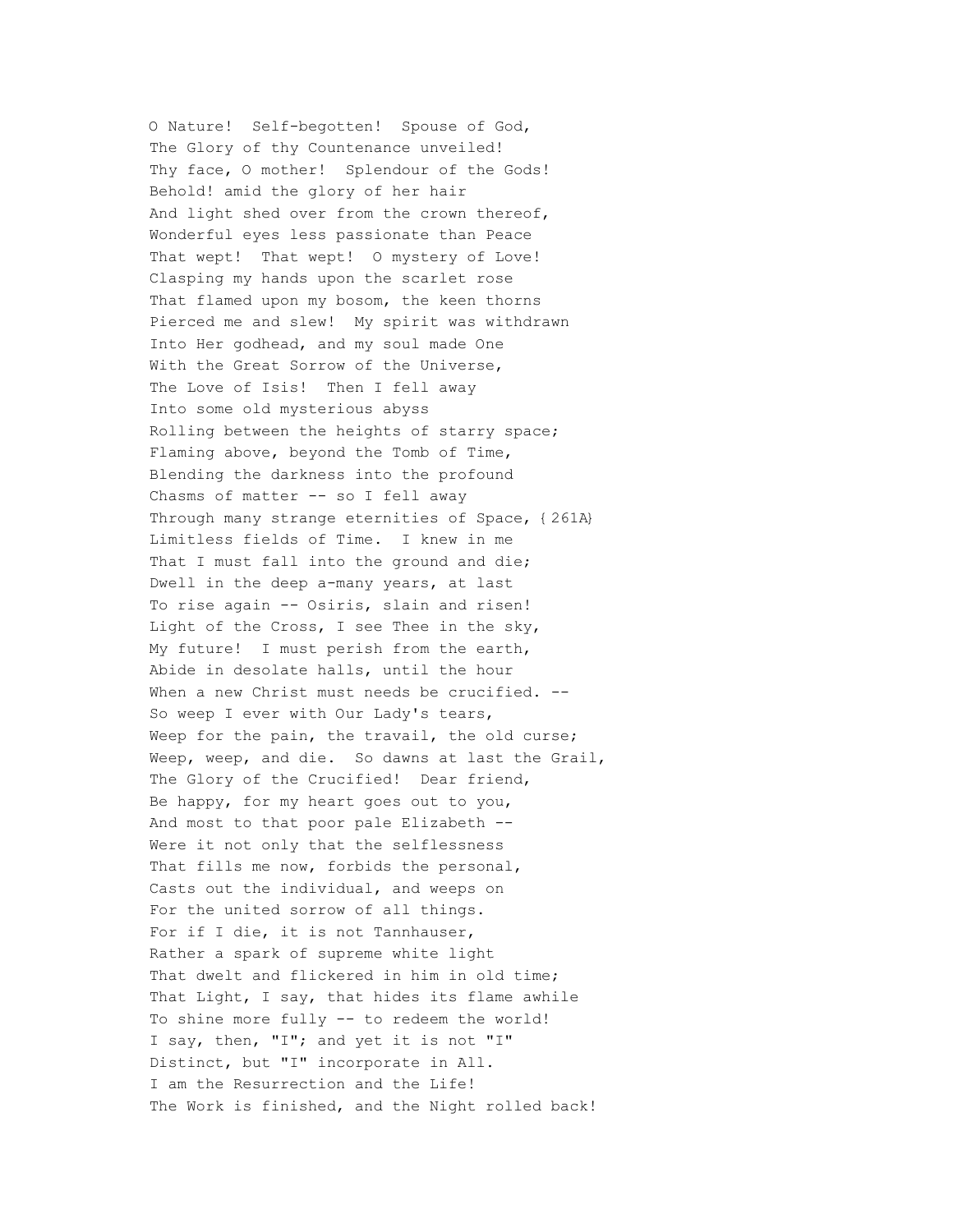I am the Rising Sun of Life and Light, The Glory of the Shining of the Dawn! I am Osiris! I the Lord of Life Triumphant over death -- O Sorrow, Sorrow, Sorrow of the World!

# HEINRICH.

 This was my friend. Deep night descends, perfused With unsubstantial glory from beyond. The stars are buried in the mist of light. Beyond the hill the world is, and laments Existence  $--$  the wide firmament of woe! {261B} And he -- his heart was great enough for all, The fall of sparrows as the crash of stars. The tears of lonely forests, and the pain Of the least atom -- all were in his heart. What that indeed the truth? that he should come At last a Christ upon the waiting world, Redeem it to more purpose than the last! So fills his sorrow, and Her sympathy, My common soul, that I am fain to fall Upon my face, and cry aloud to God: "O Thou, sole Wise, Sole Pure, Sole Merciful, Who hast this shown Thy mystery to man: Grant that his coming may be very soon!" See, the sobs shake me like a little child. {262A} The moon is crescent, waxing in the West. Take the last kiss, dear. What is the strange song?

> [ "The great Goddess ariseth, weeping for the slain Osiris" TANNHAUSER, "the perfected through suffering."

> > ISIS.

 Isis am I, and from my life are fed All stars and suns, all moons that wax and wane, Create and uncreate, living and dead, The Mystery of Pain. I am the Mother, I the silent Sea, The Earth, its travail, its fertility. Life, death, love, hatred, light, darkness, return to me -- To Me! {262B}

{Full page next line}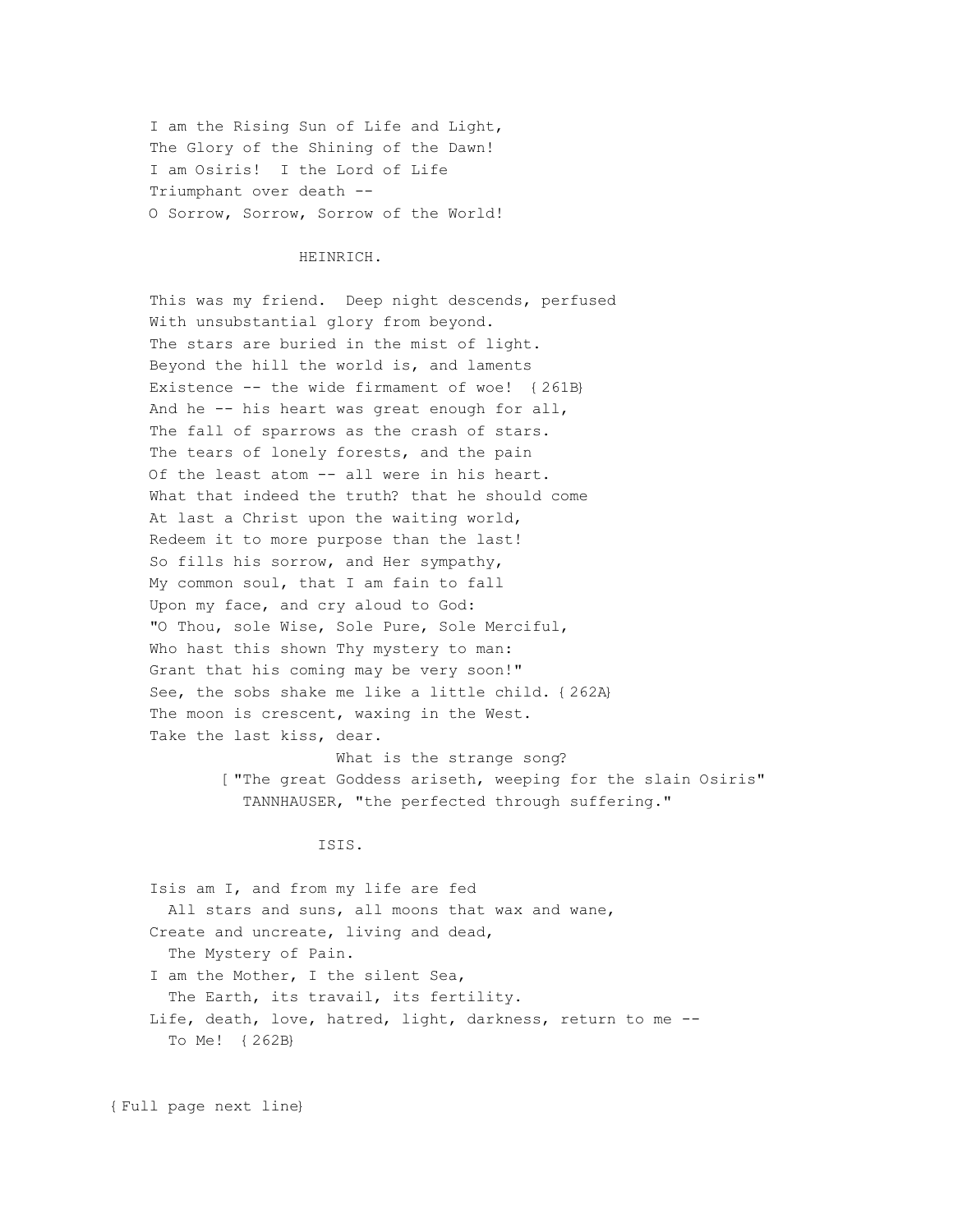EPILOGUE {col. resume}

### A DEATH IN THESSALY.<<1>>

<<1. The northern portion of Greece. It was renowned for wizard rites.>>

 GR:Mu-omicron-nu-omicron-sigma Theta-epsilon-omega-nu gamma-alpha-rho theta-alpha-nu-alpha-tau-omicron-sigma omicron-upsilon delta-omega-rho-omega-nu epsilon-rho-alpha. - AESCH., "Fr. Niobe."

FAREWELL! O Light of day, O torch Althaean! The strange fruits lure me of Persephone; I raise the last, the memorable paean, Storm-throated, mouthed as the cave-rolling sea; I lift the cup: deep draughts of blue Lethean! My wine to me.

 O lamentable season of Apollo, When swoops his glory to the golden wave! As all his children, so their lord shall follow! The flower he slew, the maiden he would save, As Itylus,<<1>> light woven, tuned! Oh swallow, Bewail their grave!

<<1. See Swinburne, Poems and Ballads, 1st Series.>>

 The gracious breast of Artemis may light me To men -- yet loved I ever Artemis? Surely the vine-song and the dance delight me, The sea-blue bowers where Aphrodite is. Terrible gods and destinies excite me, The strange sad kiss.

Thus may no moon tell Earth my story after, No virgin sing my fame as virginal. {263A} Yet some night-leaves the southern stream may waft her, Some amorous nymph across the wood may call A loud mad chant; love, tears, harsh sombre laughter. No more at all.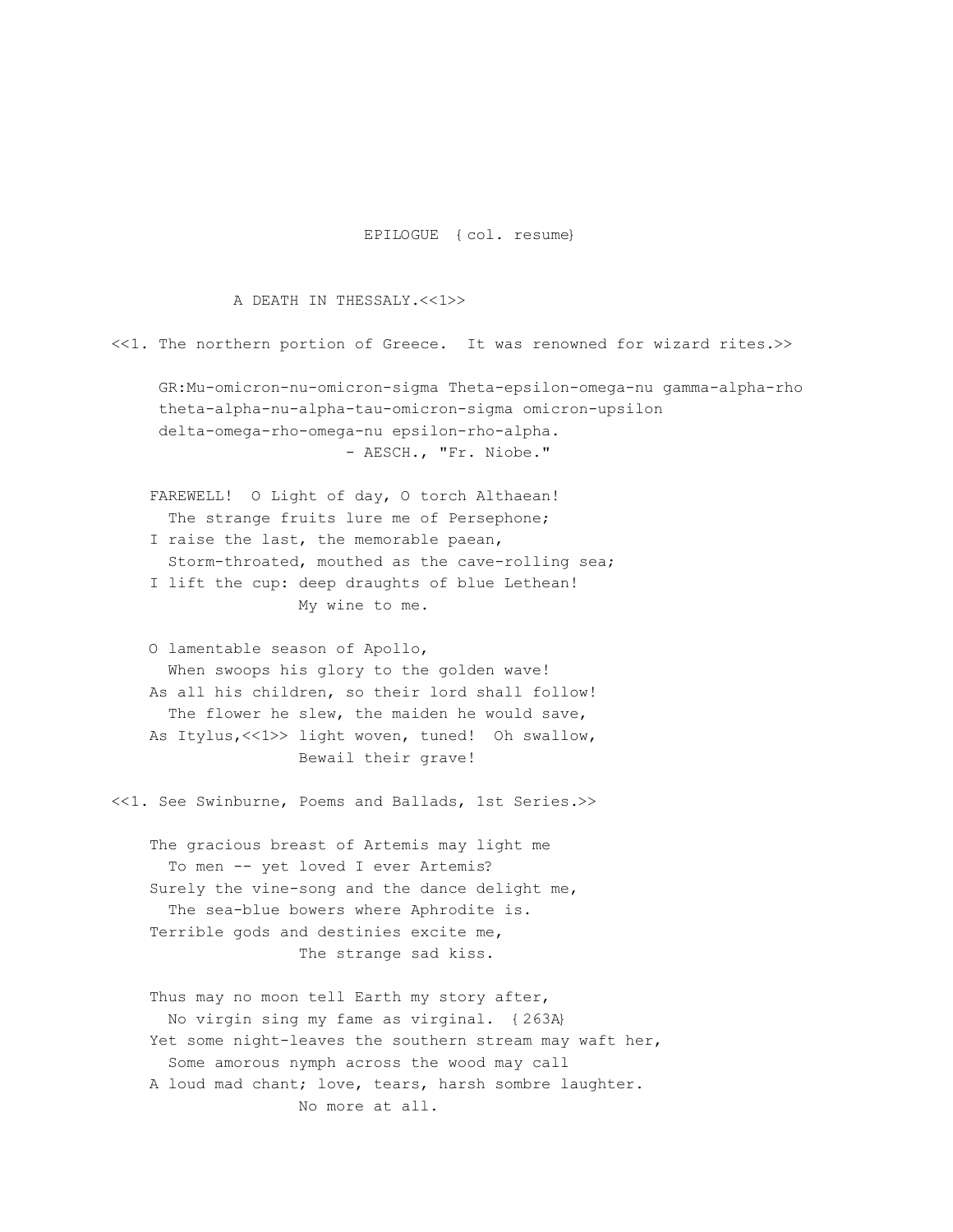Oh, mother, Oh, Demeter, in my burthen Let me assume thy sorrow singular; A branching temple and an altar earthen, A fire of herbs, a clayen water-jar; An olive grove to bind the sacred girth in Lone woods afar.

 Let life burn gently thence, as when the ember In one faint incense-puff to shrineward dies. No care, no pain, no craving to remember, One leap toward the knees and destinies, Where shine her lips like flames, Her breasts like amber, Like moons Her eyes.

For my heart turns -- ah still! -- in Sorrow's traces, Where sad chill footprints pash the sodden leaves; Where ranged around me are the cold, gray faces; Fallen on the stubble are the rotten sheaves; The vicious ghosts abound; and Chronos' paces No soul deceives. {263B}

Yet my heart looks to Madness as its mother, Remembering Who once caught me by the well; And the strange loves of that misshapen Other, The feast of blood, the cold enchanted dell, Where fire was filtered up through earth to smother Sick scents of hell.

 And that wild night when vine-leaves wooed and clustered Round my wild limbs, and like a woman I went Over the mountains -- how the Northwind blustered! -- And slew with them the beast, and was content. The madness: -- Oh! the dreadful light that lustred The main event.

Ay! the wild whirlings in the woodland reaches; The ghastly smile upon the Stone God's<<1>> lip; The rigid tremors, anguish that beseeches From eye to eye fresh fervours of the whip; The mounded moss below the swaying beeches --Kiss me and clip!

<<1. Priapus, like Jehovah, is the phallic god of generation. It i to be remarked that Crowley never uses Jehovah in this sense, but in the later spiritualised sense of the Qabalists.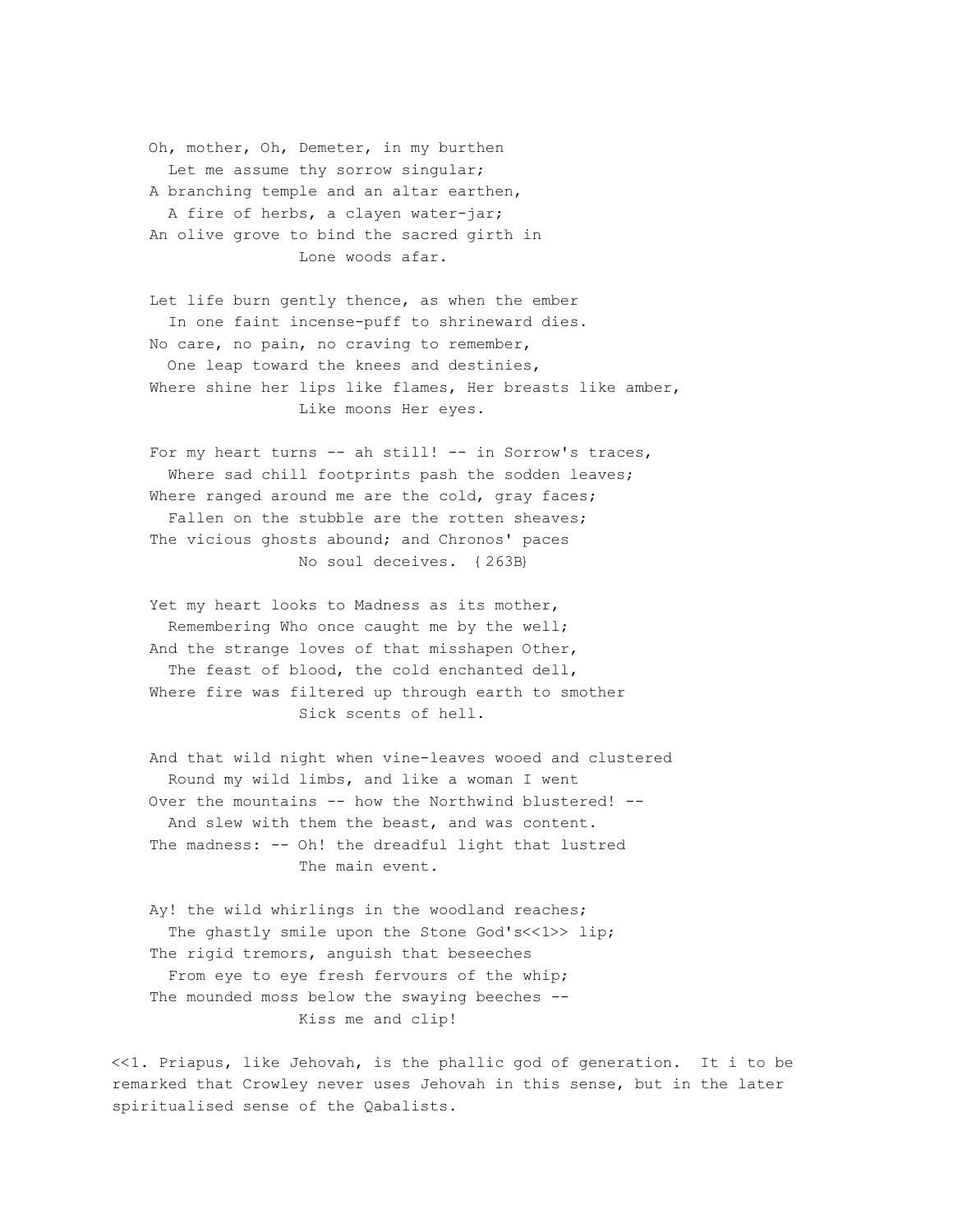WEH NOTE: Remember the date of this publication and editorial note. The observation is not true after 1909 e.v.>>

Why! the old madness grows! -- how feebly lying Smooth by this bay where waves are tender flowers. Winds, soft as the old kisses were, are sighing. Clouds drift across the sun for silken bowers. The moon is up -- an hastening nymph! I, dying, Await the Hours. {264A}

 And thou, Persephone, I know thy story. That I must taste the terror of thy wrong: How Hades ride across the promontory, Snatch my pale body in mid over-song; Drag me from sight of my Apollo's glory With horses strong.

 Nay! as Apollo half the day is shrouded, As Artemis twice seven nights is dark; Surely he shines in other lands unclouded, Surely her shaft shall find another mark. So dawns the day on Acheron ghost-crowded, And on my bark.

 I know not how yon world may prove, nor whither Hermes conduct me to what farther end. Yet if these bays abide, this heart not wither, It cannot be I shall not find a friend. Some pale immortal lover draw me thither! To kiss me bend!

 Moreover, as Apollo re-arisen Flames, with a roaring of the morning sea, Up from the stricken gray, the iron-barred prison, Flashes his face again upon the lea, And diamond dews the woodland ones bedizen; So -- so for me!

 Some forty years this earth knew song and passion Pour from my lips, saw gladness in mine eyes! Some forty shall I sing some other fashion, Dance in strange measures, change the key of sighs. Then rise in Thessaly again, Thalassian! Only, more wise. {264B -- remainder of vol is full page}